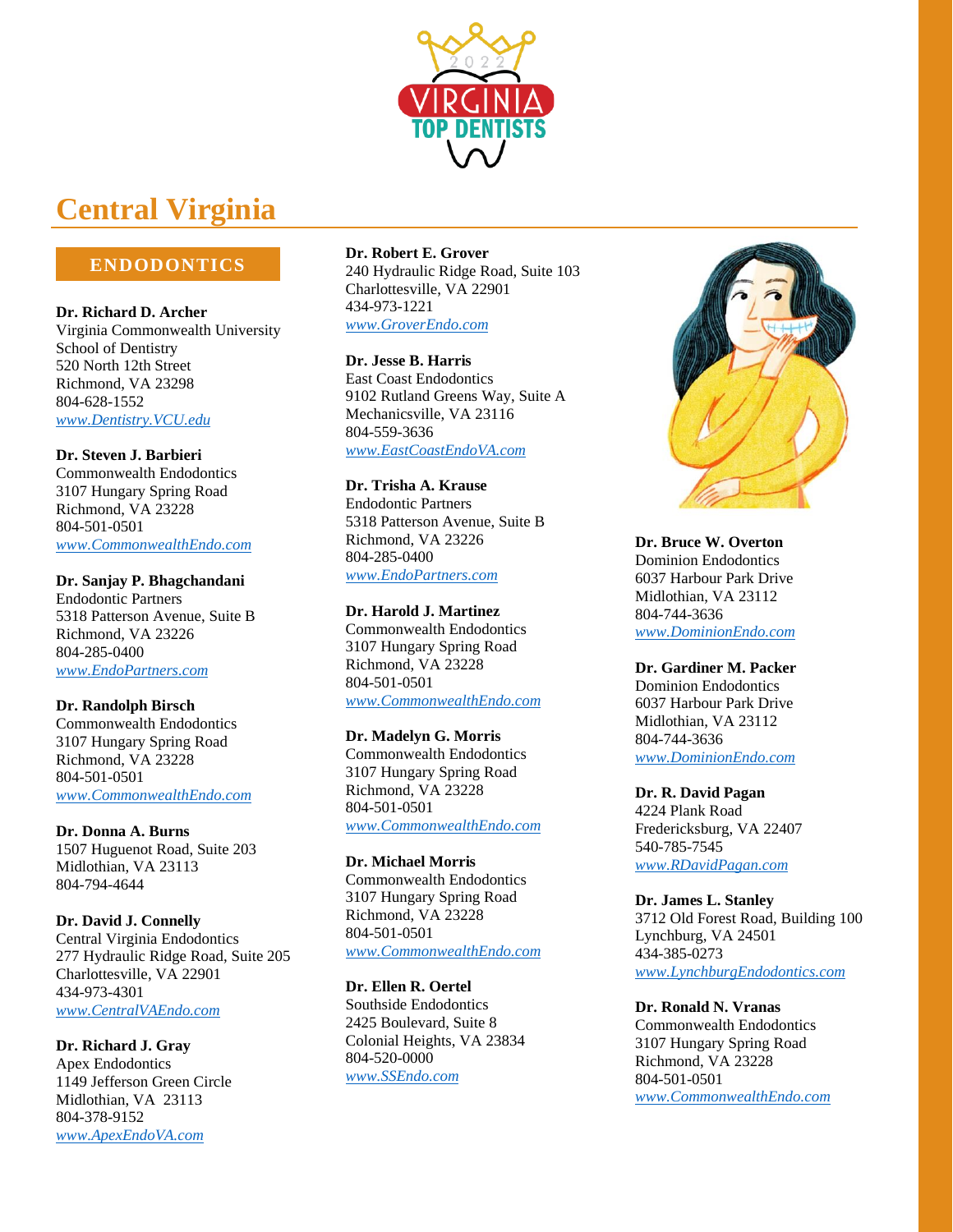

# **GENERAL DENTISTRY**

**Dr. David S. Wozniak** Virginia Family Dentistry 10212 Staples Mill Road Glen Allen, VA 23060 804-672-4900 *[www.VADentist.com](http://www.vadentist.com/)*

#### **Dr. William R. Adams III**

Grove Avenue Family & Cosmetic **Dentistry** 4315 Grove Avenue Richmond, VA 23221 804-285-1378 *[www.GroveSmiles.com](http://www.grovesmiles.com/)*

**Dr. Tyson W. Anderson** Anderson Family Dentistry 13531 Waterford Place, Suite A Midlothian, VA 23112 804-744-1280 *[www.DentistInMidlothianVA.com](http://www.dentistinmidlothianva.com/)*

**Dr. F. Lee Angus, Jr**. 1500 Huguenot Road, Suite 107 Midlothian, VA 23113 804-379-9399 *[www.FleeAngusJr.com](http://www.fleeangusjr.com/)*

**Dr. Rebecca Angus** Angus Dentistry 2400 Pagehurst Drive Midlothian, VA 23113 804-794-6893 *[www.AngusDentistry.com](http://www.angusdentistry.com/)*

### **Dr. Peter C. Antinopoulos**

Virginia Commonwealth University School of Dentistry 520 North 12th Street Richmond, VA 23298 804-828-2977 *[www.Dentistry.VCU.edu](http://www.dentistry.vcu.edu/)*

### **Dr. Charles H. Barrett**

Midlothian Dental Center 14431 Sommerville Court, Suite A Midlothian, VA 23113 804-794-4588 *[www.MidlothianDentalCenter.com](http://www.midlothiandentalcenter.com/)*

**Dr. D. J. Bickers** 320 Winding River Lane, Suite 201 Charlottesville, VA 22911 434-984-6400 *[www.DJBickers.com](http://www.djbickers.com/)*

**Dr. Jeff T. Blackburn** South River Dentistry 2301 Robious Station Circle Midlothian, VA 23113 804-378-7888 *[www.MidlothianDentist.com](http://www.midlothiandentist.com/)*

### **Dr. C. Lynn Booth**

Penterson & Booth 5954 Harbour Park Drive Midlothian, VA 23112 804-739-1600 *[www.PBDDSSmiles.com](http://www.pbddssmiles.com/)*

### **Dr. Stephen C. Booth**

Penterson & Booth 5954 Harbour Park Drive Midlothian, VA 23112 804-739-1600 *[www.PBDDSSmiles.com](http://www.pbddssmiles.com/)*

#### **Dr. Cynthia Brooks**

Gilrain & Brooks Dentistry 1461 Greenbrier Place Charlottesville, VA 22901 434-977-7080 *[www.GilrainbrooksDDS.com](http://www.gilrainbrooksdds.com/)*

### **Dr. Stephen C. Brown**

Brown, Reynolds, Snow, and Lenoir **Dentistry** 6901 Patterson Avenue Richmond, VA 23226 804-288-5324 *[www.RichmondCosmeticDentistry.com](http://www.richmondcosmeticdentistry.com/)*

#### **Dr. Alfred J. Certosimo**

Virginia Commonwealth University School of Dentistry 520 North 12th Street Richmond, VA 23298 804-828-2977 *[www.Dentistry.VCU.edu](http://www.dentistry.vcu.edu/)*

#### **Dr. David C. Circeo**

Lakeside Family Dentistry 6113 Lakeside Avenue Richmond, VA 23228 804-262-9824 *[www.DrCirceo.com](http://www.drcirceo.com/)*

**Dr. Shane R. Claiborne** Forest Smiles 16862 Forest Road Forest, VA 24551 434-208-1011 *[www.ForestSmiles.com](http://www.forestsmiles.com/)*

**Dr. Gregory A. Cole** Drs. Stenger, Cole & Gupta 7017 Old Jahnke Road Richmond, VA 23225 804-320-7147 *[www.RichmondDentist.net](http://www.richmonddentist.net/)*

**Dr. Allen J. Davia** 501 Libbie Avenue Richmond, VA 23226 804-282-4429 *[www.DaviaDentalRichmond.com](http://www.daviadentalrichmond.com/)*

**Dr. Campbell S. Delk** Delk & Wood Family Dentistry 4440 Springfield Road, Suite 104 Glen Allen, VA 23060 804-747-9511 *[www.WoodAndDelkDentistry.com](http://www.woodanddelkdentistry.com/)*

**Dr. Sarah M. Dowdy** 5700 Old Richmond Avenue, Suite E-22 Richmond, VA 23226 804-285-8609

#### **Dr. Ashley C. Epperly**

Grove Avenue Family & Cosmetic **Dentistry** 4315 Grove Avenue Richmond, VA 23221 804-285-1378 *[www.GrovesSmiles.com](http://www.grovessmiles.com/)*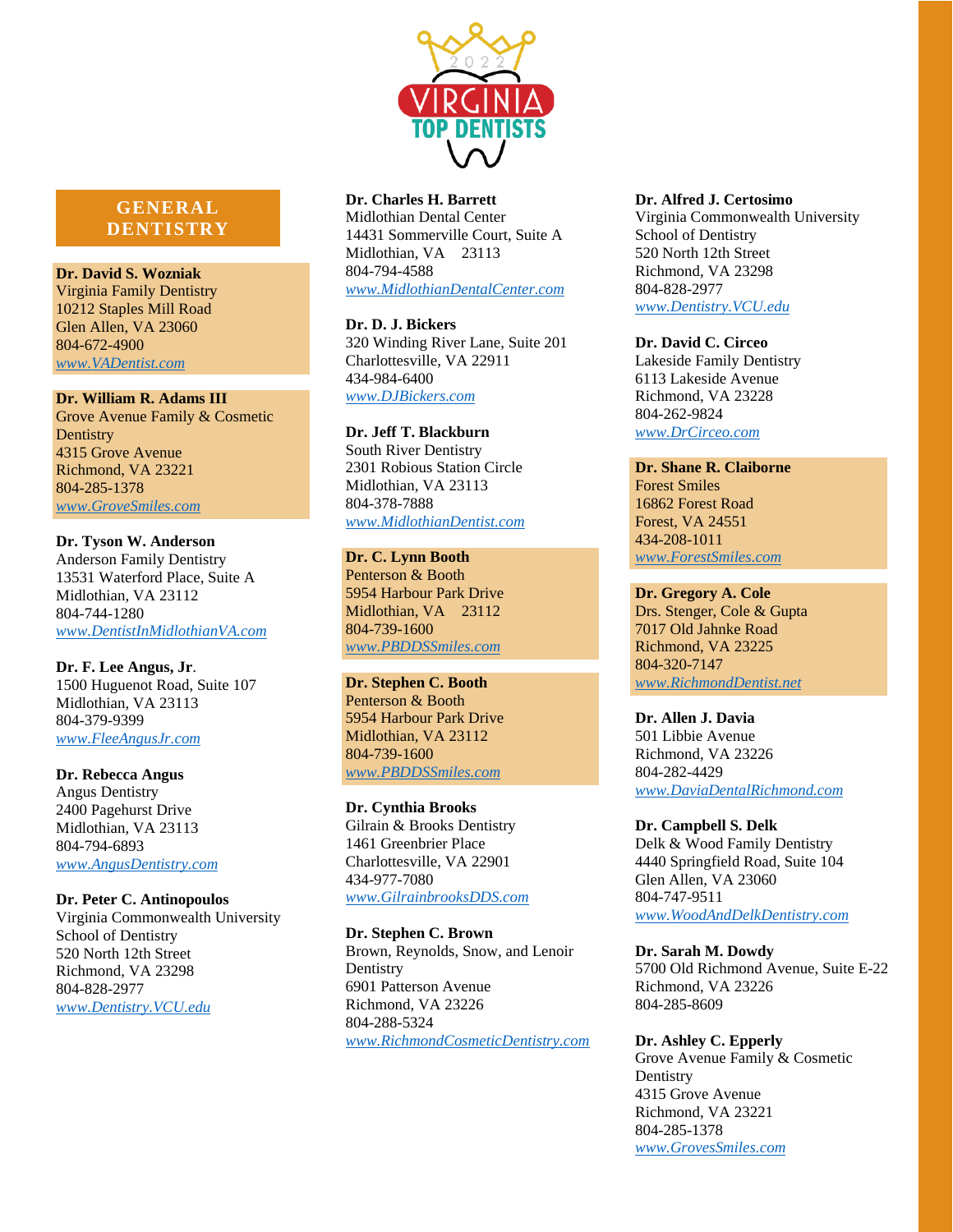

**Dr. Steven E. Evens** 5311 Patterson Avenue Richmond, VA 23226 804-282-6665 *[www.StevenEvensDDS.com](http://www.stevenevensdds.com/)*

**Dr. Kitt S. Finley-Parker** Finley Parker Family Dentistry 4807 Hermitage Road, Suite 101 Richmond, VA 23227 804-266-8547 *[www.DrKittFinley-Parker.com](http://www.drkittfinley-parker.com/)*

**Dr. Randall C. Foy** Drs. Norman, Obeck and Foy Dentistry7229 Forest Avenue, Suite 105Richmond, VA 23226 804-288-0102 *[www.NOFDentistry.com](http://www.nofdentistry.com/)*

**Dr. Jeffrey K. Friend** RVA Dental Care 5204 Patterson Avenue Richmond, VA 23226 804-282-3838 *[www.RVADentalCare.com](http://www.rvadentalcare.com/)*

**Dr. Samuel W. Galstan** Galstan & Ward Family Dentistry 12290 Iron Bridge Road Chester, VA 23831 804-796-1915 *[www.GalstanWard.com](http://www.galstanward.com/)*

**Dr. Avi B. Gibberman** 9830 Brook Road Glen Allen, VA 23059 804-264-7008 *[www.DrAviGibberman.com](http://www.dravigibberman.com/)*

**Dr. M. Scott Gore** Midlothian Dental Center 14431 Sommerville Court, Suite A Midlothian, VA 23113 804-794-4588 *[www.MidlothianDentalCenter.com](http://www.midlothiandentalcenter.com/)*

**Dr. William A. Grupp II** William Grupp Dentistry 944 Glenwood Station Lane, Suite 203Charlottesville, VA 22901 434-973-7011 *[www.WilliamGruppDentistry.com](http://www.williamgruppdentistry.com/)*

### **Dr. Reena R. Gupta**

Drs. Stenger, Cole & Gupta 7017 Old Jahnke Road Richmond, VA 23225 804-320-7147 *[www.RichmondDentist.net](http://www.richmonddentist.net/)*

**Dr. Marci S. Guthrie**

James River Family Dentistry 2805 McRae Road, Suite 1-A Richmond, VA 23235 804-323-4200 *[www.JRFamilyDentistry.com](http://www.jrfamilydentistry.com/)*

**Dr. Mark A. Hammock** 49 Tinkling Spring Road Fishersville, VA 22939 540-942-9013

**Dr. Alex Hawkins** Hawkins Family Dentistry 1310 Alverser Plaza Midlothian, VA 23113 804-944-8984 *[www.HawkinsDentist.com](http://www.hawkinsdentist.com/)*

**Dr. Jared A. Hoover** Midlothian Dental Center 14431 Sommerville Court, Suite A Midlothian, VA 23113 804-794-4588 *[www.MidlothianDentalCenter.com](http://www.midlothiandentalcenter.com/)*

**Dr. David F. Huddle** 1995 Jefferson Davis Highway, Suite 101Fredericksburg, VA 22401 540-899-5451 *[www.DavidHuddleDDS.com](http://www.davidhuddledds.com/)*

**Dr. Johanna A. Huijssoon** Madison Family Dentistry 306 South Main Street Madison, VA 22727 540-948-4488 *[www.MadisonFamilyDDS.com](http://www.madisonfamilydds.com/)*

**Dr. Terence A. Imbery** Virginia Commonwealth University School of Dentistry 520 North 12th Street Richmond, VA 23298 804-828-2977 *[www.Dentistry.VCU.edu](http://www.dentistry.vcu.edu/)*

**Dr. Charles P. Jewett** 9021 Forest Hill Avenue, Suite D-1 Richmond, VA 23235 804-272-2955 *[www.JewettDentistry.com](http://www.jewettdentistry.com/)*

**Dr. John S. Kittrell** 2600 Grove Avenue Richmond, VA 23220 804-359-6471 *[www.JohnKittrellDDS.com](http://www.johnkittrelldds.com/)*

**Dr. Jared C. Kleine** Kleine Dental 1333 North Seminole Trail Madison, VA 22727 540-948-4812 *[www.KleineDental.com](http://www.kleinedental.com/)*

**Dr. Gregory K. Kontopanos** Kontopanos Dental 3525 Iron Bridge Road Richmond, VA 23234 804-275-7477 *[www.KontopanosDental.com](http://www.kontopanosdental.com/)*

**Dr. Todd Kuhn** Murry and Kuhn Dentistry 14269 Midlothian Turnpike Midlothian, VA 23113 804-379-7677 *[www.MurryKuhnDentistry.com](http://www.murrykuhndentistry.com/)*

**Dr. Anne Libbey** Libbey Family Dentistry 206 Enterprise Drive Forest, VA 24551 434-316-9090 *[www.LibbeyDentistry.com](http://www.libbeydentistry.com/)*

**Dr. James F. Londrey** Londrey and Associates 3605 Grove Avenue Richmond, VA 23221 804-358-2480 *[www.LondreyDDS.com](http://www.londreydds.com/)*

**Dr. Sujit K. Mohanty** Henrico Dental 4440 Springfield Road, Suite 103 Glen Allen, VA 23060 804-527-1008 *[www.DrMohanty.com](http://www.drmohanty.com/)*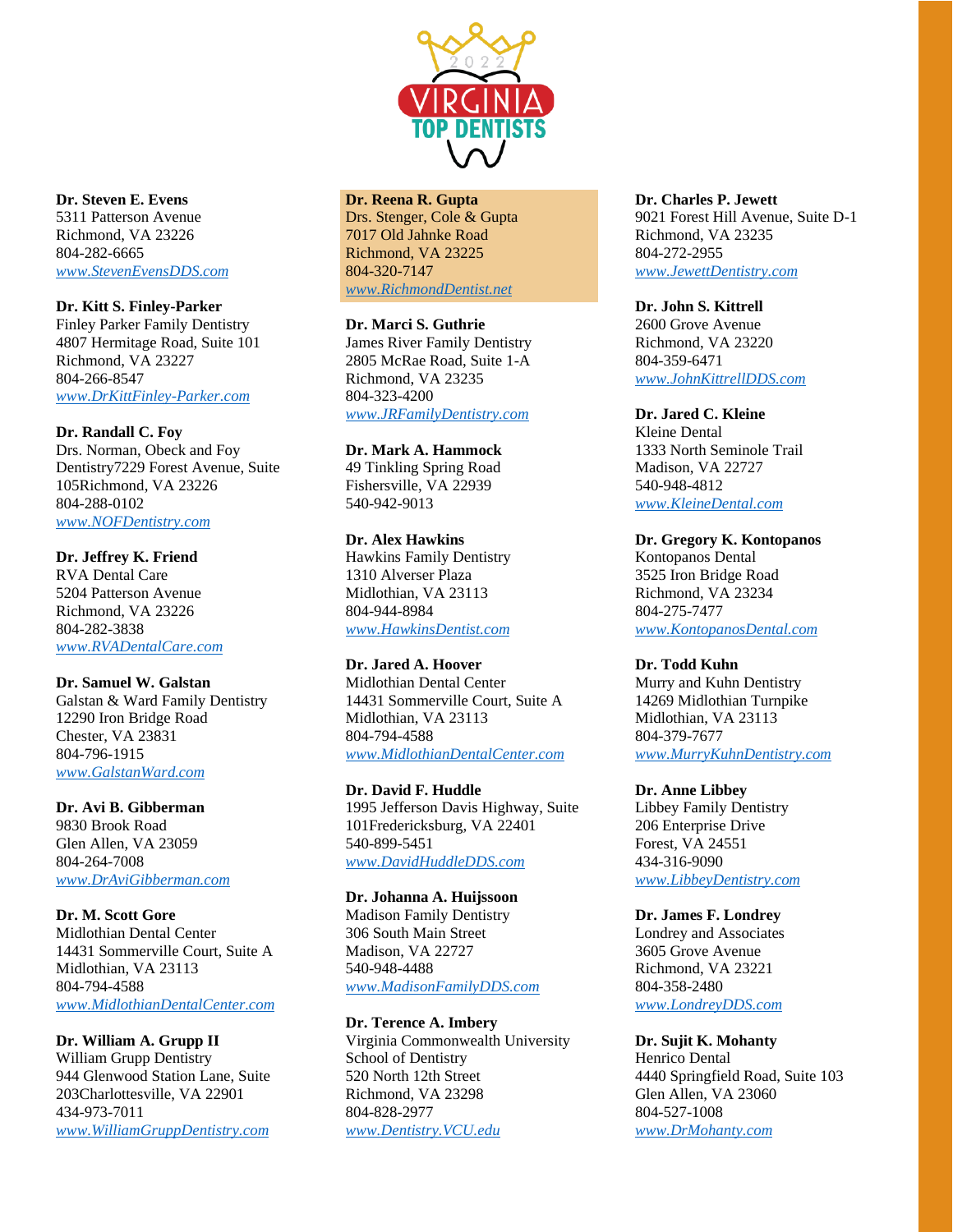

**Dr. Russell N. Mosher** 1320 Alverser Plaza Midlothian, VA 23113 804-379-6971 *[www.RMosherDDS.com](http://www.rmosherdds.com/)*

**Dr. Travis L. Mueller** Mueller Dentistry 3424 Lauderdale Drive Richmond, VA 23233 804-360-1800 *[www.ShortPumpDentist.com](http://www.shortpumpdentist.com/)*

### **Dr. William B. Munn** 3890 Old Williamsburg Road Sandston, VA 23150 804-328-2200 *[www.SmilesByMunn.com](http://www.smilesbymunn.com/)*

# **Dr. Anita M. Neel**

Aesthetic Dentistry of Charlottesville 900 Gardens Boulevard, Suite 600 Charlottesville, VA 22901 434-984-3455 *[www.CvilleSmiles.com](http://www.cvillesmiles.com/)*

# **Dr. Robert B. Neighbors**

Neighbors & Herod Family Dentistry 1009 Crowder Drive Midlothian, VA 23113 804-794-8745 *[www.MidloDental.com](http://www.midlodental.com/)*

**Dr. Paul A. Neumann**

513 Forest Avenue, Suite C Richmond, VA 23229 804-358-4089 *[www.WithYourSmile.com](http://www.withyoursmile.com/)*

# **Dr. Andrew S. Norman**

Drs. Norman, Obeck and Foy Dentistry 7229 Forest Avenue, Suite 105 Richmond, VA 23226 804-288-0102 *[www.NOFDentistry.com](http://www.nofdentistry.com/)*

# **Dr. Clinton J. Norris III**

4445 Cox Road Glen Allen, VA 23060 804-747-0044 *[www.ClintonJNorrisDDS.com](http://www.clintonjnorrisdds.com/)*

## **Dr. Kurt M. Obeck**

Drs. Norman, Obeck and Foy Dentistry 7229 Forest Avenue, Suite 105 Richmond, VA 23226 804-288-0102 *[www.NOFDentistry.com](http://www.nofdentistry.com/)*

## **Dr. Thomas A. Olivero, Jr.**

Family Practice Dentistry 112 Walton Park Lane Midlothian, VA 23114 804-794-2802 *[www.MidlothianDDS.com](http://www.midlothiandds.com/)*

# **Dr. Timothy Overby**

20841 Timberlake Road Lynchburg, VA 24502 434-239-8907

# **Dr. Olan D. Parr, Jr.**

All Smiles Dental Care 1043 Oaklawn Drive, Suite B Culpeper, VA 22701 540-829-9922 *[www.AllSmilesDentalCulpeper.com](http://www.allsmilesdentalculpeper.com/)*

**Dr. Michael C. Peer** 1997 Hamliton Boulevard South Boston, VA 24592 434-575-5677 *www.MichaelPeerDDS.com*

# **Dr. Kenneth G. Rasmussen**

Charlottesville Dental Medicine 1752 Timberwood Boulevard Charlottesville, VA 22911 434-974-6492 *[www.CharlottesvilleDentalMedicine.com](http://www.charlottesvilledentalmedicine.com/)*

**Dr. Wayne Remington** Drs. Remington & Stover-Mejias Family & Aesthetic Dentistry 1522 Insurance Lane, Suite B Charlottesville, VA 22911 434-973-7744 *[www.CvilleFamilyDentistry.com](http://www.cvillefamilydentistry.com/)*

# **Dr. Elizabeth C. Reynolds**

Brown, Reynolds, Snow and Lenoir **Dentistry** 6901 Patterson Avenue Richmond, VA 23226 804-288-5324 *[www.RichmondCosmeticDentistry.com](http://www.richmondcosmeticdentistry.com/)*

# **Dr. Mark P. Sapon**

Sapon & Swisher Dental 259 Hydraulic Ridge Road, Suite 203 Charlottesville, VA 22901 434-973-1222 *[www.SaponSwisherDental.com](http://www.saponswisherdental.com/)*

# **Dr. David C. Sarrett**

Virginia Commonwealth University School of Dentistry 520 North 12th Street Richmond, VA 23298 804-828-7235 *[www.Dentistry.VCU.edu](http://www.dentistry.vcu.edu/)*

# **Dr. J. Ted Sherwin**

462 North Madison Road, Suite B Orange, VA 22960 540-672-2605 *[www.TedSherwinDDS.com](http://www.tedsherwindds.com/)*

# **Dr. W. Neil Snow**

Brown, Reynolds, Snow and Lenoir **Dentistry** 6901 Patterson Avenue Richmond, VA 23226 804-288-5324 *[www.RichmondCosmeticDentistry.com](http://www.richmondcosmeticdentistry.com/)*

# **Dr. Brian W. Spears**

Ashland Family Dentistry 130 Thompson Street Ashland, VA 23005 804-798-2776 *[www.AshlandFamilyDentistry.net](http://www.ashlandfamilydentistry.net/)*

# **Dr. Michael E. States**

Charlottesville Dental Associates 1227 Cedars Court Charlottesville, VA 22903 434-296-8043

# **Dr. Tore D. Steinberg**

905 Rio East Court, Suite A Charlottesville, VA 22901 434-974-9294 *[CvilleDDS.com](http://cvilledds.com/)*

# **Dr. Al Stenger**

Drs. Stenger, Cole & Gupta 7017 Old Jahnke Road Richmond, VA 23225 804-320-7147 *[www.RichmondDentist.net](http://www.richmonddentist.net/)*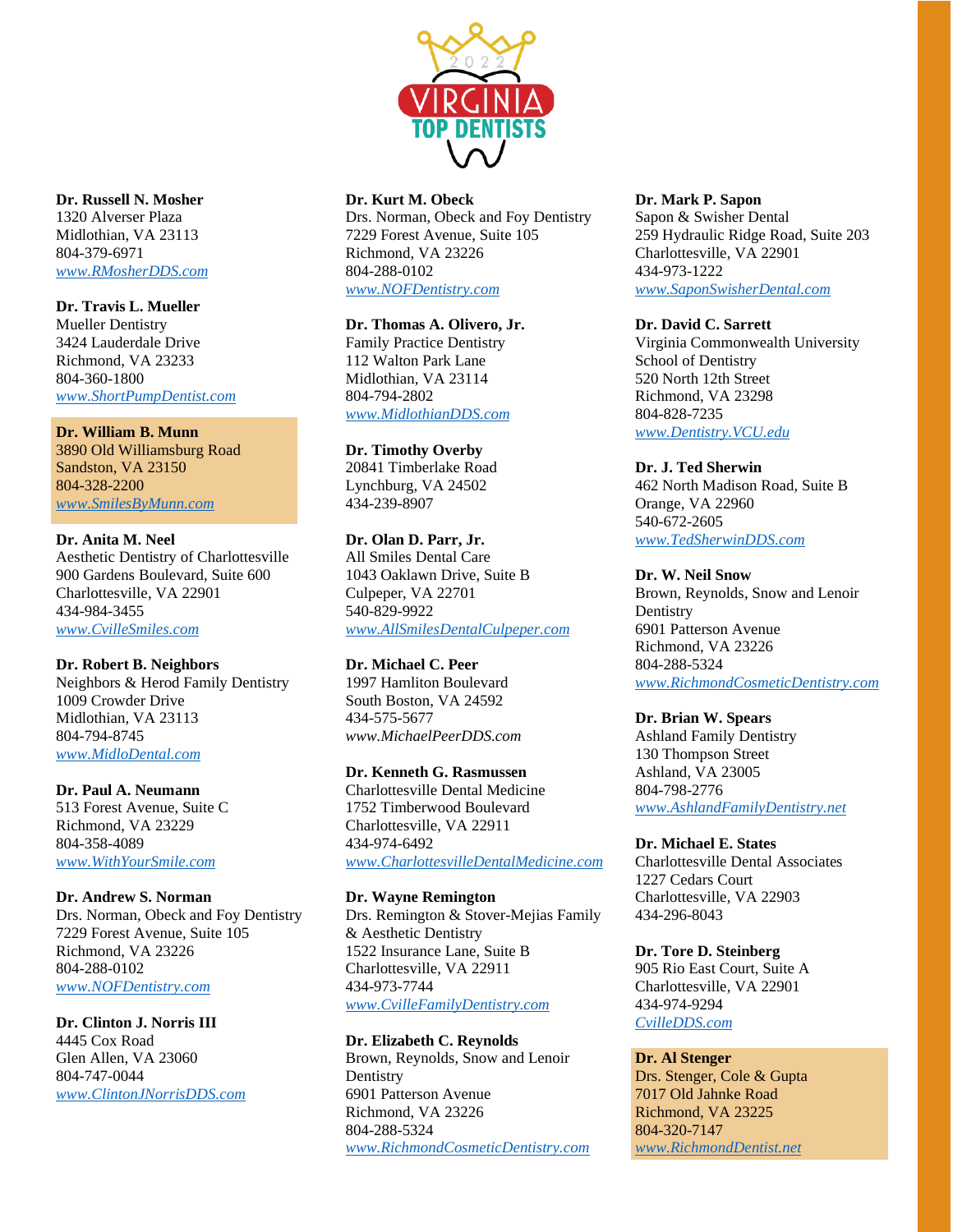

### **Dr. Henry I. Stewart IV**

Central Virginia Dental Care 12091 Gayton Road Richmond, VA 23238 804-740-9127 *[www.CentralVirginiaDentalCare.com](http://www.centralvirginiadentalcare.com/)*

### **Dr. Pamela K. Stover-Mejias**

Drs. Remington & Stover-Mejias 1522 Insurance Lane, Suite B Charlottesville, VA 22911 434-973-7744 *[www.CvilleFamilyDentistry.com](http://www.cvillefamilydentistry.com/)*

### **Dr. David Swett**

Swett Dentistry 900 Rio East Court, Suite B Charlottesville, VA 22901 434-979-3940 *[www.SwettDentistry.com](http://www.swettdentistry.com/)*

### **Dr. Rebecca Swett**

Swett Dentistry 900 Rio East Court, Suite B Charlottesville, VA 22901 434-979-3940 *[www.SwettDentistry.com](http://www.swettdentistry.com/)*

#### **Dr. Sorin Uram-Tuculescu**

Virginia Commonwealth University School of Dentistry 521 North 11th Street Richmond, VA 23298 804-628-3742 *[www.Dentistry.VCU.edu](http://www.dentistry.vcu.edu/)*

# **Dr. Richard S. Vacca**

Vacca Family Dentistry 5921 Harbour Lane, Suite 400 Midlothian, VA 23112 804-739-9191 *[www.ForYourSmile.net](http://www.foryoursmile.net/)*

#### **Dr. Gloria E. Ward**

3701 Westerre Parkway, Suite D Richmond, VA 23233 804-270-7940 *[www.GloriaWardDDS.com](http://www.gloriawarddds.com/)*

### **Dr. James P. Webb** 104 North Main Street Hopewell, VA 23860 804-541-1896 *[wwwJamesWebbDDS.com](http://wwwjameswebbdds.com/)*

### **Dr. E. Alexander White**

Sandston Comprehensive Dentistry 5500 Whiteside Road Sandston, VA 23150 804-737-4444 *[www.SandstonDDS.com](http://www.sandstondds.com/)*

### **Dr. Gregory L. Whitmer**

2202 North Berkshire Road, Suite 203 Charlottesville, VA 22901 434-295-9747 *[www.FamilyDentistCharlottesville.com](http://www.familydentistcharlottesville.com/)*

# **Dr. James W. Willis**

Willis Family Dentistry 41 South Medical Park Drive, Suite 100 Fishersville, VA 22939 540-885-8037 *[www.WillisDentistry.com](http://www.willisdentistry.com/)*

### **Dr. Dennis C. Wong**

Virginia Family Dentistry 10500 Atlee Station Road Ashland, VA 23005 804-550-3324 *[www.VADentist.com](http://www.vadentist.com/)*

# **ORAL AND MAXILLOFACIAL SURGERY**

### **Dr. A. Omar Abubaker**

Virginia Commonwealth University School of Dentistry 521 North 11th Street Richmond, VA 23298 804-828-0602 *[www.OralMaxillofacialSurgery.VCU.edu](http://www.oralmaxillofacialsurgery.vcu.edu/)*

### **Dr. M. Todd Brandt** Blue Ridge Oral & Maxillofacial Surgery 54 South Medical Park Drive Fishersville, VA 22939 540-886-2956 *[www.BlueRidgeOralSurgery.com](http://www.blueridgeoralsurgery.com/)*

**Dr. Paul W. Brinser III** Southside Oral & Facial Surgery 595 Old Wagner Road Petersburg, VA 23805 804-732-6532 *[www.southsideOFS.com](http://www.southsideofs.com/)*

### **Dr. Jeffrey E. Cyr**

Commonwealth Oral & Facial Surgery 1807 Huguenot Road, Suite 120 Midlothian, VA 23113 804-354-1600 *[www.CommonwealthOFS.com](http://www.commonwealthofs.com/)*

### **Dr. George R. Deeb**

Virginia Commonwealth University School of Dentistry 520 North 12th Street Richmond, VA 23298 804-628-6637 *[www.OralMaxillofacialSurgery.VCU.edu](http://www.oralmaxillofacialsurgery.vcu.edu/)*

### **Dr. William D. Dymon**

Virginia Oral & Facial Surgery 130 Towne Center West Boulevard Henrico, VA 23233 804-270-5028 *[www.OralFacialSurgery.com](http://www.oralfacialsurgery.com/)*

### **Dr. Andrew Ferguson**

Commonwealth Oral & Facial Surgery 5942 Harbour Park Drive Midlothian, VA 23112 804-354-1600 *[www.CommonwealthOFS.com](http://www.commonwealthofs.com/)*

### **Dr. Ibrahim Haron**

Greater Washington Oral & Maxillofacial Surgery 10009 Southpoint Parkway, Suite 201-A Fredericksburg, VA 22407 540-225-2259 *[www.GreaterWashingtonoMFS.com](http://www.greaterwashingtonomfs.com/)*

#### **Dr. Monroe E. Harris, Jr.**

Virginia Oral & Facial Surgery 5224 Monument Avenue Richmond, VA 23226 804-359-4474 *[www.OralFacialSurgery.com](http://www.oralfacialsurgery.com/)*

### **Dr. Carlos R. Ibañez**

Charlottesville Oral Surgery & Dental Implant Center 1415 Rolkin Court, Suite 101 Charlottesville, VA 22911 434-295-0911 *[www.CvilleOralSurgery.com](http://www.cvilleoralsurgery.com/)*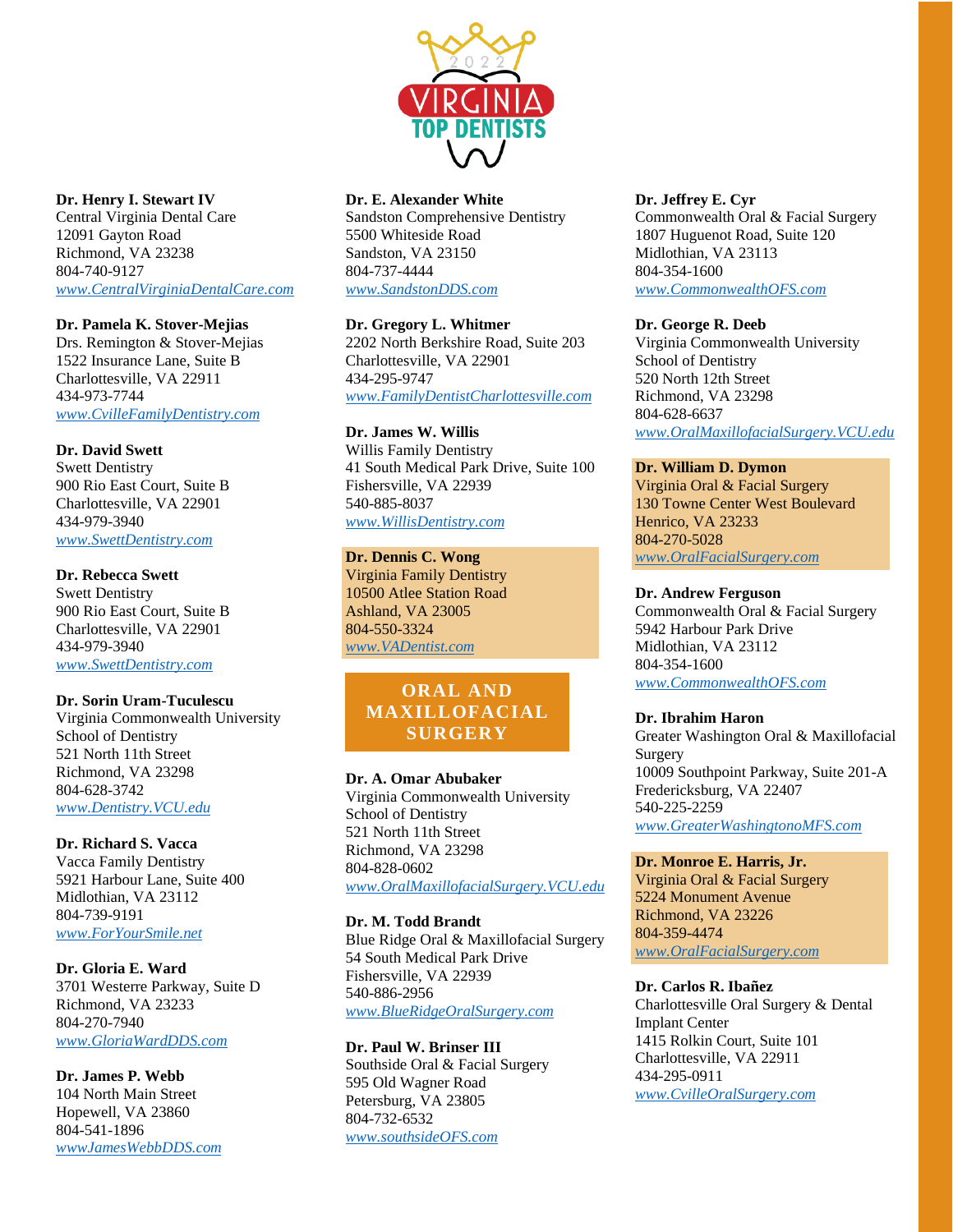

#### **Dr. Keith Izadi**

Fredericksburg Implant & Oral Surgery Associates 409 Chatham Square Office Park, Suite 201 Fredericksburg, VA 22405 540-371-4131 *[www.FredericksburgOMS.com](http://www.fredericksburgoms.com/)*

# **Dr. Kanyon R. Keeney**

Virginia Oral & Facial Surgery 7481 Right Flank Road, Suite 120 Mechanicsville, VA 23116 804-559-5416 *[www.OralFacialSurgery.com](http://www.oralfacialsurgery.com/)*

### **Dr. Mitchell J. Magid**

Mountainview Oral Surgery & Implant **Center** 1612 Graves Mill Road Lynchburg, VA 24502 434-316-7111 *[www.LynchburgOralSurgery.com](http://www.lynchburgoralsurgery.com/)*

### **Dr. Michael E. Miller**

Commonwealth Oral & Facial Surgery 8503 Patterson Avenue, Suite A Richmond, VA 23229 804-354-1600 *[www.CommonwealthOFS.com](http://www.commonwealthofs.com/)*

#### **Dr. Joseph Niamtu III**

Niamtu Cosmetic Facial Surgery 11319 Polo Place Midlothian, VA 23113 804-934-3223 *[www.LoveThatFace.com](http://www.lovethatface.com/)*

#### **Dr. Thomas B. Padgett**

Richmond Oral & Cosmetic Surgeons 1680 Huguenot Road Midlothian, VA 23113 804-379-7120 *[www.Rocs.net](http://www.rocs.net/)*

### **Dr. Maynard P. Phelps**

Virginia Oral & Facial Surgery 7481 Right Flank Road, Suite 120 Mechanicsville, VA 23116 804-559-5416 *[www.OralFacialSurgery.com](http://www.oralfacialsurgery.com/)*

### **Dr. James H. Priest**

420 Hamilton Boulevard South Boston, VA 24592 434-572-8975

### **Dr. Robert A. Strauss**

Virginia Commonwealth University School of Dentistry 521 North 11th Street Richmond, VA 23298 804-628-6637 *[www.OralMaxillofacialSurgery.VCU.edu](http://www.oralmaxillofacialsurgery.vcu.edu/)*

# **Dr. Nathaniel D. Tricker**

Central Virginia Oral and Facial Surgeons 244 Hydraulic Ridge Road Charlottesville, VA 22901 434-973-3348 *[www.CVOFS.com](http://www.cvofs.com/)*

### **Dr. John E. Truitt**

Truitt Oral Surgery 8249 Crown Colony Parkway, Suite 103 Mechanicsville, VA 23116 804-789-0230 *[www.TruittOralSurgery.com](http://www.truittoralsurgery.com/)*

### **Dr. D. Omar Watson**

Virginia Oral & Facial Surgery 11319 Polo Place Midlothian, VA 23113 804-794-0794 *[www.OralFacialSurgery.com](http://www.oralfacialsurgery.com/)*

### **Dr. Ross N. Wlodawsky**

Virginia Oral & Facial Surgery 6031 Harbour Park Drive Midlothian, VA 23113 804-608-3200 *[www.OralFacialSurgery.com](http://www.oralfacialsurgery.com/)*

### **Dr. Gregory M. Zoghby** Commonwealth Oral & Facial Surgery 1807 Huguenot Road, Suite 120 Midlothian, VA 23113 804-354-1600 *[www.CommonwealthOFS.com](http://www.commonwealthofs.com/)*

# **ORTHODONTICS**

### **Dr. Diana M. Almy**

Fredericksburg Orthodontics 10618 Spotsylvania Avenue Fredericksburg, VA 22408 540-898-7211 *[www.FredBraces.com](http://www.fredbraces.com/)*

## **Dr. Kevin R. Bibona**

RVO Orthodontics 3400 Haydenpark Lane, Unit 201 Henrico, VA 23233 804-884-9906 *[www.RVOrthodontics.com](http://www.rvorthodontics.com/)*

#### **Dr. Mark E. Blanchette**

Blanchette Orthodontics 1925 Thomson Drive Lynchburg, VA 24501 434-846-4014 *[www.BlanchetteOrtho.com](http://www.blanchetteortho.com/)*

#### **Dr. Bryan A. Brassington**

Richmond Pediatric Dentistry & **Orthodontics** 8503 Patterson Avenue Richmond, VA 23229 804-424-5055 *[www.RPDO.com](http://www.rpdo.com/)*

### **Dr. Matthew H. Caspersen**

Rappahannock Orthodontics 408 Chatham Square Office Park Fredericksburg, VA 22405 540-371-2611 *[www.DrCaspersen.com](http://www.drcaspersen.com/)*

#### **Dr. C. William Dabney**

Dabney Orthodontics 304 Browns Hill Court Midlothian, VA 23114 804-794-8943 *[www.DrDabney.com](http://www.drdabney.com/)*

#### **Dr. George E. Davis III**

Davis & Nyczepir Orthodontics 9015 Forest Hill Avenue Richmond, VA 23235 804-272-7528 *[www.RichmondOrthodontist.com](http://www.richmondorthodontist.com/)*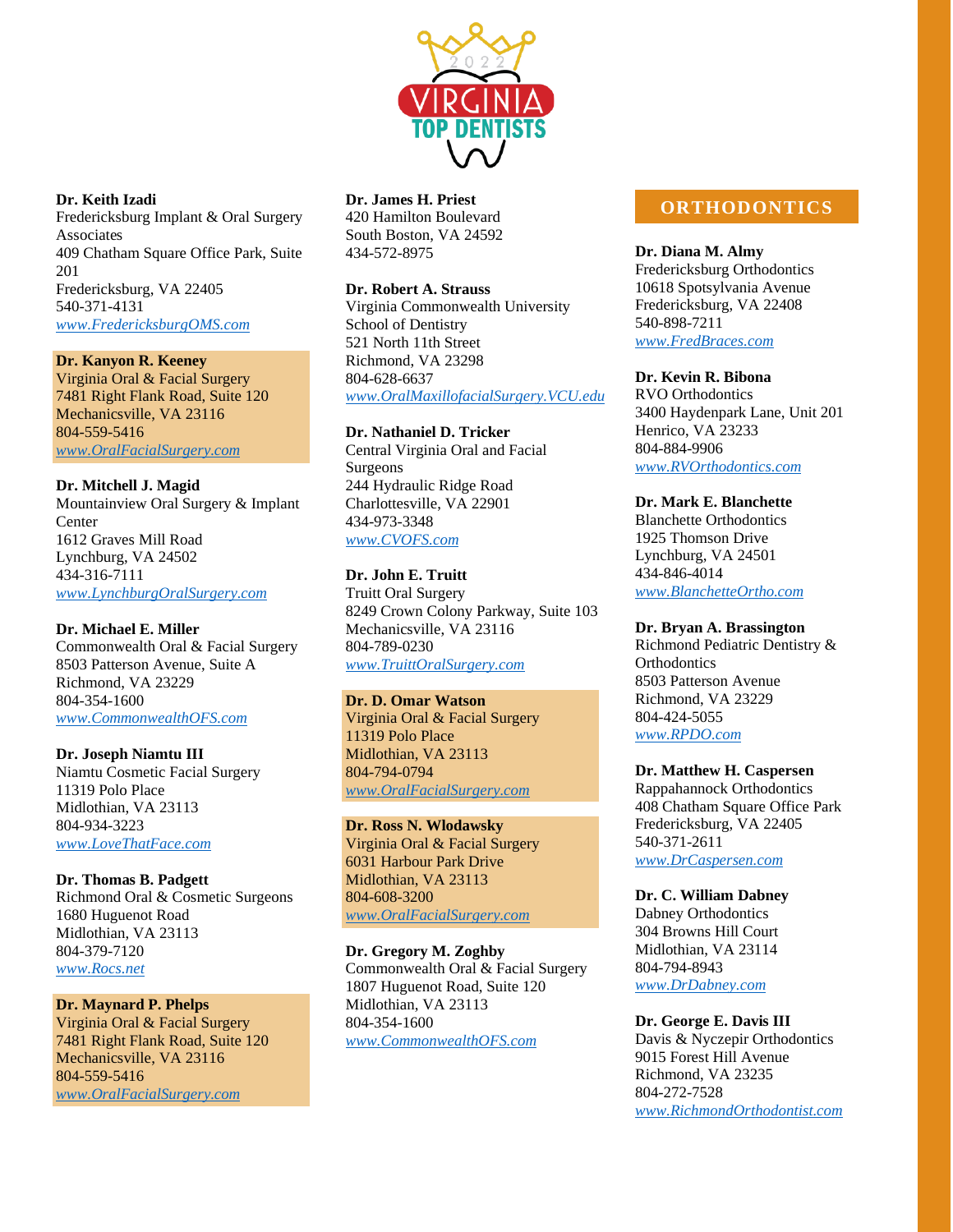

### **Dr. W. Graham Gardner**

Gardner Orthodontics 1206 Willow Lawn Drive Richmond, VA 23226 804-282-0505 *[www.GardnerOrthodontics.com](http://www.gardnerorthodontics.com/)*

### **Dr. David B. Hamer**

Hamer & Glassick Orthodontics 2202 North Berkshire Road, Suite 101 Charlottesville, VA 22901 434-296-0188 *[www.CvilleBraces.com](http://www.cvillebraces.com/)*

### **Dr. Michael B. Holbert**

Holbert Family Orthodontics 2620 Gaskins Road, Suite B Richmond, VA 23238 804-270-7824 *[www.HolbertBraces.com](http://www.holbertbraces.com/)*

### **Dr. William Horbaly**

Horbaly Orthodontics 240 Hydraulic Ridge Road, Suite 202 Charlottesville, VA 22901 434-973-6542 *[www.HorbalyOrtho.com](http://www.horbalyortho.com/)*

### **Dr. Gus D. Horsey**

Horsey Orthodontics 4106 East Parham Road Richmond, VA 23228 804-672-3030 *[www.HorseyOrthodontics.com](http://www.horseyorthodontics.com/)*

### **Dr. Frank P. Iuorno, Jr.**

West End Orthodontics 12000 Wyndham Lake Drive, Suite C Glen Allen, VA 23059 804-364-8366 *[www.WestEndOrtho.com](http://www.westendortho.com/)*

# **Dr. Kevin E. Kelleher**

Kelleher Orthodontics 2412 Colony Crossing Place Midlothian, VA 23112 804-739-6673 *[www.KelleherOrthodontics.com](http://www.kelleherorthodontics.com/)*

### **Dr. Steven J. Lindauer**

Virginia Commonwealth University School of Dentistry 520 North 12th Street Richmond, VA 23298 804-828-9326 *[www.Orthodontics.VCU.edu](http://www.orthodontics.vcu.edu/)*

# **Dr. Richard M. Marcus**

Virginia Family Dentistry 12390 Three Chopt Road Richmond, VA 23233 804-351-5432 *[www.VADentist.com](http://www.vadentist.com/)*

### **Dr. John F. Monacell**

Monacell Orthodontics 1343 East Williamsburg Road Sandston, VA 23150 804-737-6757 *[www.MonacellOrthodontics.com](http://www.monacellorthodontics.com/)*

# **Dr. David J. Nyczepir, Sr.**

Davis & Nyczepir Orthodontics 9015 Forest Hill Avenue Richmond, VA 23235 804-272-7528 *[www.RichmondOrthodontist.com](http://www.richmondorthodontist.com/)*

# **Dr. Allison S. Purcell**

Virginia Family Dentistry 6441 Iron Bridge Road North Chesterfield, VA 23234 804-743-8189 *[www.VADentist.com](http://www.vadentist.com/)*

**Dr. Erika A. Sachno** Short Pump Orthodontics 3438 Lauderdale Drive, Suite 16 Henrico, VA 23233 804-308-0158 *[www.ShortPumpOrtho.com](http://www.shortpumportho.com/)*

## **Dr. Larry D. Scarborough, Jr**.

James River Orthodontics 11934 West Broad Street, Suite 210 Henrico, VA 23233 804-672-8607 *[www.JamesRiverOrthodontics.com](http://www.jamesriverorthodontics.com/)*

### **Dr. Taylor B. Varner**

Virginia Family Dentistry 14001 Charter Park Drive Midlothian, VA 23114 804-417-0245 *[VADentist.com](http://vadentist.com/)*

### **Dr. Bart D. Weis**

Charlottesville Orthodontics 1101 East Jefferson Street, Suite 4 Charlottesville, VA 22902 434-971-9601 *[www.CharlottesvilleOrthodontics.com](http://www.charlottesvilleorthodontics.com/)*

### **Dr. Paul R. White II**

White Orthodontics for Braces 5237 Hickory Park Drive, Suite A Glen Allen, VA 23059 804-843-6720 *[www.SmileRichmond.com](http://www.smilerichmond.com/)*

# **PEDIATRIC DENTISTRY**

# **Dr. Curtis B. Wiltshire**

Richmond Pediatric Dentistry & **Orthodontics** 8503 Patterson Avenue Richmond, VA 23229 804-352-6287 *[www.RPDO.com](http://www.rpdo.com/)*

### **Dr. Carl O. Atkins, Jr.**

Richmond Pediatric Dentistry & **Orthodontics** 2560 Gaskins Road Richmond, VA 23238 804-409-9454 *[www.RPDO.com](http://www.rpdo.com/)*

### **Dr. Tegwyn H. Brickhouse**

Virginia Commonwealth University School of Dentistry 521 North 11th Street Richmond, VA 23298 804-828-2362 *[www.PediatricDentistry.VCU.edu](http://www.pediatricdentistry.vcu.edu/)*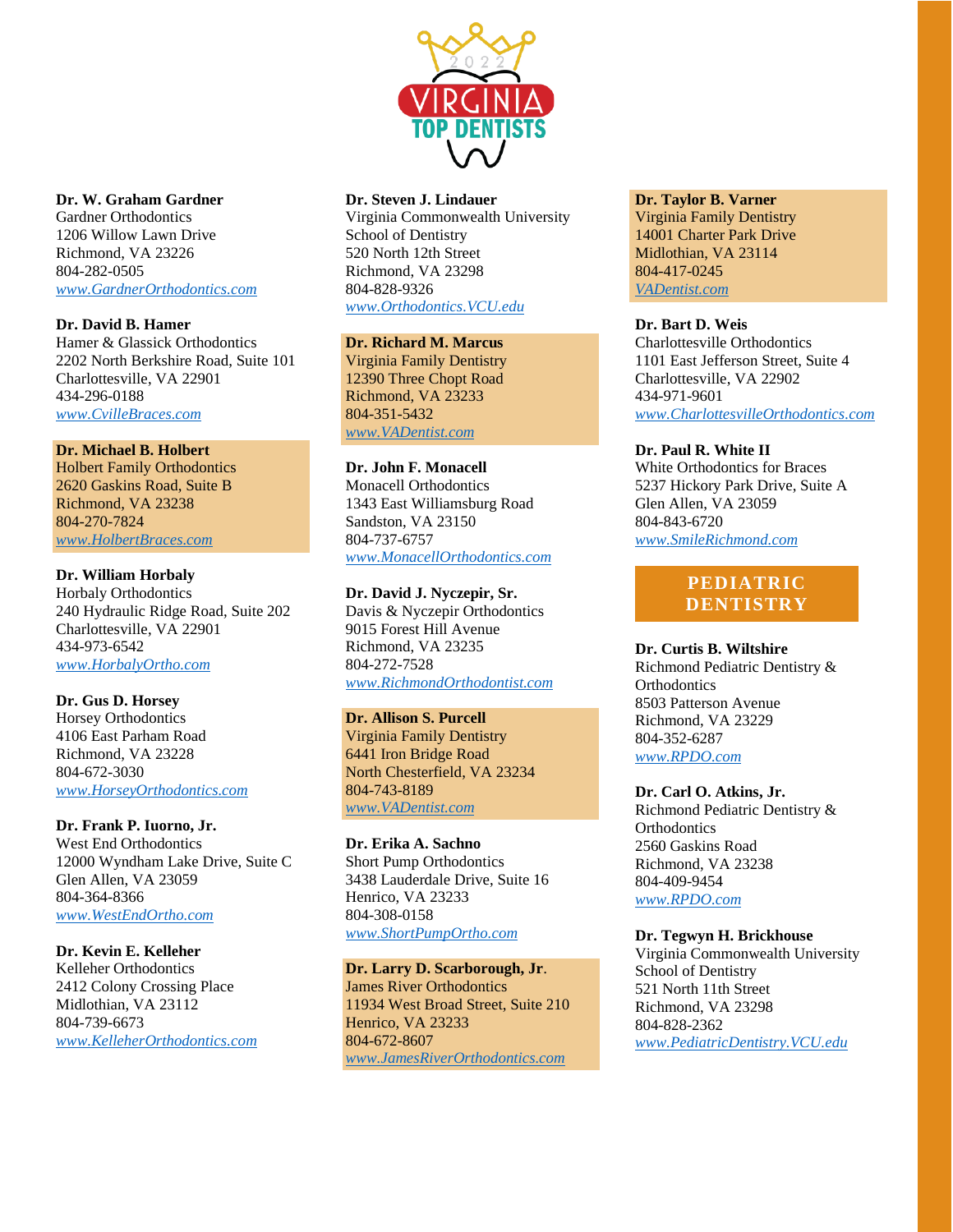

### **Dr. Kevin Clifford**

Crozet Pediatric Dentistry 1005 Heathercroft Circle, Suite 300 Crozet, VA 22932 434-205-4594 *[www.CrozetPediatricDentistry.com](http://www.crozetpediatricdentistry.com/)*

**Dr. Jo K. Cronly**

Children's Dentistry of Virginia 2400 Colony Crossing Place Midlothian, VA 23112 804-639-6445 *[www.ChildrensDentistryOfVA.com](http://www.childrensdentistryofva.com/)*

## **Dr. Jennifer M. Dixon**

Charlottesville Pediatric Dentistry 1620 Timberwood Boulevard, Suite 201 Charlottesville, VA 22911 434-975-7336 *[www.CvillePediatricDentistry.com](http://www.cvillepediatricdentistry.com/)*

## **Dr. John A. Flowers**

Children's Dentistry of Virginia 2400 Colony Crossing Place Midlothian, VA 23112 804-639-6445 *[www.ChildrensDentistryofVA.com](http://www.childrensdentistryofva.com/)*

### **Dr. Meera A. Gokli**

Pediatric Dentistry and Orthodontics of Virginia 13463 Hull Street Road Midlothian, VA 23112 804-739-0963 *[www.PDOVA.com](http://www.pdova.com/)*

### **Dr. Amanda B. Kuhn**

Children's Dentistry of Virginia 2400 Colony Crossing Place Midlothian, VA 23112 804-639-6445 *[www.ChildrensDentistryofVA.com](http://www.childrensdentistryofva.com/)*

### **Dr. Nicholas C. Lombardozzi**

Drs. Wood, Lombardozzi, & Eddleton Pediatric Dentistry & Orthodontics 11601 Robious Road, Suite 130 Midlothian, VA 23113 804-215-4713 *[www.KidsDentists.com](http://www.kidsdentists.com/)*

## **Dr. Christopher L. Maestrello**

Richmond Pediatric Dentistry & **Orthodontics** 7521 Right Flank Road, Suite 110 Mechanicsville, VA 23116 804-409-9032 *[www.RPDO.com](http://www.rpdo.com/)*

### **Dr. Elizabeth Miller**

Richmond Pediatric Dentistry & **Orthodontics** 2560 Gaskins Road Richmond, VA 23238 804-292-0748 *[www.RPDO.com](http://www.rpdo.com/)*

# **Dr. Shepherd A. Sittason**

Childrens's Dentistry & Orthodontics of Lynchburg 105 Paulette Circle Lynchburg, VA 24502 434-237-0125 *[www.SmileLynchburg.com](http://www.smilelynchburg.com/)*

### **Dr. Aaron J. Stump**

Charlottesville Pediatric Dentistry 1620 Timberwood Boulevard, Suite 201 Charlottesville, VA 22911 434-975-7336 *[www.CvillePediatricDentistry.com](http://www.cvillepediatricdentistry.com/)*

# **PERIODONTICS**

**Dr. Carl M. Block** Virginia Family Dentistry 14001 Charter Park Drive Midlothian, VA 23114 804-379-1011 *[www.VADentist.com](http://www.vadentist.com/)*

**Dr. Thomas Glazier** Richardson, Overstreet, & Glazier 4909 Grove Avenue Richmond, VA 23226 804-355-6593 *[www.RichmondPerioOnline.com](http://www.richmondperioonline.com/)*

### **Dr. Claire C. Kaugars** Drs. Kaugars, Miller, and Turner 5700 Old Richmond Avenue, Suite C-14 Richmond, VA 23226 804-285-4867 *[www.RichmondPerio.net](http://www.richmondperio.net/)*

### **Dr. Daniel R. Kelly** 905 Rio East Court, Suite B Charlottesville, VA 22901 434-977-4592 *[www.CvilleDentalImplants.com](http://www.cvilledentalimplants.com/)*

# **Dr. Ellen R. Kelly**

905 Rio East Court, Suite B Charlottesville, VA 22901 434-977-4592 *[www.CvilleKellyDentist.com](http://www.cvillekellydentist.com/)*

## **Dr. David L. Krese**

240 Hydraulic Ridge Road, Suite 201 Charlottesville, VA 22901 434-971-8159 *[www.DavidLKreseDDS.com](http://www.davidlkresedds.com/)*

# **Dr. Benita A. Miller**

Kaugars & Miller 5700 Old Richmond Avenue, Suite C-14 Richmond, VA 23226 804-285-4867 *[www.RichmondPerio.net](http://www.richmondperio.net/)*

### **Dr. Joy S. Moretti**

Neighbors & Herod Family Dentistry 1009 Crowder Drive Midlothian, VA 23113 804-794-8745 *[www.MidloDental.com](http://www.midlodental.com/)*

### **Dr. Benjamin Overstreet**

Richardson, Overstreet & Glazier 4909 Grove Avenue Richmond, VA 23226 804-355-6593 *[www.RichmondPerioOnline.com](http://www.richmondperioonline.com/)*

# **Dr. Christopher R. Richardson**

Richardson, Overstreet, & Glazier 4909 Grove Avenue Richmond, VA 23226 804-355-6593 *[www.RichmondPerioOnline.com](http://www.richmondperioonline.com/)*

### **Harvey A. Schenkein**

Virginia Commonwealth University School of Dentistry 521 North 11th Street Richmond, VA 23298 804-828-9185 *[www.Dentistry.VCU.edu](http://www.dentistry.vcu.edu/)*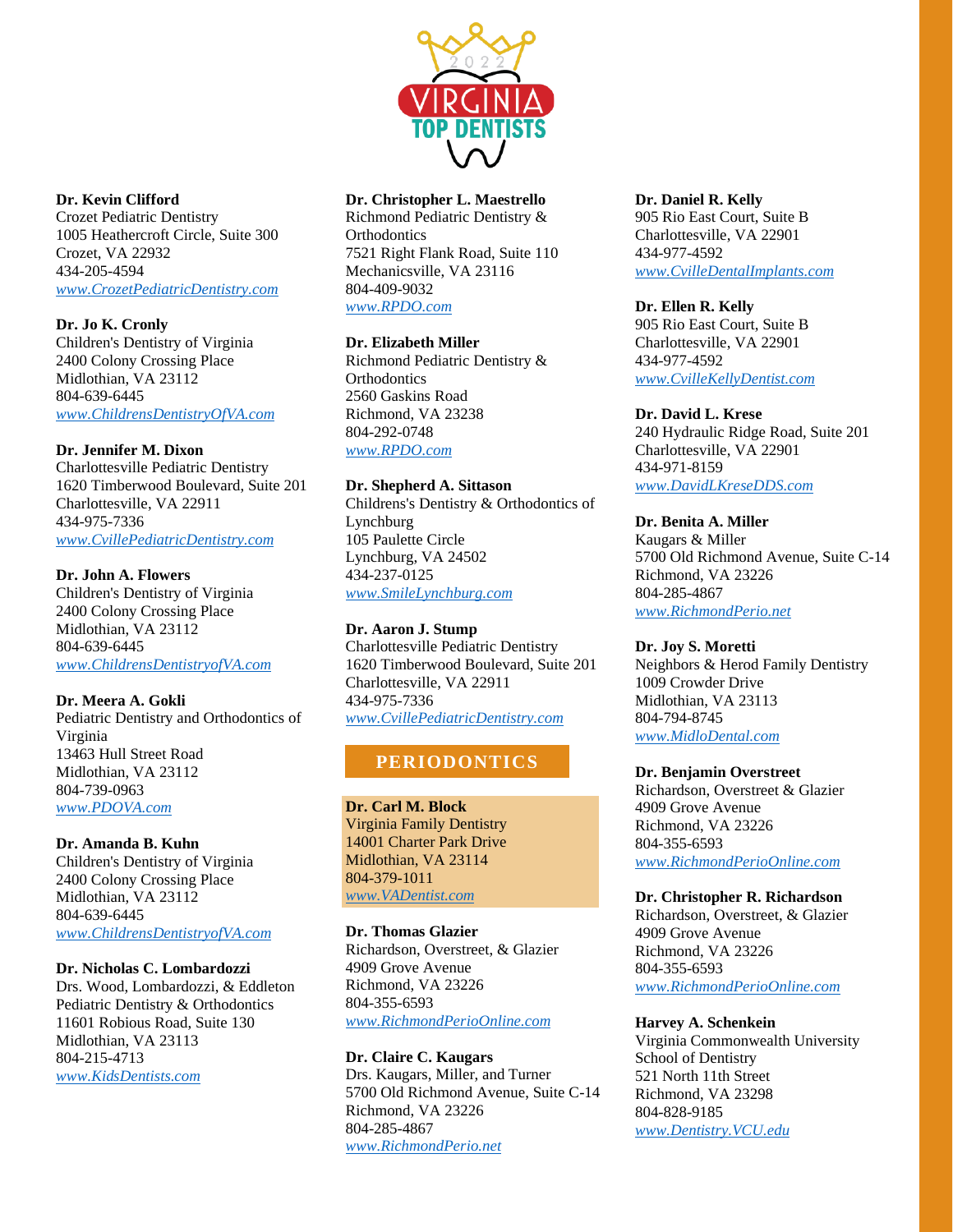

### **Dr. James L. Slagle, Jr.**

Virginia Perio 9 Holly Hill Drive Petersburg, VA 23805 804-733-9490 *[www.VA-Perio.com](http://www.va-perio.com/)*

### **Dr. Thomas C. Waldrop**

Virginia Commonwealth University School of Dentistry 521 North 11th Street Richmond, VA 23298 804-828-4867 *[www.Dentistry.VCU.edu](http://www.dentistry.vcu.edu/)*

### **Dr. John H. White**

Richardson, Overstreet, & Glazier Periodontics and Dental Implant Surgery 4909 Grove Avenue Richmond, VA 23226 804-355-6593 *[www.RichmondPerioOnline.com](http://www.richmondperioonline.com/)*

# **PROSTHODONTICS**

## **Dr. David A. Beck**

Grove Avenue Family & Cosmetic Dentistry 4315 Grove Avenue Richmond, VA 23221 804-285-1378 *[www.GroveSmiles.com](http://www.grovesmiles.com/)*

### **Dr. David R. Burns**

Virginia Commonwealth University School of Dentistry 521 North 11th Street Richmond, VA 23298 804-628-2245 *[www.Dentistry.VCU.edu](http://www.dentistry.vcu.edu/)*

### **Dr. Catherine Dallow**

Commonwealth Prosthodontics 8917 Fargo Road, Suite B Richmond, VA 23229 804-346-3366 *[www.DentalImplantsRVA.com](http://www.dentalimplantsrva.com/)*

### **Dr. Debra R. Haselton**

Richmond Center for Advanced Dentistry 3721 Westerre Parkway, Suite D Richmond, VA 23233 804-935-5631 *[www.RCAD.us](http://www.rcad.us/)*

### **Dr. Michael L. Huband**

Virginia Commonwealth University School of Dentistry 521 North 11th Street Richmond, VA 23298 804-628-7630 *[www.ProsthOdontics.VCU.edu](http://www.prosthodontics.vcu.edu/)*

### **Dr. Ursula Klostermyer**

Advanced Dentistry of Richmond 7204 Glen Forest Drive, Suite 203 Richmond, VA 23226 804-767-1002 *[www.AdvancedDentistryofRichmond.com](http://www.advanceddentistryofrichmond.com/)*

### **Dr. Karen S. McAndrew**

Virginia Center for Prosthodontics 10442 Patterson Avenue Richmond, VA 23238 804-624-1067 *[www.VAPros.net](http://www.vapros.net/)*

### **Dr. Ben B. Ross**

Pantops Prosthodontics 404 People Place, Suite 301 Charlottesville, VA 22911 434-977-9836 *[www.Pantops.org](http://www.pantops.org/)*

### **Dr. David M. Schleider**

Commonwealth Prosthodontics 8917 Fargo Road, Suite B Richmond, VA 23229 804-346-3366 *[www.DentalImplantsRVA.com](http://www.dentalimplantsrva.com/)*

# **Dr. Joseph N. Tregaskes**

JNT Dental 2008 Bremo Road, Suite 104 Richmond, VA 23226 804-308-5777 *[www.JNTDental.com](http://www.jntdental.com/)*

### **Dr. John W. Unger**

Virginia Commonwealth University School of Dentistry 521 North 11th Street Richmond, VA 23298 804-628-2190 *[www.Prosthodontics.VCU.edu](http://www.prosthodontics.vcu.edu/)*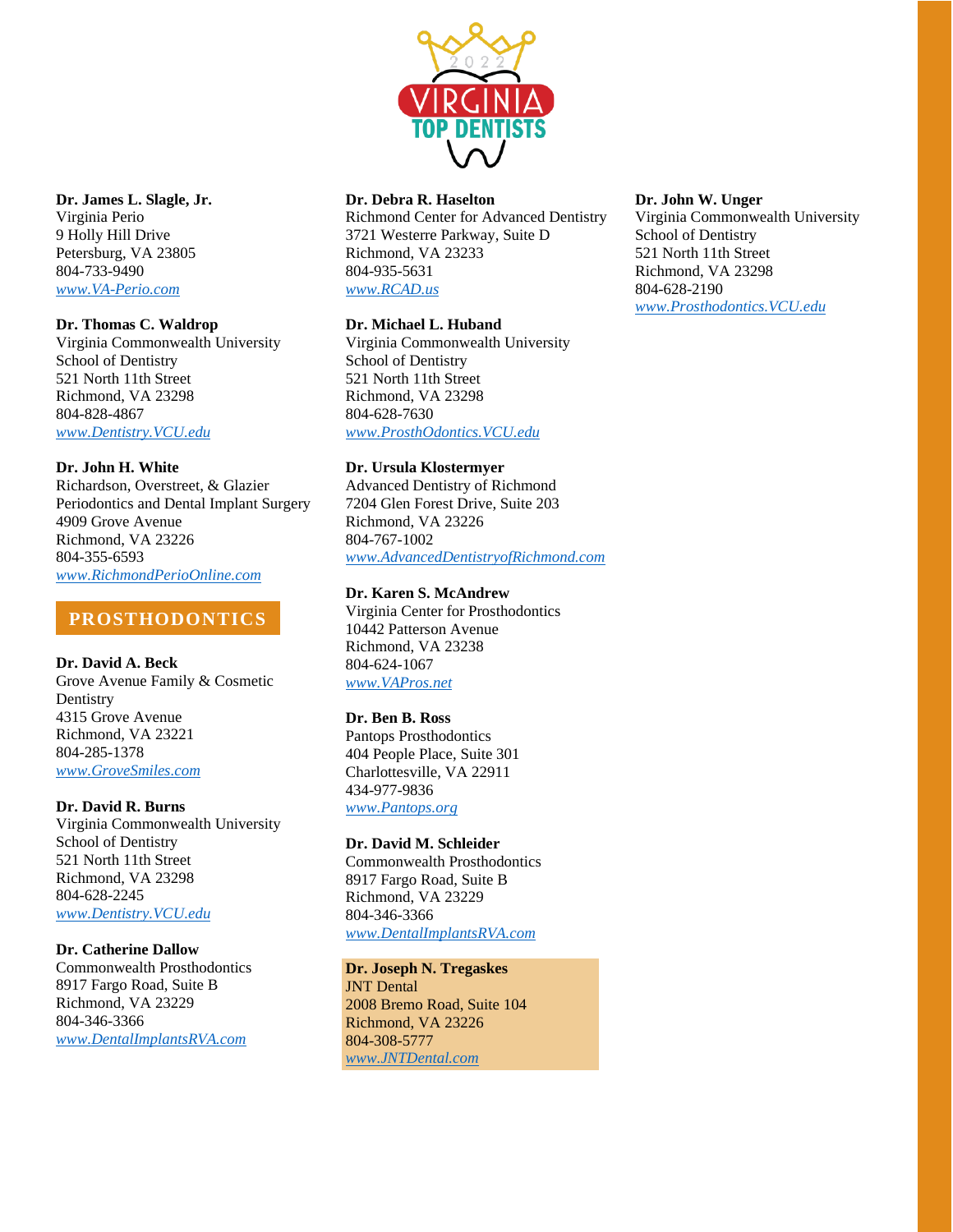

# **Eastern Virginia**

# **DENTAL ANESTHESIA**

**Dr. Jonathan L. Wong** Coastal Pediatric Dental & Anesthesia 6161 Kempsville Circle, Suite 345 Norfolk, VA 23502 757-963-0001 *[www.CoastalPediatricDental.com](http://www.coastalpediatricdental.com/)*

# **ENDODONTICS**

**Dr. Jeffrey C. Bailey** Beach Endodontics 1432 North Great Neck Road, Suite 102 Virginia Beach, VA 23454 757-486-7857 *[www.BeachEndo.com](http://www.beachendo.com/)*

**Dr. William S. Dodson, Jr.** Dodson & Royzenblat Endodontics 756 McGuire Place Newport News, VA 23601 757-806-6311 *[www.756Endo.com](http://www.756endo.com/)*

### **Dr. Jeffrey Domark**

Trudeau & Domark Endodontics 1510 Breezeport Way, Suite 400 Suffolk, VA 23435 757-638-4500 *[www.EndoVirginia.com](http://www.endovirginia.com/)*

# **Dr. Gregory T. Engel**

Beach Endodontics 1432 North Great Neck Road, Suite 102 Virginia Beach, VA 23454 757-486-7857 *[www.BeachEndo.com](http://www.beachendo.com/)*

# **Dr. Steven G. Forte**

Root Canal Specialists 12528 Warwick Boulevard, Suite D Newport News, VA 23606 757-599-8393 *[www.RootCanalsVA.com](http://www.rootcanalsva.com/)*

# **Dr. Pye P. Kyu**

Hampton Roads Endodontics 1230 Progressive Drive, Suite 105 Chesapeake, VA 23320 757-436-4227 *[www.HREndodontics.com](http://www.hrendodontics.com/)*

**Dr. Justin D. Martin** Oceanfront Endodontics 1200 First Colonial Road, Suite 201 Virginia Beach, VA 23454 757-333-3399 *[www.OceanFrontEndo.com](http://www.oceanfrontendo.com/)*

**Dr. Chester V. Mayo** Mayo Endodontics 477 Viking Drive, Suite 215 Virginia Beach, VA 23452 757-486-5428 *[www.MayoEndo.com](http://www.mayoendo.com/)*

**Dr. W. Anthony Meares II** Meares Bernier Endodontics 621 Lynnhaven Parkway, Suite 170 Virginia Beach, VA 23452 757-200-6222 *[www.rootCanal.info](http://www.rootcanal.info/)*

### **Dr. Christine L. Ogden**

Ogden Endodontics & Microsurgery 329 Edwin Drive, Suite 200 Virginia Beach, VA 23462 757-499-9839 *[www.VirginiaBeachEndo.com](http://www.virginiabeachendo.com/)*

**Dr. Alexander Royzenblat**

Dodson & Royzenblat Endodontics 756 McGuire Place Newport News, VA 23601 757-806-6311 *[www.756endo.com](http://www.756endo.com/)*

# **Dr. Michael D. Trudeau**

Michael D. Trudeau Trudeau & Domark Endodontics 1510 Breezeport Way, Suite 400 Suffolk, VA 23435 757-638-4500 *[www.EndoVirginia.com](http://www.endovirginia.com/)*



**Dr. William R. Watson, Jr.** Root Canal Specialists 12528 Warwick Boulevard, Suite D Newport News, VA 23606 757-599-8393 *[www.RootCanalsVA.com](http://www.rootcanalsva.com/)*

# **GENERAL DENTISTRY**

**Dr. Mark B. Artzer** 748 McGuire Place, Suite A Newport News, VA 23601 757-595-8405 *[www.MarkArtzerDDS.com](http://www.markartzerdds.com/)*

# **Dr. J. Patrick Baker**

Larchmont Dental 1170 Lexan Avenue, Suite 187 Norfolk, VA 23508 757-440-1360 *[www.LarchmontDental.com](http://www.larchmontdental.com/)*

# **Dr. James W. Baker**

Midgette Family Dentistry 3326 Taylor Road, Suite 100 Chesapeake, VA 23321 757-483-4700 *[www.MidgetteFamilyDentistry.com](http://www.midgettefamilydentistry.com/)*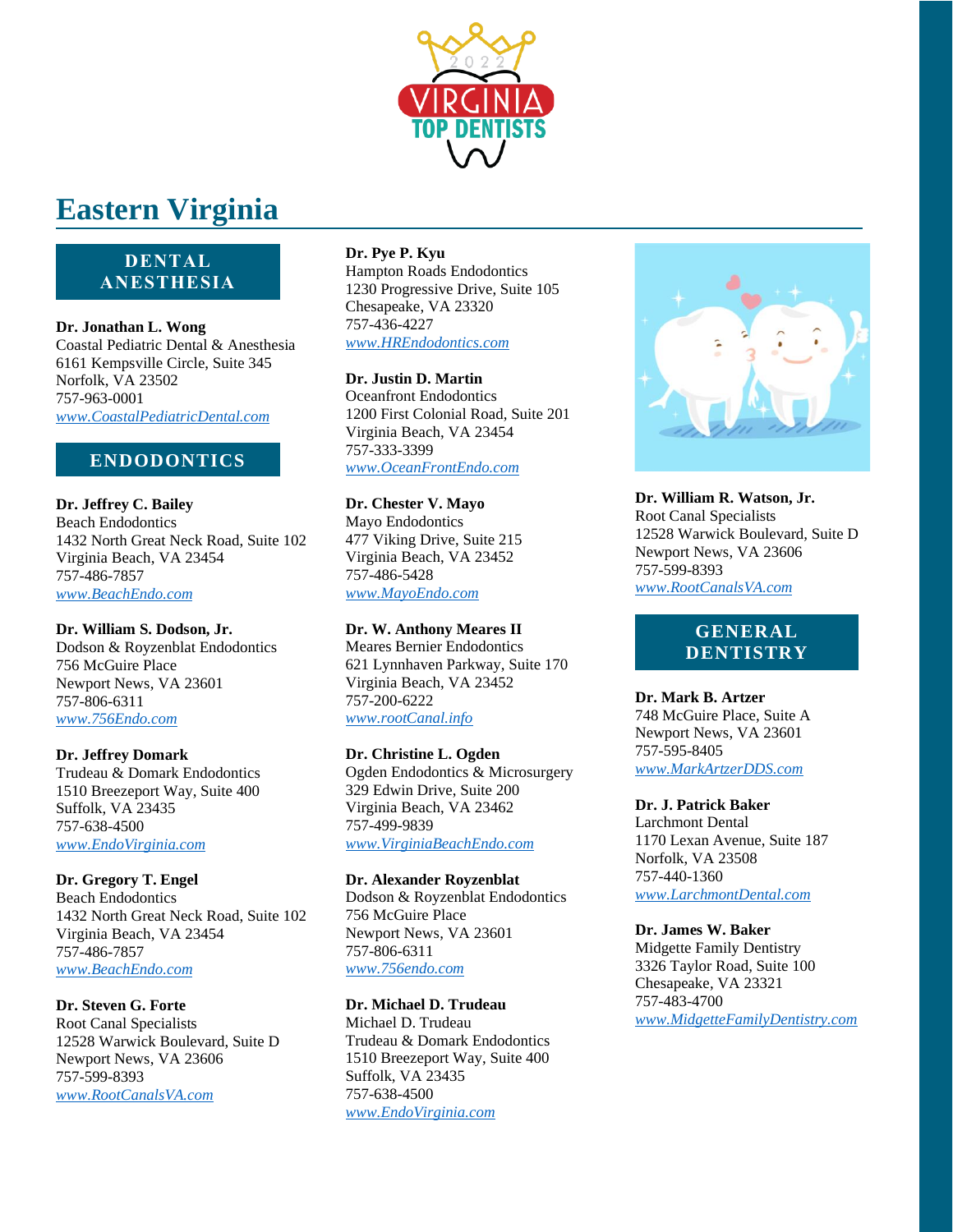

# **Dr. Daniel M. Barton**

Beach Dental Center 1000 First Colonial Road, Suite 104 Virginia Beach, VA 23454 757-496-0993 *[www.BeachDental.com](http://www.beachdental.com/)*

### **Dr. Wolfgang Bay**

Bay Dental Care 1625 Salem Road, Suite 101 Virginia Beach, VA 23456 757-495-6005 *[www.DrBayDentalCare.com](http://www.drbaydentalcare.com/)*

### **Dr. Deborah R. Blanchard**

Bay Colony Dentistry 506 Pinewood Square Virginia Beach, VA 23451 757-321-1300 *[www.BayColonyDentistry.com](http://www.baycolonydentistry.com/)*

### **Dr. Theodore A. Blaney**

Drs. Boxx, Blaney, Lachine & Wendell 113 Hampton Highway Yorktown, VA 23693 757-867-8765 *[www.VAPeninsulaDentalCare.com](http://www.vapeninsuladentalcare.com/)*

### **Dr. Corydon B. Butler, Jr.**

Williamsburg Dental Group 1319 Jamestown Road Williamsburg, VA 23185 757-229-7210 *[www.WilliamsburgDentalGroup.com](http://www.williamsburgdentalgroup.com/)*

### **Dr. Sharon C. Covaney**

Covaney & Covaney 760 Pilot House Drive, Suite E Newport News, VA 23606 757-596-6850 *[www.CovaneyDental.com](http://www.covaneydental.com/)*

#### **Dr. Michael Fernandez**

520 South Independence Boulevard, Suite 102 Virginia Beach, VA 23452 757-497-4825 *[www.MichaelFernandezDDS.com](http://www.michaelfernandezdds.com/)*

### **Dr. Sheila R. Field**

Green Meadows Dental Care 4676 Princess Anne Road, Suite 100 Virginia Beach, VA 23462 757-495-5010 *[www.GreenMeadowsDDS.com](http://www.greenmeadowsdds.com/)*

# **Dr. Gerald Q. Freeman, Jr.**

12482 Warwick Boulevard, Suite G Newport News, VA 23606 757-599-3182 *[www.GQFreemanDDS.com](http://www.gqfreemandds.com/)*

# **Dr. William G. Harper**

Harper Dental Care 235 Wythe Creek Road Poquoson, VA 23662 757-868-8152 *[www.HarperDentalCare.com](http://www.harperdentalcare.com/)*

### **Dr. A. Clayborn Hendricks**

Hendricks Family Dentistry 737 Little Neck Road Virginia Beach, VA 23452 757-486-4469 *[www.HendricksFamilyDentistryVB.com](http://www.hendricksfamilydentistryvb.com/)*

## **Dr. Harlan K. Hendricks**

Hendricks Family Dentistry 737 Little Neck Road Virginia Beach, VA 23452 757-486-4469 *[www.HendricksFamilyDentistryVB.com](http://www.hendricksfamilydentistryvb.com/)*

#### **Dr. Merrideth Hoek**

Hoek Esthetic Family Dentistry 1169 Nimmo Parkway, Suite 242 Virginia Beach, VA 23456 757-689-3355 *[www.HoekDentistry.com](http://www.hoekdentistry.com/)*

#### **Dr. Adam M. Hogan**

Full Implant Choice 2021 Pleasure House Road Virginia Beach, VA 23455 757-337-1286 *[www.FullImplantChoice.com](http://www.fullimplantchoice.com/)*

### **Dr. Elizabeth Dawn Hunt**

Hunt Smile Design 358 Wythe Creek Road Poquoson, VA 23662 757-868-6651 *[www.HuntSmileDesign.com](http://www.huntsmiledesign.com/)*

### **Dr. William S. Hunt**

Hunt Smile Design 358 Wythe Creek Road Poquoson, VA 23662 757-868-6651 *[www.HuntSmileDesign.com](http://www.huntsmiledesign.com/)*

#### **Dr. Stephen E. Konikoff**

Konikoff Family Dentistry 7400 Granby Street Norfolk, VA 23505 757-583-1535 *[www.KonikoffDDS.com](http://www.konikoffdds.com/)*

### **Dr. Richard W. Lachine III**

Drs. Boxx, Blaney, Lachine & Wendell 113 Hampton Highway Yorktown, VA 23693 757-867-8765 *[www.VAPeninsulaDentalCare.com](http://www.vapeninsuladentalcare.com/)*

#### **Dr. Michael J. Link**

Link, Jacobs & Link 11007 Warwick Boulevard, Suite 3 Newport News, VA 23601 757-596-7000 *[www.LinkJacobsLink.com](http://www.linkjacobslink.com/)*

#### **Dr. David T. Marshall**

DePaul Medical Building 250 West Branbleton Avenue, Suite 203 Norfolk, VA 23510 757-489-4221 *[www.DavidtMarshallDDS.com](http://www.davidtmarshalldds.com/)*

### **Dr. Anthony L. Martin**

Martin Dentistry 301 Village Avenue, Suite E Yorktown, VA 23693 757-886-0300 *[www.AnthonyMartinDentistry.com](http://www.anthonymartindentistry.com/)*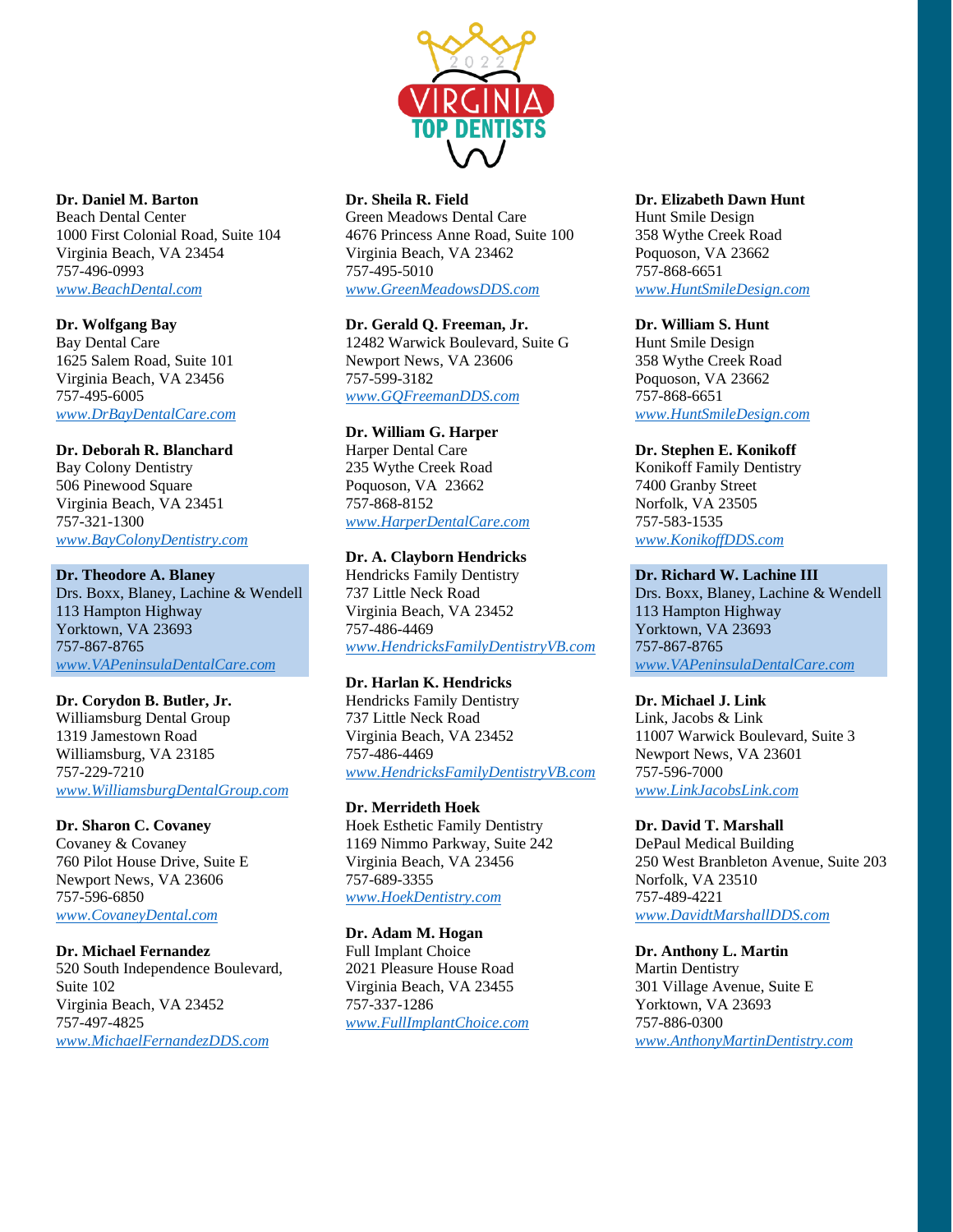

### **Dr. Michael P. McCormick, Jr.**

Caring For Kids & Parents 901 Enterprise Parkway, Suite 500 Hampton, VA 23666 757-896-4900 *[www.Caring4Kids.com](http://www.caring4kids.com/)*

## **Dr. Brian P. Midgette**

Midgette Family Dentistry 3326 Taylor Road Chesapeake, VA 23321 757-483-4700 *[www.MidgetteFamilyDentistry.com](http://www.midgettefamilydentistry.com/)*

### **Dr. Michael S. Morgan**

Morgan & Haupt Dentistry 3145 Virginia Beach Boulevard, Suite 104 Virginia Beach, VA 23452 757-340-7602 *[www.MorganHauptDentistry.com](http://www.morganhauptdentistry.com/)*

### **Dr. James L. Rutledge III**

2025 Pleasure House Road Virginia Beach, VA 23455 757-317-5141 *[www.JimRutledgeDDS.com](http://www.jimrutledgedds.com/)*

### **Dr. Jayme D. Tomchik**

Tomchik Dentistry 4624 Pembroke Boulevard, Suite 103 Virginia Beach, VA 23455 757-460-2250 *[www.TomchikDental.com](http://www.tomchikdental.com/)*

### **Dr. Jennifer R. Waterman**

Waterman Family Dentistry 525 North Great Neck Road Virginia Beach, VA 23454 757-340-8155 *[www.WatermanDentistry.com](http://www.watermandentistry.com/)*

### **Dr. Benjamin T. Watson III**

729 Thimble Shoals Boulevard, Suite 7E Newport News, VA 23606 757-873-3322 *[www.Dr-Watson.com](http://www.dr-watson.com/)*

### **Dr. Barclay K. Weisberg**

Eastern Virginia Family & Cosmetic **Dentistry** 3221 Western Branch Boulevard Chesapeake, VA 23321 757-483-6297 *[www.EVADental.com](http://www.evadental.com/)*

### **Dr. Bryan Wendell**

Drs. Blaney, Lachine & Wendell 113 Hampton Highway Yorktown, VA 23693 757-867-8765 *[www.VAPeninsulaDentalCare.com](http://www.vapeninsuladentalcare.com/)*

# **ORAL AND MAXILLOFACIAL SURGERY**

### **Dr. Frank Beale**

Coastal Virginia Oral and Maxillofacial Surgery 350 Johnstown Road, Suite A Chesapeake, VA 23320 757-547-9725 *[www.CoastalVAOMFS.com](http://www.coastalvaomfs.com/)*

#### **Dr. Charles K. Cabaniss**

Colony Square Oral & Maxillofacial Surgery 710 Denbigh Boulevard, Suite 7-D Newport News, VA 23608 757-877-9325 *[www.CabanissAndLeistoralSurgery.com](http://www.cabanissandleistoralsurgery.com/)*

# **Dr. Melvin L. Ford III**

Oral Surgery of Tidewater 2875 Sabre Street, Suite 260 Virginia Beach, VA 23452 757-499-6886 *www.OSTVB.com*

# **Dr. Klaus D. Guter**

Oral Surgery of Tidewater 2875 Sabre Street, Suite 260 Virginia Beach, VA 23452 757-499-6886 *[www.OSTVB.com](http://www.ostvb.com/)*

#### **Dr. Paul K. Hartmann**

Oral and Maxillofacial Surgery of Williamsburg 1323 Jamestown Road, Suite 203 Williamsburg, VA 23185 757-253-2393 *[www.WilliamsburgOMS.com](http://www.williamsburgoms.com/)*

### **Dr. Jeffrey N. Kenney**

12420 Warwick Boulevard, Suite 2-A Newport News, VA 23606 757-595-1457 *[www.OralSurgeryVirginia.com](http://www.oralsurgeryvirginia.com/)*

#### **Dr. Kevin D. Kiely**

Coastal Oral Maxillofacial Surgery & Implants 5408 Discovery Park Boulevard, Suite 101 Williamsburg, VA 23188 757-208-0138 *[www.CoastalOralSurgery.com](http://www.coastaloralsurgery.com/)*

#### **Dr. James E. Krochmal**

Norfolk Oral Surgery & Implant Center 400 West Brambleton, Suite 310 Norfolk, VA 23510 757-440-7777 *[www.OralSurgeryOfNorfolk.com](http://www.oralsurgeryofnorfolk.com/)*

#### **Dr. Mark A. LaRusso**

1647 Admiral Taussig Boulevard Norfolk, VA 23511 757-953-8698

#### **Dr. N. Ray Lee**

Oyster Point Oral & Facial Surgery 11842 Rock Landing Drive, Suite 105 Newport News, VA 23606 757-596-1200 *[www.OysterPointOralAndFacialsurgery.com](http://www.oysterpointoralandfacialsurgery.com/)*

#### **Shaun B. Rai**

Rai Oral Surgery & Dental Implants 933 First Colonial Road, Suite 205 Virginia Beach, VA 23454 757-777-9883

*[www.RaiOralSurgery.com](http://www.raioralsurgery.com/)*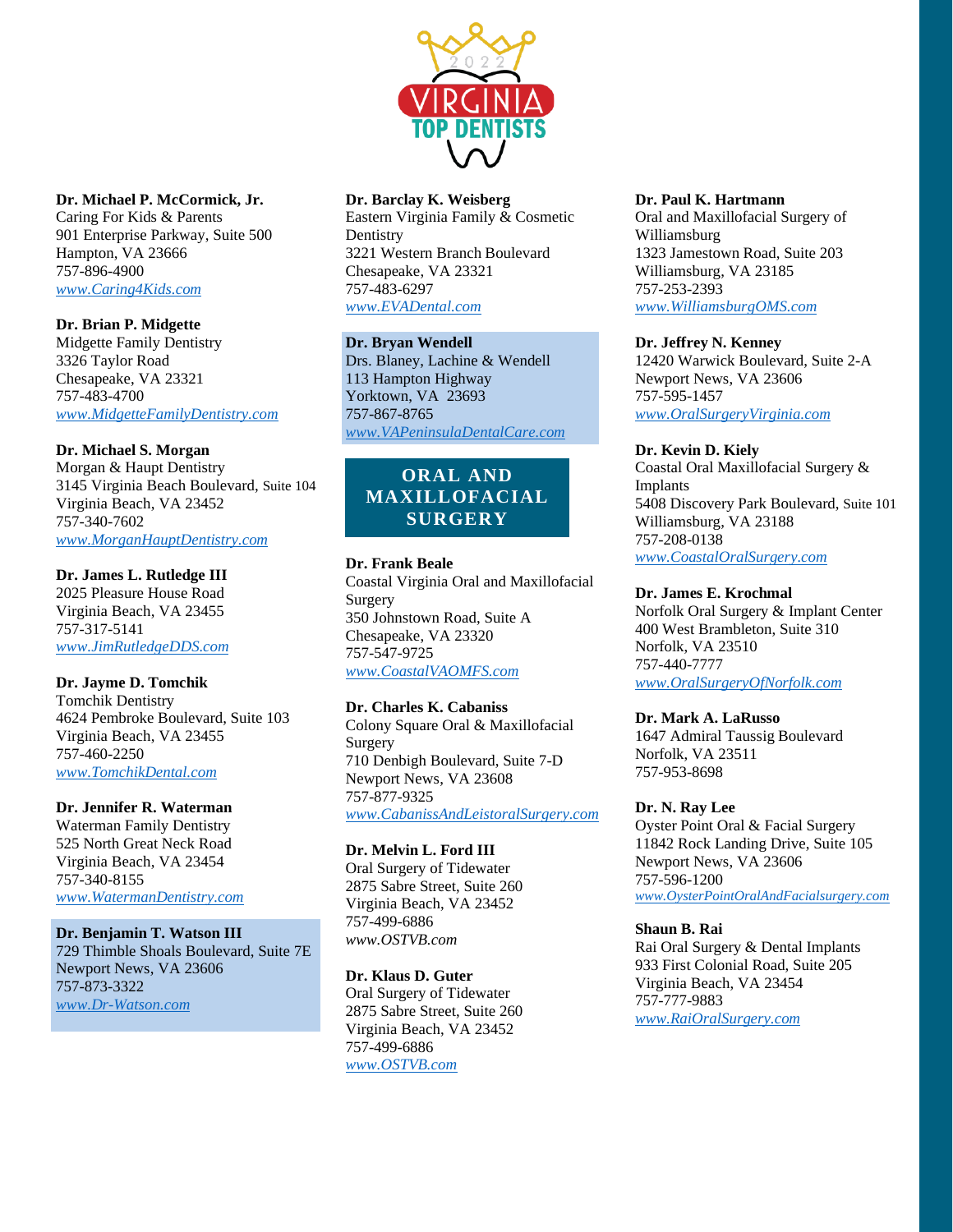

#### **Dr. Kenneth L. Tankersley**

Hampton Roads Oral & Maxillofacial Surgery 716 Denbigh Boulevard, Suite C-1 Newport News, VA 23608 757-874-6501 *[www.HamptonRoadsOMS.com](http://www.hamptonroadsoms.com/)*

#### **Dr. Bradley S. Trotter**

Hampton Oral & Facial Surgery 3000 Coliseum Drive, Suite 204 Hampton, VA 23666 757-838-3975 *[www.HamptonOMS.com](http://www.hamptonoms.com/)*

### **Dr. C. Sergio Vendetti**

Virginia Surgical Arts 1240 Perimeter Parkway, Suite 401 Virginia Beach, VA 23454 757-430-7690 *[www.VirginiaSurgicalArts.com](http://www.virginiasurgicalarts.com/)*

### **Dr. Caroline M. Webber**

Konikoff Periodontics & Dental Implants 477 Viking Drive, Suite 190 Virginia Beach, VA 23452 757-486-8611 *[www.Center4Perio.com](http://www.center4perio.com/)*

# **ORTHODONTICS**

**Dr. Holly H. Andersen** Eastern Virginia Orthodontics 3145 Virginia Beach Boulevard, Suite 101

Virginia Beach, VA 23452 757-340-2881 *[www.Orthodontics4U.com](http://www.orthodontics4u.com/)*

**Dr. Robert E. Anderson** Anderson Orthodontics 2490 Pruden Boulevard Suffolk, VA 23434 757-934-3000 *[www.Anderson-Orthodontics.com](http://www.anderson-orthodontics.com/)*

### **Dr. W. Todd Bivins**

Bivins Orthodontics 220 Mount Pleasant Road, Suite 200 Chesapeake, VA 23322 757-546-3888 *[www.BivinsOrthodontics.com](http://www.bivinsorthodontics.com/)*

### **Dr. Thomas W. Butterfoss**

Butterfoss Barton & Pappas Orthodontics 4310 George Washington Memorial Highway, Suite B Grafton, VA 23692 757-898-5448 *[www.DrButterfoss.com](http://www.drbutterfoss.com/)*

### **Dr. Jennifer L. Butterfoss Barton**

Butterfoss Barton & Pappas Orthodontics 4310 George Washington Memorial Highway, Suite B Grafton, VA 23692 757-898-5448 *[www.DrButterfoss.com](http://www.drbutterfoss.com/)*

### **Dr. Matthew L. Eppright**

Williamsburg Orthodontics 4097 Ironbound Road, Suite A Williamsburg, VA 23188 757-253-1200 *[www.WilliamsburgOrthodontics.com](http://www.williamsburgorthodontics.com/)*

**Dr. David L. Forrest** Forrest Orthodontics 729 Thimble Shoals Boulevard, Suite 7-A Newport News, VA 23606 757-873-8800

**Dr. William R. Hatcher** Hatcher Orthodontics 3253 Taylor Road, Suite 100 Chesapeake, VA 23321 757-488-6080 *[www.HatcherOrthodontics.com](http://www.hatcherorthodontics.com/)*

**Dr. Steve P. Hearne** Smile Orthodontics 1034 Hillpoint Boulevard North Suffolk, VA 23434 757-371-7882 *[www.SuffolkBraces.com](http://www.suffolkbraces.com/)*

### **Dr. Patrick Holmes**

Klar Voorhees Orthodontics 5241 Providence Road Virginia Beach, VA 23464 757-495-3110 *[www.KVOBraces.com](http://www.kvobraces.com/)*

#### **Dr. Anthony R. Peluso**

Eastern Virginia Orthodontics 3145 Virginia Beach Boulevard, Suite 101 Virginia Beach, VA 23452 757-340-2881 *[www.Orthodontics4U.com](http://www.orthodontics4u.com/)*

### **Dr. George J. Sabol**

Drs. Savage, Sabol & Visser 829 1st Colonial Road, Suite 101 Virginia Beach, VA 23451 757-264-6925 *[www.DrsSavageSabolVisser.com](http://www.drssavagesabolvisser.com/)*

### **Dr. Anthony W. Savage**

Drs. Savage, Sabol & Visser 829 1st Colonial Road, Suite 101 Virginia Beach, VA 23454 757-264-6925 *[www.DrsSavageSabolVisser.com](http://www.drssavagesabolvisser.com/)*

#### **Dr. Walker W. Shivar**

Eastern Virginia Orthodontics 302 East Little Creek Road, Suite 300 Norfolk, VA 23505 757-583-2333 *[www.EasternVirginiaOrthodontics.com](http://www.easternvirginiaorthodontics.com/)*

### **Dr. Melanie W. Spears**

Virginia Family Dentistry 4710 Puddledock Road, Suite 200 Prince George, VA 23875 804-526-4886 *[www.VADentist.com](http://www.vadentist.com/)*

### **Dr. Britt E. Visser**

Drs. Savage, Sabol & Visser 829 1st Colonial Road, Suite 101 Virginia Beach, VA 23454 757-264-6925 *[www.DrsSavageSabolVisser.com](http://www.drssavagesabolvisser.com/)*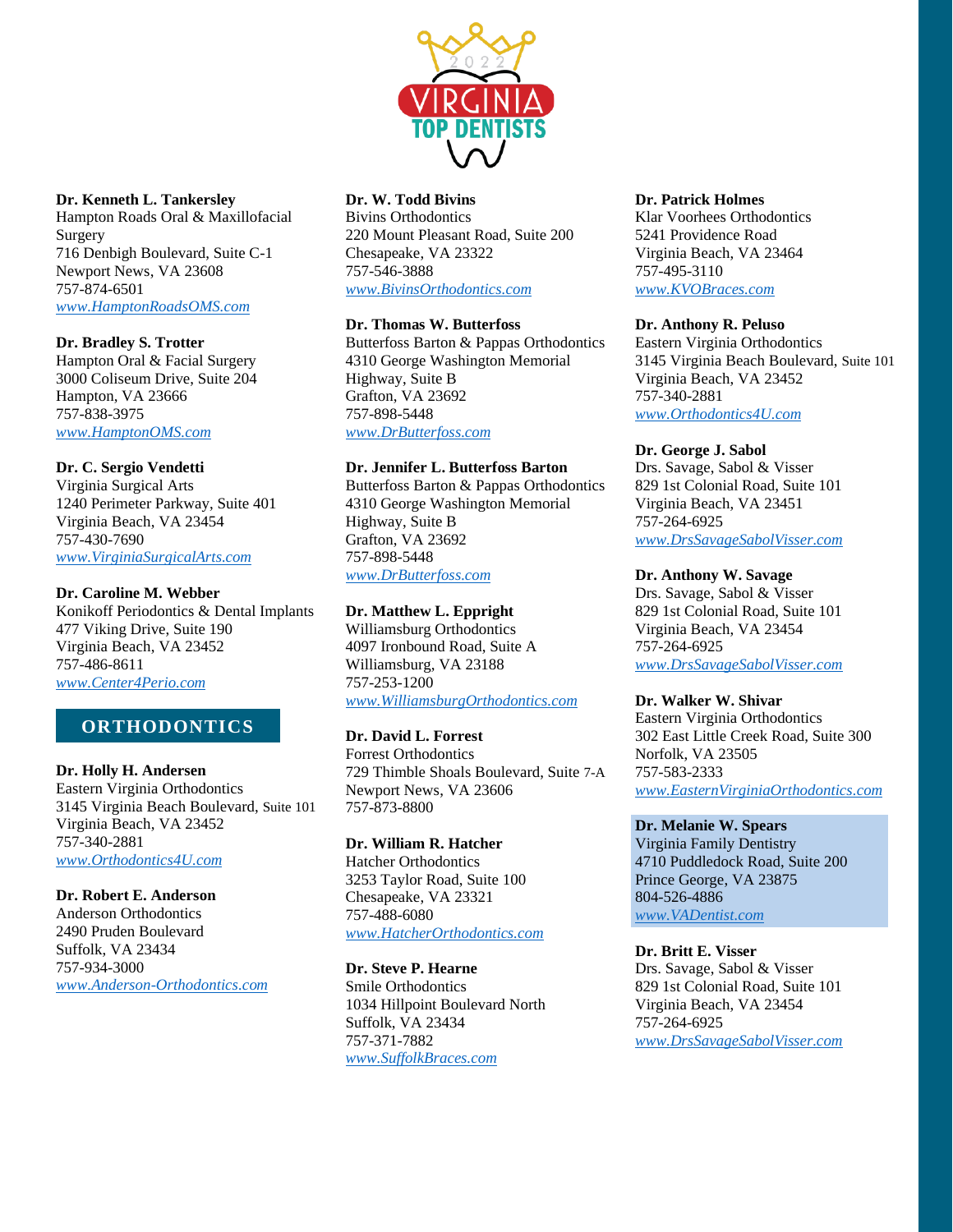

# **PERIODONTICS**

**Dr. Bruce K. Barr** Ball, Marinak & Associates 1369 Laskin Road, Suite 2 Virginia Beach, VA 23451 757-422-0005 *[www.BarrPerio.com](http://www.barrperio.com/)*

## **Dr. Kenneth J. Cavallari**

Tidewater Laser Perio & Implants 984 First Colonial Road, Suite 300 Virginia Beach, VA 23454 757-412-0235 *[www.DrCavallari.com](http://www.drcavallari.com/)*

#### **Dr. Sayward E. Duggan**

Yorktown Periodontics 4310 George Washington Memorial Highway Yorktown, VA 23692 757-874-1777 *[www.YorktownPerio.com](http://www.yorktownperio.com/)*

### **Dr. Albert B. Konikoff**

Konikoff Periodontics & Dental Implants 477 Viking Drive, Suite 190 Virginia Beach, VA 23452 757-486-8611 *[www.Center4Perio.com](http://www.center4perio.com/)*

#### **Dr. Bryan M. Konikoff**

Konikoff Periodontics & Dental Implants 477 Viking Drive, Suite 190 Virginia Beach, VA 23452 757-486-8611 *[www.Center4Perio.com](http://www.center4perio.com/)*

#### **Dr. Neil A. Landy**

Landy Periodontics 281 Independence Boulevard, Suite 231 Virginia Beach, VA 23462 757-490-3830 *[www.LandyPerio.com](http://www.landyperio.com/)*

#### **Dr. Kenneth W. Marinak**

Drs. Barr and Marinak 1369 Laskin Road Virginia Beach, VA 23451 757-422-0005 *[www.BarrPerio.com](http://www.barrperio.com/)*

#### **Dr. Rod M. Rogge**

762 Independence Boulevard, Suite 500 Virginia Beach, VA 23455 757-333-7444 *[www.RodRoggeDDS.com](http://www.rodroggedds.com/)*

### **Dr. John J. Ross**

Ross Periodontics & Implants 621 Lynnhaven Parkway, Suite 255 Virginia Beach, VA 23452 757-340-2356 *[www.RossPerio.com](http://www.rossperio.com/)*

#### **Dr. Michael S. Schroer**

Williamsburg Periodontics & Dental Implants 461 McLaws Circle, Suite 1 Williamsburg, VA 23185 757-221-0249 *[www.WilliamsburgPeriodontics.com](http://www.williamsburgperiodontics.com/)*

# **PROSTHODONTICS**

#### **Dr. Michael Covaney**

Covaney & Covaney 10 Sweetbriar Drive Newport News, VA 23606 757-596-6850 *[www.CovaneyDental.com](http://www.covaneydental.com/)*

#### **Dr. Marni Voorhees**

Klar Voorhees Orthodontics 5241 Providence Road Virginia Beach, VA 23464 757-541-2754 *[www.KVOBraces.com](http://www.kvobraces.com/)*

**Dr. Peter D. Wendell** Williamsburg Orthodontics 4097 Ironbound Road, Suite A Williamsburg, VA 23188 757-253-1200 *[www.WilliamsburgOrthodontics.com](http://www.williamsburgorthodontics.com/)*

# **PEDIATRIC DENTISTRY**

### **Dr. Laurie A. Birsch**

3413 South Street Portsmouth, VA 23707 757-398-1234 *[www.TinyTeethDentistry.com](http://www.tinyteethdentistry.com/)*

### **Dr. Jessica M. Clark**

Beach Kids Dentistry 1300 Kempsville Road, Suite 5 Virginia Beach, VA 23464 757-467-7797 *[www.BeachKidsDental.com](http://www.beachkidsdental.com/)*

#### **Dr. Thomas L. Cox**

Cox Pediatric Dentistry 3145 Virginia Beach Boulevard, Virginia Beach, VA 23452 757-340-2400 *[www.CoxPediatricDentistry.com](http://www.coxpediatricdentistry.com/)*

### **Dr. Mark A. Huie**

Oceans of Smiles 12725 McManus Boulevard, Suite 1-A Newport News, VA 23602 757-874-0660 *[www.OceansOfSmiles.org](http://www.oceansofsmiles.org/)*

#### **Dr. Pamela A. Morgan**

Eastern Virginia Pediatric Dentistry 1806 Hampton Boulevard, Suite A Norfolk, VA 23517 757-627-7550 *[www.EVAPD.com](http://www.evapd.com/)*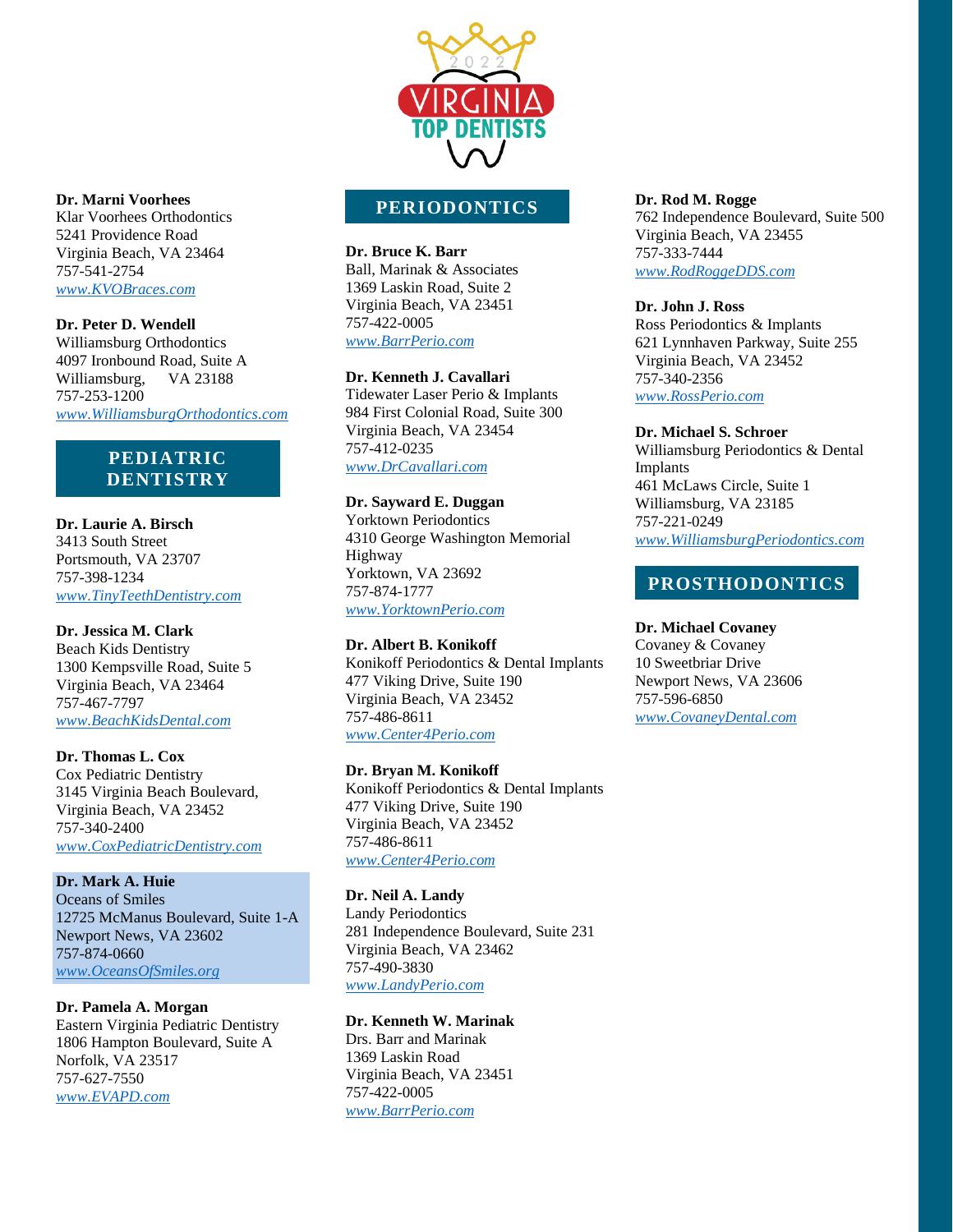

# **Northern Virginia**

# **ENDODONTICS**

**Dr. Rashin T. Bidgoli** 21145 Whitfield Place, Suite 101 Sterling, VA 20165 703-444-4229 *[www.DrBidgoli.com](http://www.drbidgoli.com/)*

## **Dr. Robert A. Cheron**

Northern Virginia Endodontic Associates 3833 North Fairfax Drive, Suite 440 Arlington, VA 22203 703-528-8382 *[www.NorthernVirginiaEndo.com](http://www.northernvirginiaendo.com/)*

# **Dr. Edward Chun**

McLean Endodontics 1313 Dolly Madison Boulevard, Suite 307 McLean, VA 22101 703-847-0989 *[www.McleanEndo.com](http://www.mcleanendo.com/)*

**Dr. Wes Citron** Vienna Endodontics 307 Maple Avenue West, Suite H Vienna, VA 22180 703-938-5920 *[www.ViennaEndo.com](http://www.viennaendo.com/)*

**Dr. S. Grace Djeu** The Virginia Endodontic Group 14149 Robert Paris Court, Suite B Chantilly, VA 20151 703-378-3115 *[www.VAEndoGroup.com](http://www.vaendogroup.com/)*

**Dr. Wayne J. Dollard** Dental Group at Reston Station 1886 Metro Center Drive, Suite 600 Reston, VA 20190 703-318-8200 *[www.RestonDentist.com](http://www.restondentist.com/)*

**Dr. Joshua Fein** Virginia Endodontics 3025 Hamaker Court, Suite 320 Fairfax, VA 22031 703-539-0400 *[www.VAEndo.com](http://www.vaendo.com/)*

**Dr. Timothy J. Golian** 3925 Chain Bridge Road, Suite 304 Fairfax, VA 22030 703-273-8798 *[www.TimothyGolianDDS.com](http://www.timothygoliandds.com/)*

**Dr. Charlie H. Hong** 3554 Chain Bridge Road, Suite 401 Fairfax, VA 22030 703-359-4447 *[www.CharlieHongEndo.com](http://www.charliehongendo.com/)*

**Dr. Sloan G. Lanctot** Nova Endodontics 6120 Brandon Avenue, Suite 314 Springfield, VA 22150 703-569-0000 *[www.NOVAEndo.com](http://www.novaendo.com/)*

### **Dr. Brian Lee** The Virginia Endodontic Group 14149 Robert Paris Court, Suite B Chantilly, VA 20151 703-378-3115

*[www.VAEndoGroup.com](http://www.vaendogroup.com/)*

# **Dr. H. Vivian Lee**

Arlington Alexandria Endodontics 4660 Kenmore Avenue, Suite 700 Alexandria, VA 22304 703-370-1327 *[www.AARootCanal.com](http://www.aarootcanal.com/)*

### **Dr. Fernando J. Meza**

Arlington Alexandria Endodontics 4660 Kenmore Avenue, Suite 700 Alexandria, VA 22304 703-370-1327 *[www.MezaRootCanal.com](http://www.mezarootcanal.com/)*



**Dr. Michael C. Mocknick** 6845 Elm Street, Suite 509 McLean, VA 22101 703-734-0334

## **Dr. Maryam Monfared**

Colasanto & Monfared 3801 Fairfax Drive Arlington, VA 22203 703-525-7471 *[www.PerioEndo.com](http://www.perioendo.com/)*

# **Dr. Tu-Son Ngo**

The Virginia Endodontic Group 14149 Robert Paris Court, Suite B Chantilly, VA 20151 703-378-3115 *[www.VAEndoGroup.com](http://www.vaendogroup.com/)*

# **Dr. Ali Nosrat**

Centreville Endodontics 13880 Braddock Road, Suite 307 Centreville, VA 20121 703-815-3636 *[www.CentrevilleEndodontics.com](http://www.centrevilleendodontics.com/)*

# **Dr. David Palmieri**

Dominion Endodontics 1650 King Street, Suite 300 Alexandria, VA 22314 703-836-0006 *[www.DominionEndodontics.com](http://www.dominionendodontics.com/)*

# **Dr. Jayesh S. Patel**

4210 Fairfax Corner West Avenue, Suite 230 Fairfax, VA 22030 703-631-1136 *[www.EZRCT.com](http://www.ezrct.com/)*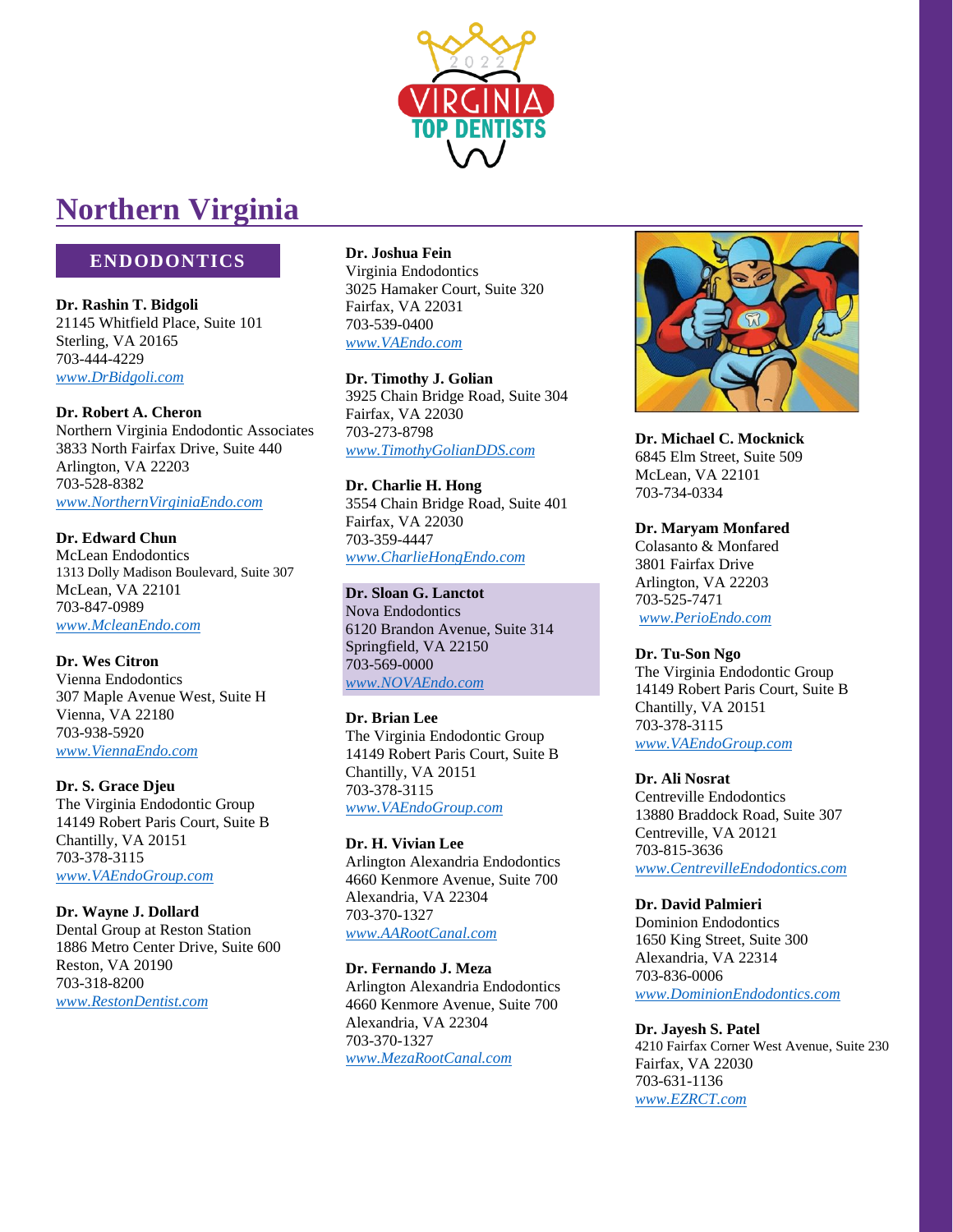

### **Dr. Michael R. Pichardo** Solis Endodontics 7915 Lake Manassas Drive, Suite 203 Gainesville, VA 20155 703-753-4901

*[www.SolisEndo.com](http://www.solisendo.com/)*

# **Dr. Jessica Russo-Revand**

Russo Endodontics 8987 Hersand Drive Burke, VA 22015 703-503-0555 *[www.RussoEndodontics.com](http://www.russoendodontics.com/)*

# **Dr. Anna Sidor**

Prestige Dental Specialists 7617 Little River Turnpike, Suite 910 Annandale, VA 22003 703-462-9092 *[www.PrestigeDentalSpecialists.com](http://www.prestigedentalspecialists.com/)*

# **Dr. Brian A. Suh**

Tysons Corner Endodontics 8150 Leesburg Pike, Suite 502 Vienna, VA 22182 703-288-3299 *[www.TysonsCornerEndo.com](http://www.tysonscornerendo.com/)*

# **Dr. Jeffrey R. Thorpe**

Manassas Endodontics 10682 Crestwood Drive, Suite C Manassas, VA 20109 703-368-8120 *[www.ManassasEndo.com](http://www.manassasendo.com/)*

# **Dr. Stephanie Wu**

McLean Endodontics 1313 Dolley Madison Boulevard, Suite 307 McLean, VA 22101 703-847-0989 *[www.McleanEndo.com](http://www.mcleanendo.com/)*

# **Dr. Todd E. Wynkoop**

Lake Ridge Endodontics 12510 Lake Ridge Drive, Suite C Woodbridge, VA 22192 703-494-8624 *[www.LakeRidgeEndo.com](http://www.lakeridgeendo.com/)*

# **GENERAL DENTISTRY**

### **Dr. Abbas K. Ahrabi** Oakton Dental Center 2969 Chain Bridge Road Oakton, VA 22124 703-938-3405 *[www.OaktonDentalCenter.com](http://www.oaktondentalcenter.com/)*

# **Dr. Rodney A. Alejandro**

9297 Old Keene Mill Road Burke, VA 22015 703-912-9670 *[www.ALastingSmile.com](http://www.alastingsmile.com/)*

# **Dr. Erika A. Anderson**

Gyuricza & Hartman Family & Cosmetic **Dentistry** 5212 Lyngate Court, Suite B Burke, VA 22015 703-978-5660 *[www.NorthernVirginiaSmiles.com](http://www.northernvirginiasmiles.com/)*

### **Dr. Uzma S. Ansari** Lowes Island Dentistry 20789 Great Falls Plaza, Suite 104 Potomac Falls, VA 20165 703-444-4441 *[www.LowesIslanDentistry.com](http://www.lowesislandentistry.com/)*

# **Dr. Ana M. Arango**

Arango Smiles 6303 Little River Turnpike, Suite 140 Alexandria, VA 22312 703-256-7700 *[www.ArangoDDS.com](http://www.arangodds.com/)*

# **Dr. Robert D. Argentieri**

6201 Old Keene Mill Court Springfield, VA 22152 703-569-6644 *[www.SpringfieldVADental.com](http://www.springfieldvadental.com/)*

# **Dr. Navdeep Aulakh**

Friendly Smiles Dental Care 9000 Fern Park Drive, Suite A-2 Burke, VA 22015 703-424-9481 *[www.FriendlysSmilesDC.com](http://www.friendlyssmilesdc.com/)*

# **Dr. Marjun Ayati**

Fairfax Dental Group 8316 Arlington Boulevard, Suite 226 Fairfax, VA 22031 703-214-7775 *[www.FairfaxDentalGroup.com](http://www.fairfaxdentalgroup.com/)*

# **Dr. David T. Babington**

Chantilly Dentist 3910 Centreville Road, Suite 200 Chantilly, VA 20151 703-378-5600 *[www.ChantillyDentist.com](http://www.chantillydentist.com/)*

# **Dr. Maya Bachour**

Loudoun Smile Center 20405 Exchange Street, Suite 201 Ashburn, VA 20147 703-297-4407 *[www.LoudounSmileCenter.com](http://www.loudounsmilecenter.com/)*

# **Dr. Nassir A. Barekzi**

Cardinal Park Family Dental Care 2 Cardinal Park Drive, Suite 204-A Leesburg, VA 20175 703-687-9163 *[www.CardinalParkFamilyDental.com](http://www.cardinalparkfamilydental.com/)*

# **Dr. Alonzo M. Bell**

The Bell Dental Group 1454 Duke Street, Suite 200 Alexandria, VA 22314 571-349-8027 *[www.TheBellDentalGroup.com](http://www.thebelldentalgroup.com/)*

# **Dr. David Bertman**

9005 Fern Park Drive Burke, VA 22015 703-425-6100 *[www.DavidBertmanDDS.com](http://www.davidbertmandds.com/)*

# **Dr. Stephen R. Bradley**

Bradley & Sevilla 307 Maple Avenue West, Suite G Vienna, VA 22180 703-242-8416 *[www.DrbradleyandSevilla.com](http://www.drbradleyandsevilla.com/)*

### **Dr. Sara T. Brendmoen** Springfield Lorton Dental Group

8988 Lorton Station Boulevard, Suite 101 Lorton, VA 22079 703-541-3110 *[www.SpringfieldLortonDental.com](http://www.springfieldlortondental.com/)*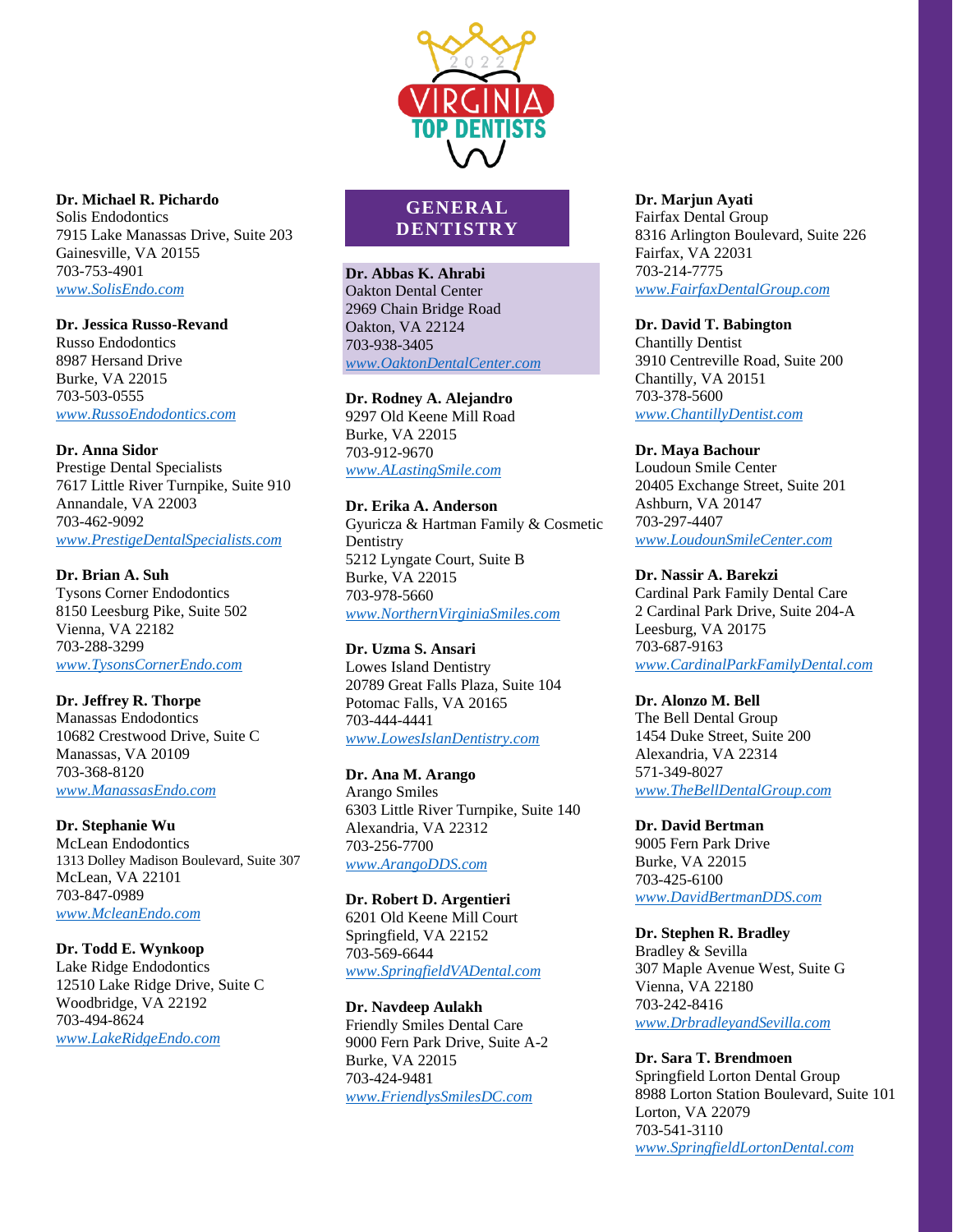

**Dr. Enid C. Colon** 1635 North George Mason Drive, Suite 470 Arlington, VA 22205 703-522-9292

## **Dr. Vidya R. Colospate**

6845 Elm Street, Suite 500 McLean, VA 22101 703-356-5330 *[www.McleanHealthySmiles.com](http://www.mcleanhealthysmiles.com/)*

## **Dr. Shane R. Costa**

Costa Family & Cosmetic Dentistry 10135 Colvin Run Road, Suite 230 Great Falls, VA 22066 703-757-0833 *[www.CostaSmiles.com](http://www.costasmiles.com/)*

# **Dr. Joseph Cusumano**

Cusumano & Stuver 4350 North Fairfax Drive, Suite 135 Arlington, VA 22203 703-525-4071 *[www.CusumanoAndStuver.com](http://www.cusumanoandstuver.com/)*

**Dr. Quyen N. Dang** Optimal Dental Center 8303 Arlington Boulevard, Suite 107 Fairfax, VA 22031 703-226-2222 *[www.OptimalDentalCenter.com](http://www.optimaldentalcenter.com/)*

**Dr. Sandra D. Daniels** Daniels Dental Group 3801 North Fairfax Drive, Suite 25 Arlington, VA 22203 703-528-0444 *[www.DanielsDental.com](http://www.danielsdental.com/)*

**Dr. Faline K. Davenport** Gainesville Dental Associates 7521 Virginia Oaks Drive, Suite 230 Gainesville, VA 20155 703-570-6684 *[www.GainesvilleDentalAssociates.com](http://www.gainesvilledentalassociates.com/)*

**Dr. Jeena E. Devasia** 6707 Old Dominion Drive, Suite 240 McLean, VA 22101 703-745-5226 *[www.Mclean-Dentist.com](http://www.mclean-dentist.com/)*

### **Dr. Robert H. DeWitt**

Center for Cosmetic and General **Dentistry** 8310 Old Courthouse Road, Suite B Vienna, VA 22182 703-734-5707 *[www.DoctorDewitt.com](http://www.doctordewitt.com/)*

#### **Dr. Janice E. Dionisio**

MA's Family & Cosmetic Dentistry 6831 Sir Viceroy Drive, Suite 200 Alexandria, VA 22315 703-672-0664 *[www.MasFamilyDentistry.com](http://www.masfamilydentistry.com/)*

**Dr. Kristen A. Donohue**

Sunshine Dentists 6035 Burke Centre Parkway, Suite 260 Burke, VA 22015 703-978-1446 *[www.SunshineDentists.com](http://www.sunshinedentists.com/)*

### **Dr. Tanya H. Drummond**

Drummond Dental Care 2665 Prosperity Avenue, Suite 15 Fairfax, VA 22031 703-560-1660 *[www.DrummondDentalCare.com](http://www.drummonddentalcare.com/)*

### **Dr. Mark Egber**

Center for Dentofacial Aesthetics 7617 Little River Turnpike, Suite 900 Annandale, VA 22003 703-256-2556 *[www.CDAVirginia.com](http://www.cdavirginia.com/)*

**Dr. Bita A. Ellis**

Sunshine Dentists 6035 Burke Centre Parkway, Suite 260 Burke, VA 22030 703-782-3857 *[www.SunshineDentists.com](http://www.sunshinedentists.com/)*

## **Dr. Atiyeh Emam**

44135 Woodridge Parkway, Suite 280 Leesburg, VA 20176 703-858-9200 *[www.LansdowneDental.com](http://www.lansdownedental.com/)*

**Dr. Dana W. Ericksen** 3554 Chain Bridge Road, Suite 401 Fairfax, VA 22030 703-385-3226 *[www.EricksenDDS.com](http://www.ericksendds.com/)*

**Dr. Kevin Bunin**

Bunin Dental 14 Pidgeon Hill Drive, Suite 200 Sterling, VA 20165 703-444-4104 *[www.BuninDental.com](http://www.bunindental.com/)*

**Dr. Emilio Canal, Jr.**

Dental Group at Reston Station 1886 Metro Center Drive, Suite 600 Reston, VA 20190 703-318-8200 *[www.RestonDentist.com](http://www.restondentist.com/)*

### **Dr. Samuel D. Cappiello**

McLean Dental Care 6707 Old Dominion Drive, Suite 200 McLean, VA 22101 703-734-0100 *[www.McleanDentalCare.com](http://www.mcleandentalcare.com/)*

**Dr. Daniel E. Cassidy, Jr.** 2835 Duke Street Alexandria, VA 22314 703-370-2333 *[www.DrDanCassidy.com](http://www.drdancassidy.com/)*

**Dr. Uppasna Chand**

McClean Family Dentistry 1477 Chain Bridge Road, Suite 101 McClean, VA 22101 703-448-9100 *[www.McleanFamilyDentistry.com](http://www.mcleanfamilydentistry.com/)*

**Dr. Peter K. Cocolis, Jr.** 5803 Rolling Road, Suite 211 Springfield, VA 22152 703-912-3800

*[www.Smiles4VA.com](http://www.smiles4va.com/)*

**Dr. Walter Collazo** Leesburg Family Smiles 1614 Village Market Boulevard, Suite 100 Leesburg, VA 20175 703-777-8777

*[www.LeesburgFamilySmiles.com](http://www.leesburgfamilysmiles.com/)*

**Dr. Mauricio Colomo**

1886 Metro Center Drive, Suite 600 Reston, VA 20190 703-318-8200 *[www.RestonDentist.com](http://www.restondentist.com/)*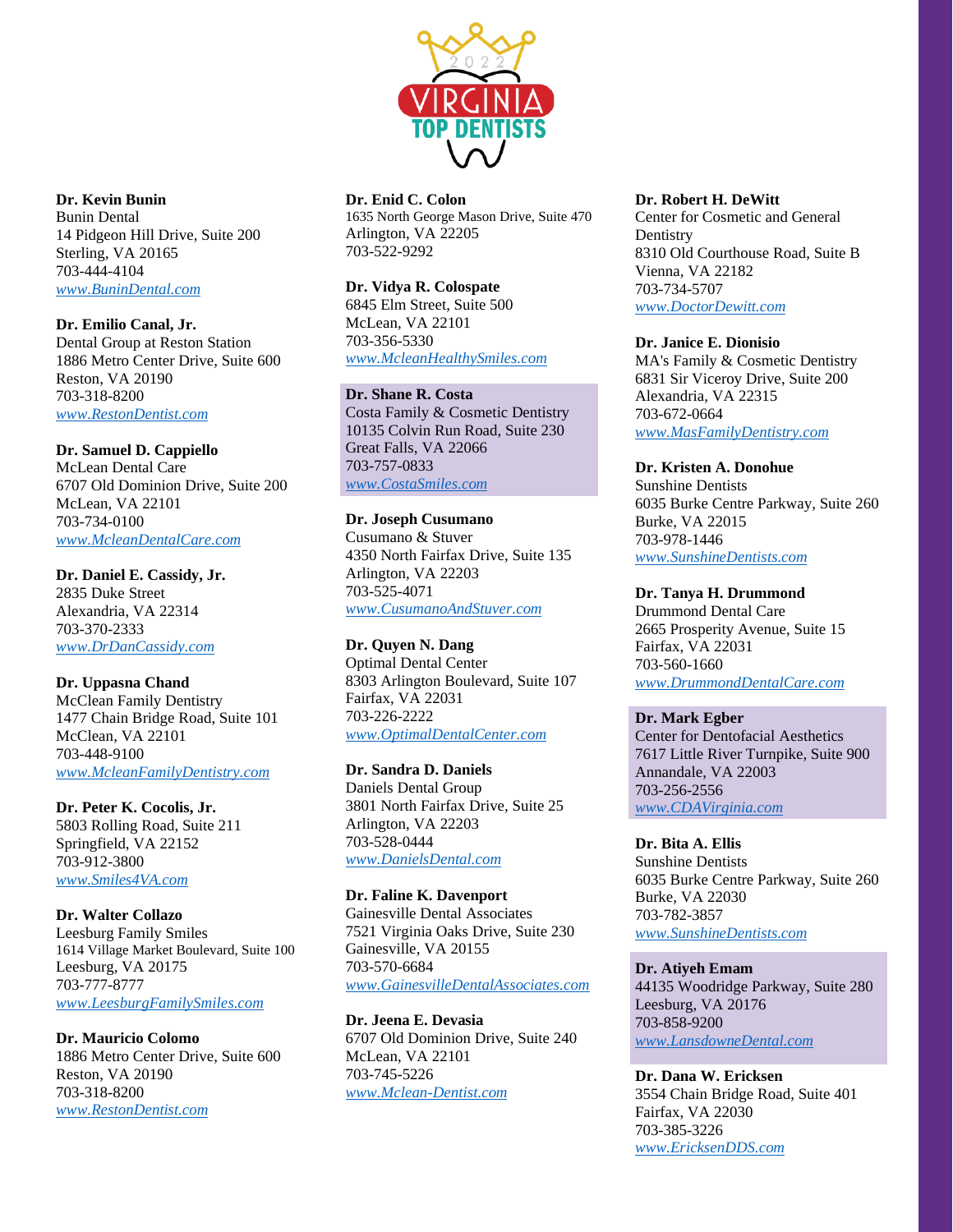

**Dr. Fredrick F. Farahi** Fusion Dental Group 1401 Chain Bridge Road, Suite 301 McLean, VA 22101 703-821-1633 *[www.FusionDentalGroup.com](http://www.fusiondentalgroup.com/)*

**Dr. Lynn M. Farrey** Courthouse Art of Dentistry 2250 Clarendon Boulevard, Suite F Arlington, VA 22201 703-260-9600 *[www.CourthouseDentistry.com](http://www.courthousedentistry.com/)*

### **Dr. Jason F. Favagehi** Smile Perfectors 8304 Old Courthouse Road, Suite C Vienna, VA 22182 703-356-1200 *[www.SmilePerfectors.net](http://www.smileperfectors.net/)*

**Dr. Raymund V. Favis** Favis Dental 3930 Pender Drive, Suite 170 Fairfax, VA 22030 703-267-6627 *[www.FavisDental.com](http://www.favisdental.com/)*

### **Dr. Lawrence T. Fox** Fox Family Dentistry 5200 Lyngate Court Burke, VA 22015 703-260-1677 *[www.FoxFamilyDentistryVA.com](http://www.foxfamilydentistryva.com/)*

### **Dr. Danine M. Fresch-Gray**

Clarendon Dental Arts 2700 Clarendon Boulevard, Suite R-480 Arlington, VA 22201 703-525-5901 *[www.ClarendonDentalArts.com](http://www.clarendondentalarts.com/)*

# **Dr. Agnes B. Fuentes**

2445 Army Navy Drive, Suite 100 Arlington, VA 22206 703-521-7802 *[www.DrAgnesFuentes.com](http://www.dragnesfuentes.com/)*

### **Dr. Mary-Stuart Gallian**

3925 University Drive Fairfax, VA 22030 703-273-4500 *[www.SmilesByMSG.com](http://www.smilesbymsg.com/)*

# **Dr. Gregory W. Geldart**

Loudoun Valley Dental 17340 Pickwick Drive, Suite 100 Purcellville, VA 20132 540-338-3186 *[www.LoudounValleyDental.com](http://www.loudounvalleydental.com/)*

## **Dr. Philip Gentry**

1831 Wilson Boulevard Arlington, VA 22201 703-522-7733 *[www.CaringDentists.com](http://www.caringdentists.com/)*

### **Dr. Lauren B. Gibberman**

Gibberman Dental 6303 Little River Turnpike, Suite 205 Alexandria, VA 22312 703-823-6616 [www.GibbermanDental.com](http://www.gibbermandental.com/)

## **Dr. Paul Gibberman**

Gibberman Dental 6303 Little River Turnpike, Suite 205 Alexandria, VA 22312 703-823-6616 *[www.GibbermanDental.com](http://www.gibbermandental.com/)*

### **Dr. Michael H. Gorman**

Smiles for Centreville 14245 Centreville Square, Suite P Centreville, VA 20121 703-830-9110 *[www.SmilesForCentreville.com](http://www.smilesforcentreville.com/)*

### **Dr. Gary Greenspan**

Dental Associates of Northern Virginia 12011 Lee Jackson Highway, Suite 105 Fairfax, VA 22033 703-596-0875 *[www.DentalAssociatesNOVA.com](http://www.dentalassociatesnova.com/)*

# **Dr. Mary Gregory**

2501 North Glebe Road, Suite 302 Arlington, VA 22207 703-527-6495 *[www.DrMaryGregory.com](http://www.drmarygregory.com/)*

# **Dr. Joseph P. Grieco, Jr**.

Gentle Dental Care 3541 Chain Bridge Road, Suite 1 Fairfax, VA 22030 703-385-9700 *[www.GentleDentalCareVA.com](http://www.gentledentalcareva.com/)*

#### **Dr. Mark A. Grimes** 4437 Brookfield Corporate Drive, Suite 107 Chantilly, VA 20151 703-222-5400

*[www.MarkGrimesDDS.com](http://www.markgrimesdds.com/)*

# **Dr. Lonny D. Grimmer**

Ashbrook Center for Dentistry 44345 Premier Plaza, Suite 230 Ashburn, VA 20147 703-723-1400 *[www.AshbrookDentistry.com](http://www.ashbrookdentistry.com/)*

## **Dr. Raja Gupta**

Dental First Associates 6116 Rolling Road, Suite 312 Springfield, VA 22152 703-323-9394 *[www.YourDentalFirst.com](http://www.yourdentalfirst.com/)*

### **Dr. Cecilia Gyllenhoff**

McLean Dental Care 6707 Old Dominion Drive, Suite 200 McLean, VA 22101 703-734-0100 *[www.McleanDentalCare.com](http://www.mcleandentalcare.com/)*

### **Dr. Robert G. Hall**

Virginia Dental Solutions 1890 Preston White Drive, Suite 200 Reston, VA 20191 703-437-8811 *[www.VADentalSolutions.com](http://www.vadentalsolutions.com/)*

### **Dr. Melanie W. Hartman**

Gyuricza & Hartman Family & Cosmetic **Dentistry** 5212 Lyngate Court, Suite B Burke, VA 22015 703-978-5660 *[www.NorthernVirginiaSmiles.com](http://www.northernvirginiasmiles.com/)*

# **Dr. Gary L. Hartz**

Virginia Dental Solutions 1890 Preston White Drive, Suite 200 Reston, VA 20191 703-437-8811 *[www.VADentalSolutions.com](http://www.vadentalsolutions.com/)*

# **Dr. Ronald S. Hauptman**

311 Park Avenue, 2nd Floor Falls Church, VA 22046 703-241-0666 *[www.DocRonDDS.com](http://www.docrondds.com/)*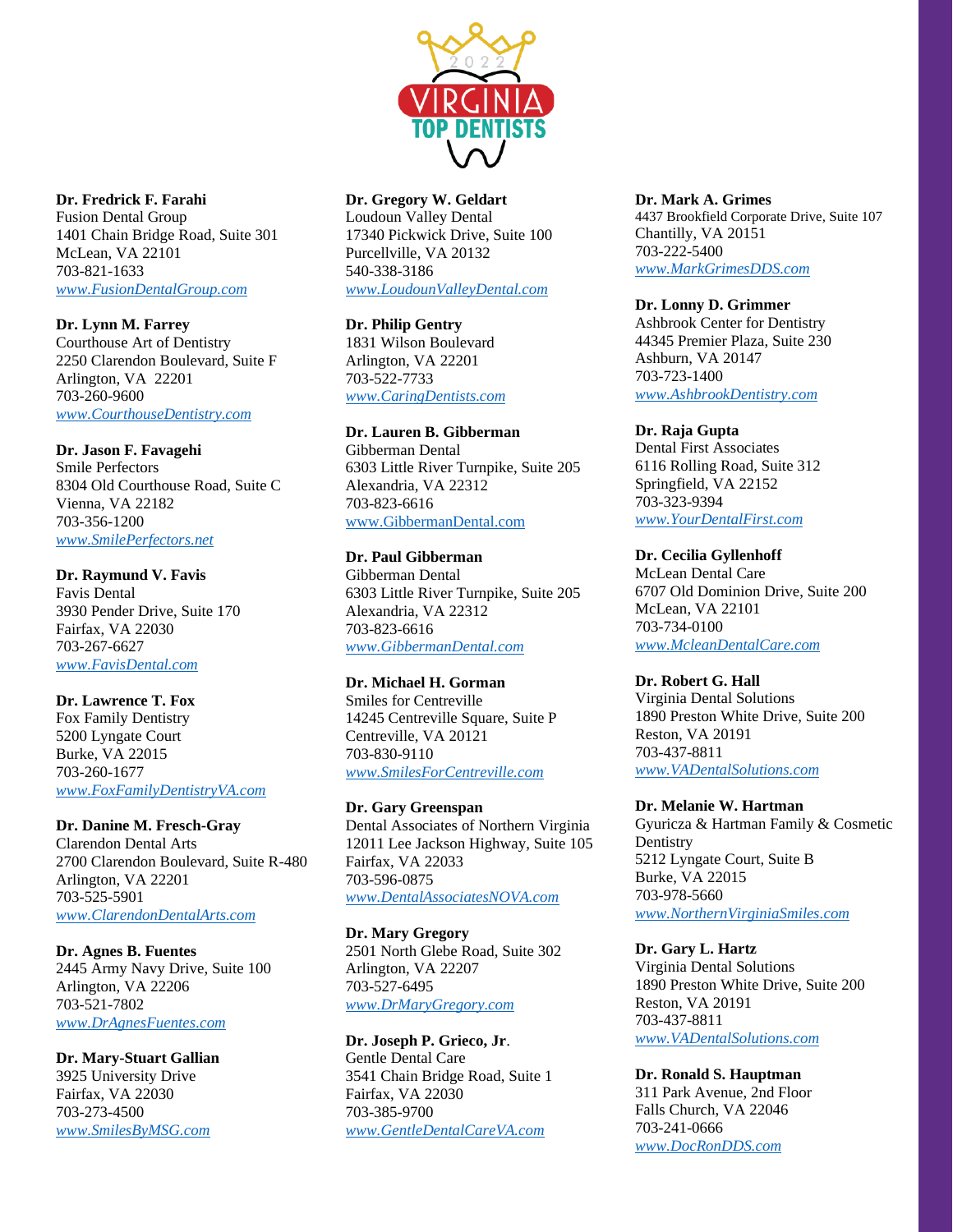

**Dr. Ann N. Hebda** 20600 Gordon Park Square, Suite 190 Ashburn, VA 20147 703-723-9788 *[www.DrannHebda.com](http://www.drannhebda.com/)*

**Dr. Kouros Hedayati** Breeze Dental 3545 Chain Bridge Road, Suite 105 Fairfax, VA 22030 703-273-5545 *[www.BreezeDentalClinic.com](http://www.breezedentalclinic.com/)*

### **Dr. Nada Hemedan**

Success Dental Group 9671 Main Street, Suite A Fairfax, VA 22031 703-978-0000 *[www.SuccessDentalGroup.com](http://www.successdentalgroup.com/)*

**Dr. Katrina Hernandez-Leveriza** 5211 Lyngate Court Burke, VA 22015 703-323-1400 *[www.DentistBurkeVA.com](http://www.dentistburkeva.com/)*

**Dr. Jessica L. Hill** Alexandria Family Dental 809 Cameron Street Alexandria, VA 22314 703-822-7842 *[www.AlexandriaFamilyDental.com](http://www.alexandriafamilydental.com/)*

**Dr. Edward R. Hindman, Jr.** Dental Care of Alexandria 1451 Belle Haven Road, Suite 430 Alexandria, VA 22307 703-765-6400 *[www.DentalCareOFMclean.com](http://www.dentalcareofmclean.com/)*

**Dr. Andrew B. Hinkle** Hinkle Dentistry 6711 Whittier Avenue, Suite 103 McLean, VA 22101 703-356-4034 *[www.HinkleDentistry.com](http://www.hinkledentistry.com/)*

**Dr. Bruce R. Hutchison**

Smiles for Centreville 14245 Centreville Square, Suite P Centreville, VA 20121 703-830-9110 *[www.SmilesForCentreville.com](http://www.smilesforcentreville.com/)*

# **Dr. Maryam Jamali**

Avin Family Dentistry 47100 Community Plaza, Suite 165 Sterling, VA 20164 703-444-5222 *[www.YourSterlingDentist.com](http://www.yoursterlingdentist.com/)*

**Dr. Whitney S. Jarrell** Westfields Dental 3903 Fair Ridge Drive, Suite 214 Fairfax, VA 22033 703-263-9388 *[www.WestfieldsDental.com](http://www.westfieldsdental.com/)*

**Dr. Mark S. Jefferies** 500 Grove Street, Suite 303 Herndon, VA 20170 703-793-1771 *[www.DrMarkJefferies.com](http://www.drmarkjefferies.com/)*

**Dr. Neal B. Jones** 14001 Saint Germain Drive, Suite B Centreville, VA 20121 703-802-0630 *[www.NealBJonesdds.com](http://www.nealbjonesdds.com/)*

**Dr. Frinet Kasper** Old Town Dentistry 1203 Prince Street Alexandria, VA 22314 703-664-1410 *[www.oldtowndentistry.com](http://www.oldtowndentistry.com/)*

**Dr. Chad Kasperowski** 8270 Willow Oaks Corporate Drive, Suite 650 Fairfax, VA 22031 703-591-5637 *[www.Doctor-K.com](http://www.doctor-k.com/)*

**Dr. Pooja G. Kasperowski** 8270 Willow Oaks Corporate Drive, Suite 650 Fairfax, VA 22031 703-591-5637 *[www.Doctor-K.com](http://www.doctor-k.com/)*

**Dr. Victoria I. Kay** General Family Dentistry 10753 Ambassador Drive, Suite 201 Manassas, VA 20109 703-369-7173 *[www.DrsTerangoandKay.com](http://www.drsterangoandkay.com/)*

**Dr. Jeremiah J. Kelliher, Jr.** Kelliher Family Dentists

6120 Brandon Avenue, Suite 211 Springfield, VA 22150 703-451-5030 *[www.KelliherFamilyDentists.com](http://www.kelliherfamilydentists.com/)*

**Dr. Sean P. Kelliher** Kelliher Family Dentists 6120 Brandon Avenue, Suite 211 Springfield, VA 22150 703-451-5030 *[www.KelliherFamilyDentists.com](http://www.kelliherfamilydentists.com/)*

**Dr. Nabeel A. Khan** Burke Dental Center 9554 Old Keene Mill Road, Suite C Burke, VA 22015 703-440-5075 *[www.BurkeDentalCenter.com](http://www.burkedentalcenter.com/)*

**Dr. Aileen C. Kim** Blessed Smiles 5249 Duke Street, Suite L-10 Alexandria, VA 22304 703-823-8812 *[www.BlessedSmiles.com](http://www.blessedsmiles.com/)*

**Dr. Jerry C. Kim** Merrifield Dental 8622 Lee Highway, Suite A Fairfax, VA 22031 703-876-4600 *[www.MerrifieldDental.com](http://www.merrifielddental.com/)*

**Dr. John D. Kling II** 700 North Fairfax Street, Suite 210 Alexandria, VA 22314 703-299-8444 *[www.DrJohnKling.com](http://www.drjohnkling.com/)*

**Dr. Jeffrey I. Klioze** 9425 Braddock Road Burke, VA 22015 703-323-8820 *[www.Drklioze.squarespace.com](http://www.drklioze.squarespace.com/)*

**Dr. Sousan Kunaish** Drs. Spagna & Kunaish 6400 Arlington Boulevard, Suite 744 Falls Church, VA 22042 703-912-0339

*[www.FallsChurchSmile.com](http://www.fallschurchsmile.com/)*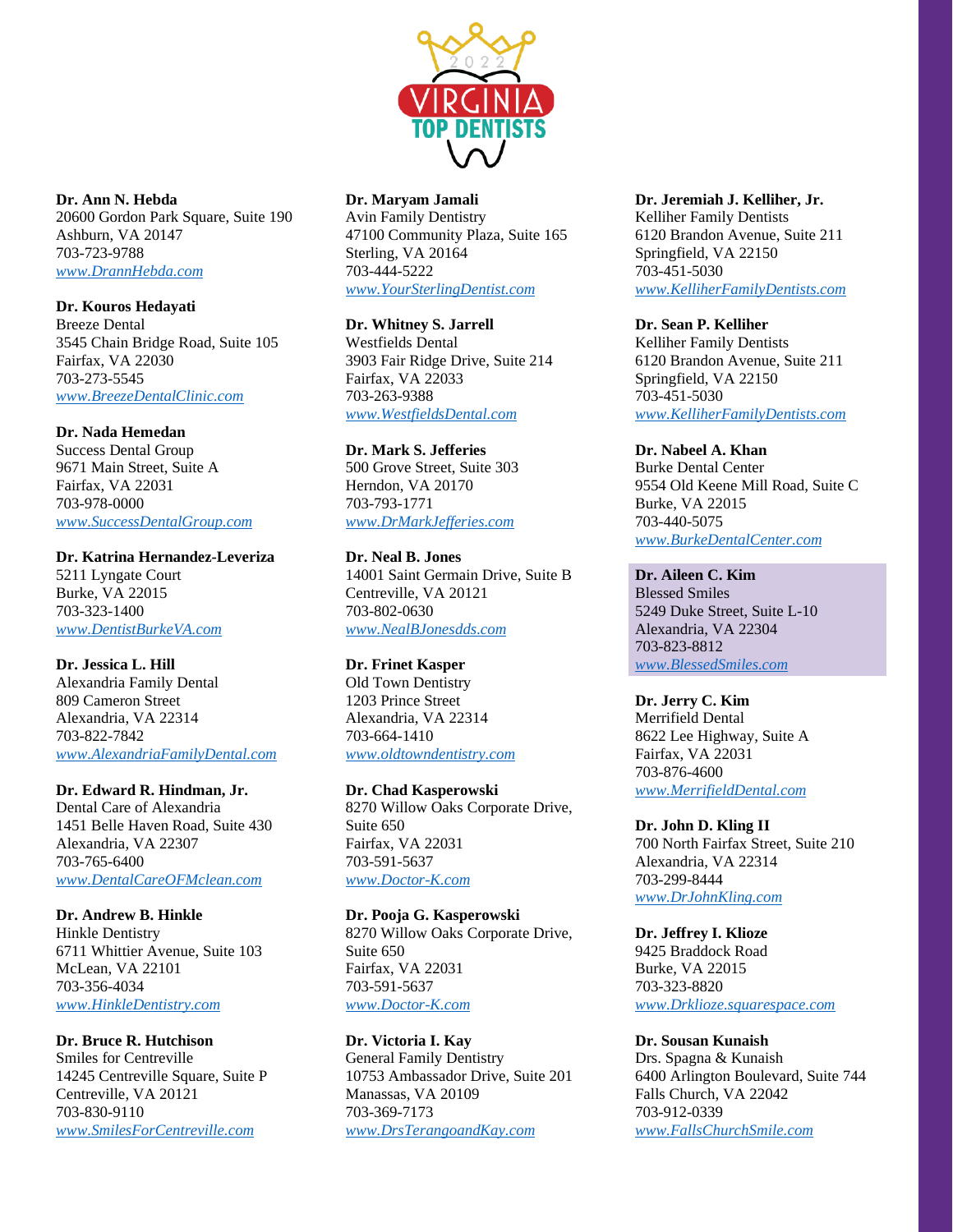

**Dr. Barry D. Laurent** 8292 Old Courthouse Road, Suite B Vienna, VA 22182 703-893-1603 *[www.BarryLaurentDDS.com](http://www.barrylaurentdds.com/)*

### **Dr. Gregory L. LaVecchia**

1515 Wilson Boulevard, Suite 103 Arlington, VA 22209 703-528-3336 *[www.RosslynDentist.com](http://www.rosslyndentist.com/)*

#### **Dr. David Q. Le**

Ashbrook Center for Dentistry 44345 Premier Plaza, Suite 230 Ashburn, VA 20147 703-723-1400 *[www.AshbrookDentistry.com](http://www.ashbrookdentistry.com/)*

**Dr. Hang Le** My Fairfax Dental 3930 Pender Drive, Suite 220 Fairfax, VA 22030 703-503-5211 *[www.MyFairfaxDental.com](http://www.myfairfaxdental.com/)*

#### **Dr. Steven A. LeBeau** Mclean DDS 6707 Old Dominion Drive, Suite 240 McLean, VA 22101

703-745-5226 *[www.DrLeBeau.com](http://www.drlebeau.com/)*

**Dr. Paul M. Lee** 3975 Fair Ridge Drive, Suite 305-N Fairfax, VA 22033 703-352-9600 *[www.FairoaksDentist.com](http://www.fairoaksdentist.com/)*

### **Dr. H. Thomas Lenz, Jr.**

Lenz Sullivan Dentistry 138 Church Street Northeast Vienna, VA 22180 703-938-6669 *[www.LenzSullivan.com](http://www.lenzsullivan.com/)*

**Dr. William Lessne** Arlington Smiles 2501 North Glebe Road, Suite 102 Arlington, VA 22207 703-526-9700 *[www.ArlingtonSmiles.com](http://www.arlingtonsmiles.com/)*

### **Dr. Robert A. Levine**

3918 Prosperity Avenue, Suite 203 Fairfax, VA 22031 703-280-1300 *[www.DrRobertLevine.com](http://www.drrobertlevine.com/)*

## **Dr. Scott P. Lindemann**

6845 Elm Street, Suite 610 McLean, VA 22101 703-356-5512 *[www.ScottLindemann.com](http://www.scottlindemann.com/)*

### **Dr. Melanie R. Love**

Drs. Love & Miller 450 West Broad Street, Suite 440 Falls Church, VA 22046 703-241-2911 *[www.LoveAndMiller.com](http://www.loveandmiller.com/)*

### **Dr. Juan C. Loza** Loza Dental Great Falls 737 Walker Road, Suite 6 Great Falls, VA 22066 703-759-3011 *[www.LozaDentalGreatFalls.com](http://www.lozadentalgreatfalls.com/)*

**Dr. David W. Lucht** 13880 Braddock Road, Suite 311 Centreville, VA 20121 703-803-9223 *[www.SuperSmiles.net](http://www.supersmiles.net/)*

# **Dr. Stephen A. Mabry**

2800 10th Street North Arlington, VA 22201 703-527-3554 *[www.StephenMabryDDS.com](http://www.stephenmabrydds.com/)*

### **Dr. Shaghayegh Madani** Alexandria Dental Art 1001 North Fairfax Street, Suite 100 Alexandria, VA 22314 703-566-8799 *[www.AlexDentalArt.com](http://www.alexdentalart.com/)*

**Dr. Zeyad M. Mady** Mount Vernon Center for Dentistry 8101 Hinson Farm Road, Suite 114 Alexandria, VA 22306 703-570-6995 *[www.CosmeticDentistAlexandria.com](http://www.cosmeticdentistalexandria.com/)*

#### **Dr. Shivani Maharaja**

Vienna Cosmetic & Family Dentistry 2563 Chain Bridge Road Vienna, VA 22181 703-281-0902 *[www.ViennaDentist.com](http://www.viennadentist.com/)*

#### **Dr. Audrey Maiurano**

Maiurano Family Dentistry 7841 Rolling Road, Suite C Springfield, VA 22153 703-455-5555 *[www.Springfield.Dentist](http://www.springfield.dentist/)*

### **Dr. Roger L. Marcellin**

11351 Random Hills Road, Suite 290 Fairfax, VA 22033 703-293-9100 *[www.DrMarcellin.com](http://www.drmarcellin.com/)*

#### **Dr. Carlene D. Marcus**

Marcus Dental Care 1875 Campus Commons Drive, Suite 202 Reston, VA 20191 703-435-3030 *[www.Marcus-DentalCare.com](http://www.marcus-dentalcare.com/)*

**Dr.** Pamela P. Marzban 8996 Burke Lake Road, Suite 101 Burke, VA 22015 703-323-8200 *[www.MarzbanDDS.com](http://www.marzbandds.com/)*

### **Dr. David Matney**

Ballston Dental Care 4141 North Henderson Road, Suite 18 Arlington, VA 22203 703-243-9365 *[www.BallstonDentalCare.com](http://www.ballstondentalcare.com/)*

# **Dr. Katherine A. McGrath**

9679 Main Street, Suite A Fairfax, VA 22031 703-978-6556 *[www.FairfaxCosmeticDentistry.com](http://www.fairfaxcosmeticdentistry.com/)*

#### **Dr. Michael Messina**

Dental Group at Reston Station 1886 Metro Center Drive, Suite 600 Reston, VA 20190 703-318-8200 *[www.RestonDentist.com](http://www.restondentist.com/)*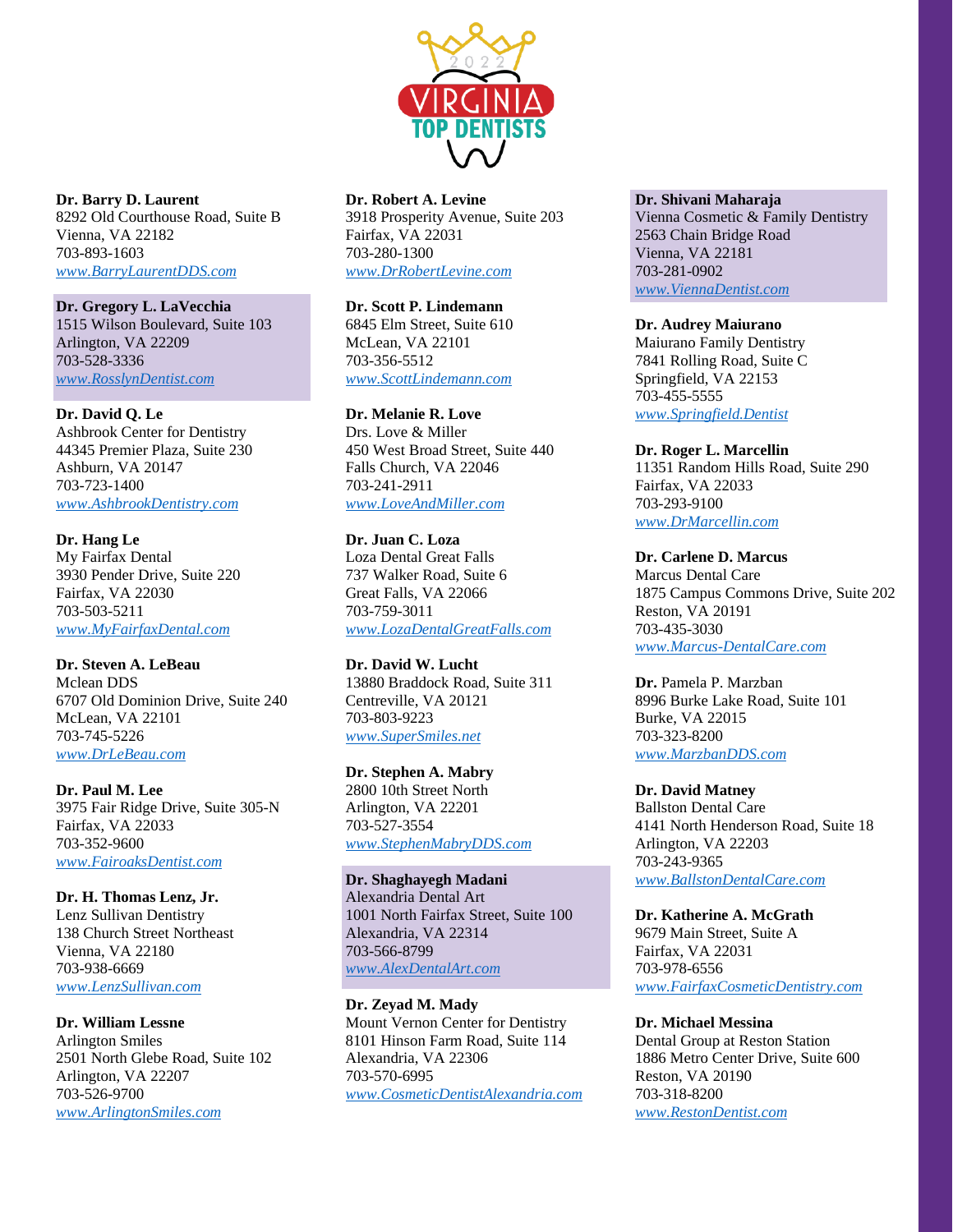

# **Dr. Mark A. Miller**

Drs. Love & Miller 450 West Broad Street, Suite 440 Falls Church, VA 22046 703-241-2911 *[www.LoveAndMiller.com](http://www.loveandmiller.com/)*

## **Dr. Kevin Mistry**

Lighthouse Dental Arlington 2445 26th Road South Arlington, VA 22206 703-920-6600 *[www.LighthouseDentalVA.com](http://www.lighthousedentalva.com/)*

### **Dr. Anthony M. Moawad**

Dental Group at Reston Station 1886 Metro Center Drive, Suite 600 Reston, VA 20190 703-318-8200 *[www.RestonDentist.com](http://www.restondentist.com/)*

### **Dr. Kathleen M. Mullaney**

700 North Fairfax Street, Suite 230 Alexandria, VA 22314 703-223-8287 *[www.KathleenMullaneyDDS.com](http://www.kathleenmullaneydds.com/)*

### **Dr. Lawrence R. Muller**

3302 Old Bridge Road, Suite F Woodbridge, VA 22192 703-517-2505 *[www.DentistryAtLakeRidge.com](http://www.dentistryatlakeridge.com/)*

# **Dr. Flavio W. Nasr**

Crystal City Dental Care 2800 Crystal Drive, Suite 320 Arlington, VA 22202 703-415-0555 *[www.CrystalCityDentalCare.com](http://www.crystalcitydentalcare.com/)*

**Dr. Cristina E. Nastea** 8134 Old Keene Mill Road, Suite 202 Springfield, VA 22152 703-569-9494 *[www.ProDDS.com](http://www.prodds.com/)*

### **Dr. Monica A. Neshat** Reston Family & Cosmetic Dentistry 1984 Issac Newton Square West, Suite 100 Reston, VA 20190 703-437-5555 *[www.MyRestonDentist.com](http://www.myrestondentist.com/)*

### **Dr. Howard T. Ngo**

Smile Design of Northern VA 11351 Random Hills Road, Suite 290 Fairfax, VA 22030 703-912-0946 *[SmileDesignNOVA.com](http://smiledesignnova.com/)*

## **Dr. Jennifer T. Nguyen**

Fair Lakes Family and Cosmetic **Dentistry** 12110 Monument Drive, Suite A Fairfax, VA 22033 703-273-4505 *[www.FairLakesDental.com](http://www.fairlakesdental.com/)*

### **Dr. Quynh-Chi Nguyen**

Paradise Smiles of Chantilly 4090 Airline Parkway, Suite A Chantilly, VA 20151 703-955-7200 *[www.ParadiseSmilesOfChantilly.com](http://www.paradisesmilesofchantilly.com/)*

## **Dr. Kamran Nikseresht**

Nik Family & Cosmetic Dentistry 3901 Centerview Drive Suite Q Chantilly, VA 20151 703-961-0707 *[www.NikDentistry.com](http://www.nikdentistry.com/)*

### **Dr. Kendra E. Novick**

Virginia Dental Solutions 1890 Preston White Drive, Suite 200 Reston, VA 20191 703-437-8811 *[www.VADentalSolutions.com](http://www.vadentalsolutions.com/)*

### **Dr. Maggie Olano** Dental Design 7431 New Linton Hall Road Gainesville, VA 20155 703-753-8753 *[www.DentalDesignGainesville.com](http://www.dentaldesigngainesville.com/)*

**Dr. Paul T. Olenyn** 5207 Lyngate Court, Suite A Burke, VA 22015 703-978-8560 *[www.SmilesByDrOlenyn.com](http://www.smilesbydrolenyn.com/)*

#### **Dr. William Ossakow**

Skinner & Ossakow 5651 Stone Road Centreville, VA 20120 703-636-1913 *[www.CentrevilleDentist.com](http://www.centrevilledentist.com/)*

### **Dr. Michael J. Paesani**

Nova Dental Studio 200 Little Falls Street, Suite 101 Falls Church, VA 22046 703-237-7725 *[www.NOVADentalStudio.com](http://www.novadentalstudio.com/)*

### **Dr. Rosario T. Palabrica**

Arlington Dental Team 1600 Wilson Boulevard, Suite 620 Arlington, VA 22209 703-524-0288 *[www.ArlingtonDentalTeam.com](http://www.arlingtondentalteam.com/)*

### **Dr. Hilary K. Pandak**

Fairfax Family Dentistry 11208 Waples Mill Road, Suite 101 Fairfax, VA 22030 703-691-1511 *[www.Dentist-In-Fairfax.com](http://www.dentist-in-fairfax.com/)*

### **Dr. Hye Y. Park**

Green Dental of Alexandria 1725 Duke Street, Suite GR-03 Alexandria, VA 22314 703-549-1725 *[www.GreenDentalAlexandria.com](http://www.greendentalalexandria.com/)*

#### **Dr. Jamie Park**

10680 Main Street, Suite 150 Fairfax, VA 22030 703-385-4569 *[www.JamieParkDDS.com](http://www.jamieparkdds.com/)*

### **Dr. John L. Parker** 19 East Fort Evans Road Northeast, Suite E Leesburg, VA 20176 703-777-6453 *[www.ALeesburgDentist.com](http://www.aleesburgdentist.com/)*

#### **Dr. Anh T. Pham**

Chantilly Green Dental Care 13035 Lee Jackson Memorial Highway, Suite D Fairfax, VA 22033 703-378-2466 *[www.ChantillyDental.com](http://www.chantillydental.com/)*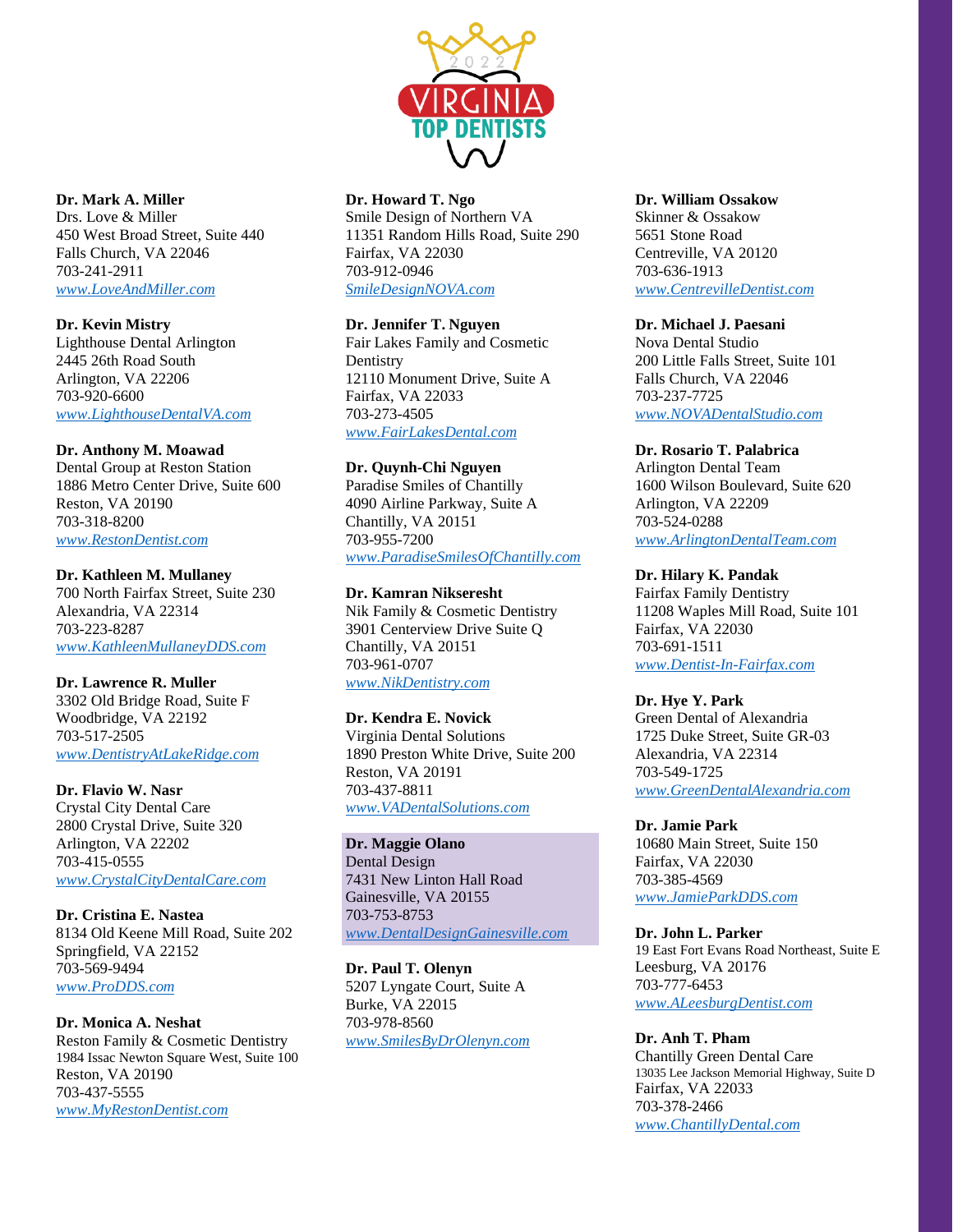

**Dr. Diane Pham** Capital Esthetics 133 Maple Avenue East, Suite 204 Vienna, VA 22180 703-255-0040 *[www.CapitalEsthetics.com](http://www.capitalesthetics.com/)*

**Dr. Long D. Pham** All Smiles Dental of Fall Church 6400 Seven Corners Place, Suite K Falls Church, VA 22044 703-671-1020 *[www.AllSmilesNOVA.com](http://www.allsmilesnova.com/)*

**Dr. Dean J. Phass** Phass Family Dentistry 4700 King Street Alexandria, VA 22302 703-824-0055 *[www.PhassFamilyDentistry.com](http://www.phassfamilydentistry.com/)*

**Dr. Sophia C. Phass** Phass Family Dentistry 4700 King Street Alexandria, VA 22302 703-824-0055 *[www.PhassFamilyDentistry.com](http://www.phassfamilydentistry.com/)*

**Dr. Laura D. Pierce** Pierce & Ryan Dentistry 13035 Lee Jackson Memorial Highway, Suite A Fairfax, VA 22033 703-968-6956 *[www.PierceRyanDentistry.com](http://www.pierceryandentistry.com/)*

**Dr. Susan S. Propoggio** Ike Lans and Associates 44110 Ashburn Shopping Plaza, Suite 166 Ashburn, VA 20147 571-223-6160 *[www.LansFamilyDentistry.com](http://www.lansfamilydentistry.com/)*

**Dr. Farhan Qureshi** 5206 Dawes Avenue Alexandria, VA 22311 703-931-4544 *[www.SkylineDentist.com](http://www.skylinedentist.com/)*

**Dr. Susana Raygada** 5211 Lyngate Court Burke, VA 22015 703-323-1400 *[www.DentistBurkeVA.com](http://www.dentistburkeva.com/)*

# **Dr. J. Rick Rios**

Rios Dentistry 44340 Premier Plaza, Suite 200 Ashburn, VA 20147 703-858-4222 *[www.RiosDentistry.com](http://www.riosdentistry.com/)*

**Dr. Adel Rizkalla** Rizkalla Family Dentistry 3100 South Manchester Street, Suite T-4 Falls Church, VA 22044 703-671-2222

*[www.DrRizkalla.com](http://www.drrizkalla.com/)*

**Dr. Kurt C. Rolf** McLean Dentistry 6707 Old Dominion Drive, Suite 245 McLean, VA 22101 703-356-3035 *[www.McleanDentistry.com](http://www.mcleandentistry.com/)*

**Dr. James M. Ronis** 6845 Elm Street, Suite 607 McLean, VA 22101 703-442-9199

**Dr. Danielle H. Ryan** Pierce & Ryan Dentistry 13035 A Lee Jackson Memorial Highway Fairfax, VA 22033 703-968-6956 *[www.PierceRyanDentistry.com](http://www.pierceryandentistry.com/)*

**Dr. D. Gordon Rye** Rye Smiles for Life 10614 Warwick Avenue, Suite A Fairfax, VA 22030 703-565-2503 *[www.RyeSmilesForLife.com](http://www.ryesmilesforlife.com/)*

**Dr. Evan R. Sapperstein** Arlington Dental Associates 200 Little Falls Street, Suite 201-B Falls Church, VA 22046 703-534-1222 *[www.ArlingtonDentalAssociates.com](http://www.arlingtondentalassociates.com/)*

### **Dr. John A. Schehl**

Dental Care Alexandria & McLean 6711 Whittier Avenue, Suite 201 McLean, VA 22101 703-532-2020 *[www.DentalCareofMclean.com](http://www.dentalcareofmclean.com/)*

**Dr. Craig Scimeca** Oakton Family Dentistry 3050 Chain Bridge Road, Suite 201 Fairfax, VA 22030 703-281-6201 *[www.OaktonFamilyDentistry.com](http://www.oaktonfamilydentistry.com/)*

**Dr. Mojgan Shaafi** Fairfax Family Dentistry 3541 Chain Bridge Road, Suite 3 Fairfax, VA 22030 703-273-3663 *[www.FFXDentistry.com](http://www.ffxdentistry.com/)*

**Dr. Theresa L. Shannon** Phass Family Dentistry 4700 King Street Alexandria, VA 22302 703-824-0055 *[www.PhassFamilyDentistry.com](http://www.phassfamilydentistry.com/)*

**Dr. Sumit Sharma** Virginia Dental Solutions 44095 Pipelin Plaza Ashburn, VA 20147 703-858-0000 *[www.VADentalSolutions.com](http://www.vadentalsolutions.com/)*

**Dr. Jeffrey A. Sisel** Shirlington Dental 2800A Shirlington Road, Suite 770 Arlington, VA 22206 703-931-5333 *[www.ShirlingtonDental.com](http://www.shirlingtondental.com/)*

**Dr. Lana Soules** 112 Elden Street, Suite S Herndon, VA 20170 703-787-3585 *[www.LanaSoulesDDS.com](http://www.lanasoulesdds.com/)*

**Dr. Elaine K. Sours** Sours Dental 8719 Plantation Lane Manassas, VA 20110 703-369-5544 *[www.SoursDental.com](http://www.soursdental.com/)*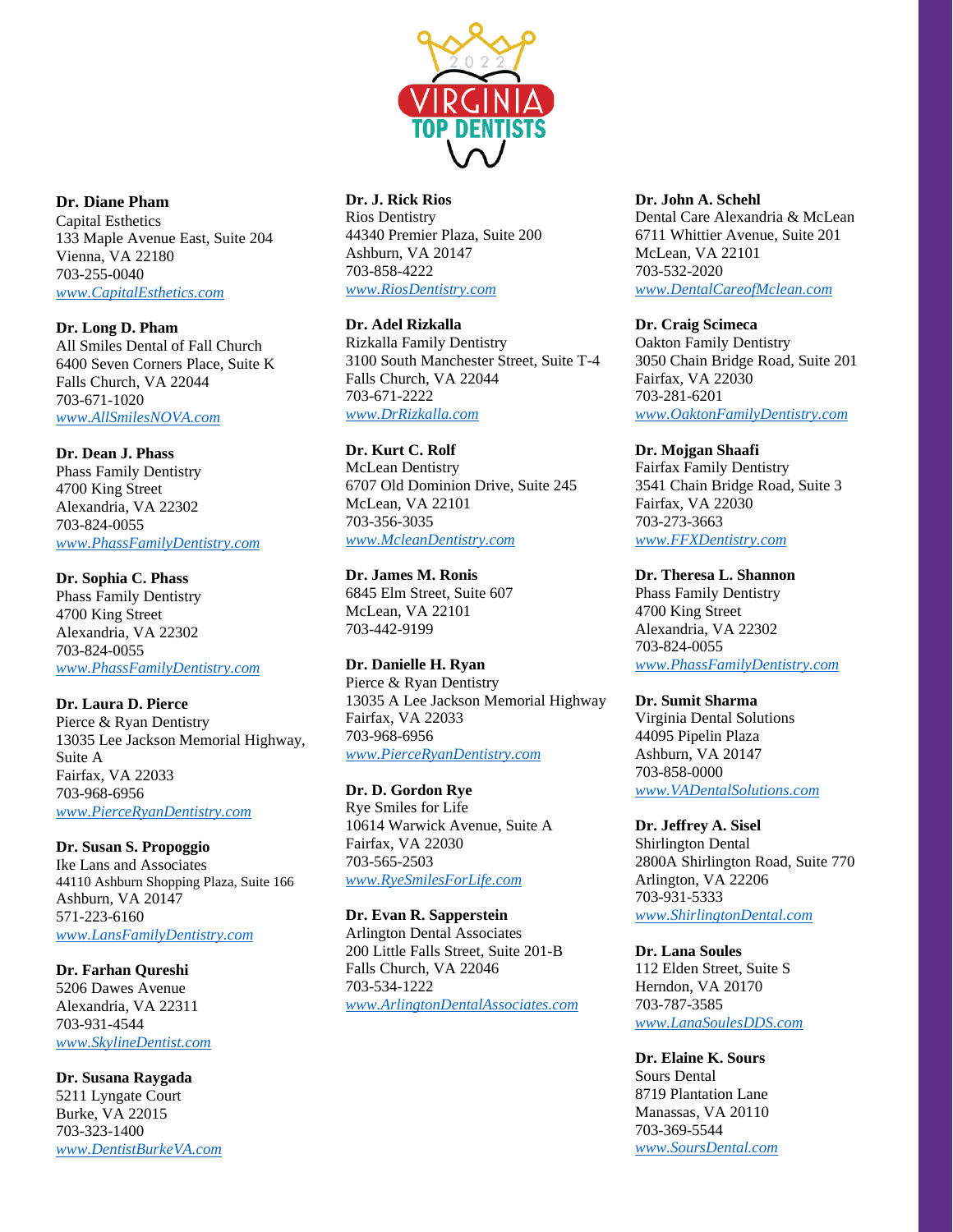

### **Dr. Christopher R. Spagna**

Drs. Spagna & Kunaish 6400 Arlington Boulevard, Suite 744 Falls Church, VA 22042 703-532-7212 *[www.FallsChurchSmile.com](http://www.fallschurchsmile.com/)*

## **Dr. Hollie Blevins Stack**

Vienna Dental Centre 120 Beulah Road Northeast Vienna, VA 22180 703-938-2000 *[www.ViennaDentalCentre.com](http://www.viennadentalcentre.com/)*

### **Dr. Carl M. Steger**

South Riding Cosmetic & Family Dentistry 43063 Peacock Market Plaza, Suite 125 South Riding, VA 20152 703-327-0327 *[www.SouthRidingDDS.com](http://www.southridingdds.com/)*

### **Dr. John G. Stephenson**

7501 Little River Turnpike, Suite 201 Annandale, VA 22003 703-256-4500 *[www.FairfaxVADentistry.com](http://www.fairfaxvadentistry.com/)*

## **Dr. Richard T. Stone**

Stone Aesthetic Dentistry 203 East Oxford Avenue Alexandria, VA 22301 703-548-5042 *[www.StoneDDS.com](http://www.stonedds.com/)*

### **Dr. Steven D. Strickland** 1720 Financial Loop Woodbridge, VA 22192 703-494-6811 *[www.StricklandDDS.net](http://www.stricklanddds.net/)*

**Dr. David R. Stuver** Cusumano & Stuver 4350 North Fairfax Drive, Suite 135 Arlington, VA 22203 703-525-4071 *[www.CusumanoAndStuver.com](http://www.cusumanoandstuver.com/)*

### **Dr. Bruce Svechota-Kingsbury**

Virginia Dental Solutions 1890 Preston White Drive, Suite 200 Reston, VA 20191 703-437-8811 *[www.VirginiaDentalSolutions.com](http://www.virginiadentalsolutions.com/)*

### **Dr. Amear M. Tadros**

Lake Center Family & Cosmetic **Dentistry** 46090 Lake Center Plaza, Suite 202 Potomac Falls, VA 20165 703-430-2020 *[www.LakeCenterSmiles.com](http://www.lakecentersmiles.com/)*

### **Dr. Larry Terango**

General Family Dentistry 10753 Ambassador Drive, Suite 201 Manassas, VA 20109 703-369-7173 *[www.DrsTerangoAndKay.com](http://www.drsterangoandkay.com/)*

# **Dr. Philip J. Tomaselli, Jr.**

5631 Burke Centre Parkway, Suite N Burke, VA 22015 703-425-4225

# **Dr. Annah P. Tran**

Fair Lakes Family and Cosmetic Dentistry 12110 Monument Drive, Suite A Fairfax, VA 22033 703-273-4505 *[www.FairLakesDental.com](http://www.fairlakesdental.com/)*

### **Dr. Julie D. Tran**

Del Ray Smiles 4 Herbert Street, 3rd Floor Alexandria, VA 22305 703-836-2213 *[www.4DelraySmiles.com](http://www.4delraysmiles.com/)*

#### **Dr. Linh T. Tran** 4200 Evergreen Lane, Suite 325 Annandale, VA 22003 703-916-8571 *[www.LTrandds.com](http://www.ltrandds.com/)*

**Dr. Chih-Ping Tsai** Neibauer Dental Care 14901 Potomac Town Place, Suite 175 Woodbridge, VA 22191 703-580-5515 *[www.NeibauerDental.com](http://www.neibauerdental.com/)*

### **Dr. Mark L. Tummarello** Fairfax Family Dentistry 11208 Waples Mill Road, Suite 101 Fairfax, VA 22030 703-691-1511 *[www.Dentist-In-Fairfax.com](http://www.dentist-in-fairfax.com/)*

### **Dr. Thomas G. Vaccaro**

Fairfax City Dental 11130 Fairfax Boulevard, Suite 201 Fairfax, VA 22030 703-591-1007 *[www.FairfaxCityDental.com](http://www.fairfaxcitydental.com/)*

### **Dr. Rachael M. Valltos**

Arlington Dental Associates 200 Little Falls Street, Suite 201-B Falls Church, VA 22046 703-534-1222 *[www.ArlingtonDentalAssociates.com](http://www.arlingtondentalassociates.com/)*

#### **Dr. Maribel M. Vann**

8500 Executive Park Avenue, Suite 408 Fairfax, VA 22031 703-204-1555 *[www.DrMaribelVann.com](http://www.drmaribelvann.com/)*

### **Dr. Eric C. Vasey**

13478 Minnieville Road, Suite 202 Woodbridge, VA 22192 703-670-5376

### **Dr. Olmedo I. Villavicencio**

7501 Little River Turnpike, Suite 105 Annandale, VA 22003 703-354-2878 *[www.DentistryNOVA.com](http://www.dentistrynova.com/)*

### **Dr. Duy Q. Vo**

George Mason Dental 947 South George Mason Drive, Suite 1 Arlington, VA 22204 703-521-0900 *[www.GeorgeMasonDental.com](http://www.georgemasondental.com/)*

### **Dr. Jeffrey D. Wagman** 3541 West Braddock Road, Suite 202 Alexandria, VA 22302 703-379-6187 *[www.WagmanDentistry.com](http://www.wagmandentistry.com/)*

**Dr. Yolonda L. Weaver** Fairfax Dental Center 4000 Virginia Street Fairfax, VA 22032 703-273-1443 *[www.FairfaxDentalCenter.com](http://www.fairfaxdentalcenter.com/)*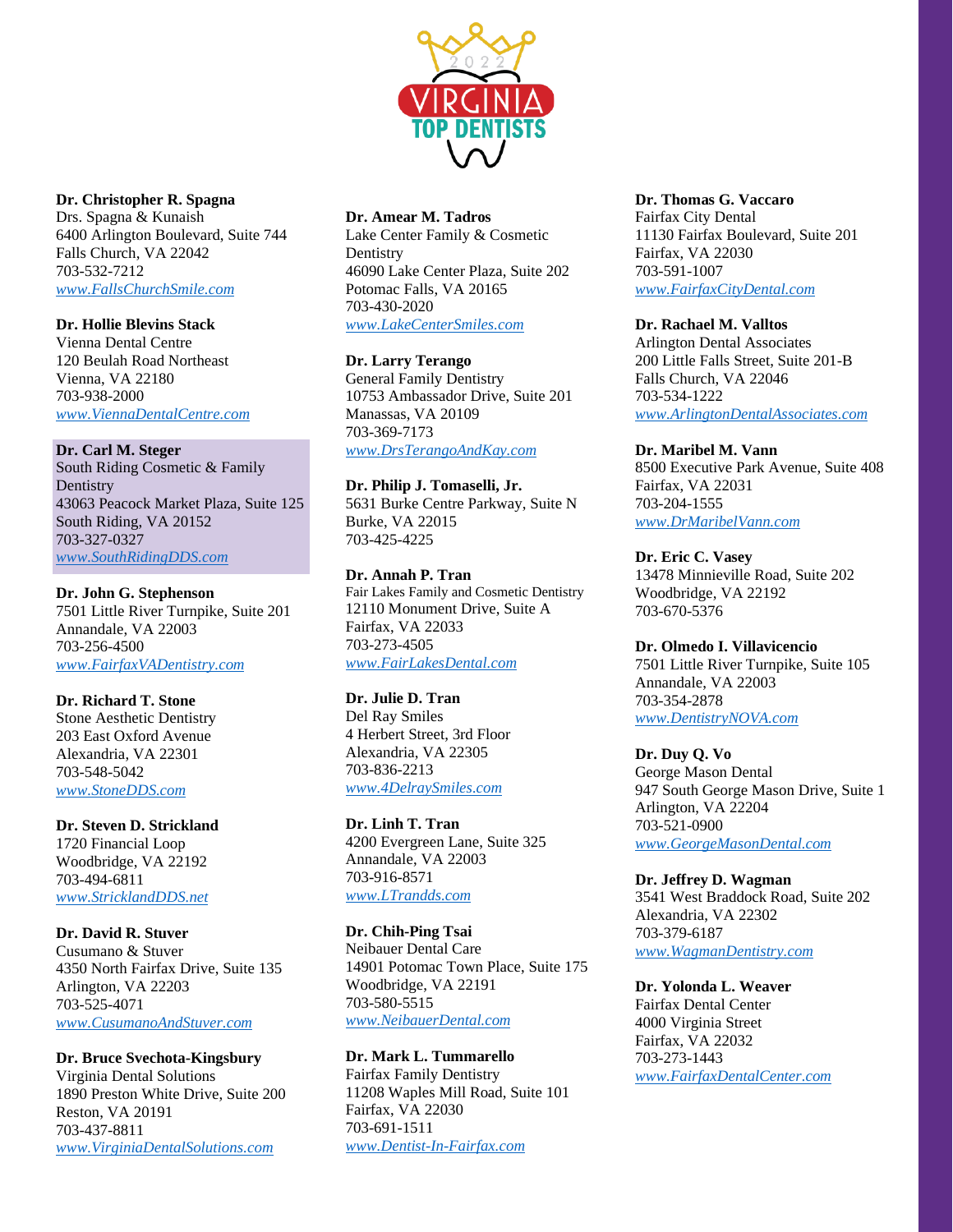

**Dr. Richard M. Whittington** 212 Park Street Southeast, Suite A Vienna, VA 22180 703-938-8333

### **Dr. Kristen B. Williams** 801 North Quincy Street, Suite 110 Arlington, VA 22203 703-778-7610 *[www.DrKristenWilliams.com](http://www.drkristenwilliams.com/)*

**Dr. Bradley D. Wiltbank** 1313 Dolley Madison Boulevard, Suite 209 McLean, VA 22101 703-356-7890 *[www.DolleyMadisonDentistry.com](http://www.dolleymadisondentistry.com/)*

**Dr. Jansen G. Woo** 1701 Clarendon Blvd., Suite 220 Arlington, VA 22209 703-528-8118 *[www.JansenWoo.com](http://www.jansenwoo.com/)*

**Dr. Bryan D. Wood** 2000 Huntington Avenue, Suite 107 Alexandria, VA 22303 703-960-8670 *[www.GentleGiantDentalCare.com](http://www.gentlegiantdentalcare.com/)*

#### **Dr. J. Douglas Wooddell** 3299 Woodburn Road, Suite 440 Annandale, VA 22003 703-698-9698

*[www.WeLoveHealthySmiles.com](http://www.welovehealthysmiles.com/)*

# **Dr. Forough P. Yazdani**

Vienna Family Dentist 212 Park Street Southeast Vienna, VA 22180 703-938-0774 [www.viennafamilydentist.com](http://www.viennafamilydentist.com/)

# **Dr. Amanda Y Yi**

Lee Plaza Dental 11725 Lee Highway, Suite A-23 Fairfax, VA 22030 703-293-6300 *[www.DrYiDMD.com](http://www.dryidmd.com/)*

# **Dr. Chang Yi**

Fairfax Corner Dental 4210 Fairfax Corner West Avenue, Suite 225 Fairfax, VA 22030 703-382-7889 *[www.FairfaxCornerDental.com](http://www.fairfaxcornerdental.com/)*

# **Dr. David S. Yoon**

Springfield Dental Solutions 6120 Brandon Avenue, Suite 204 Springfield, VA 22150 703-451-2331 *[www.SpringfieldDentalSolutions.com](http://www.springfielddentalsolutions.com/)*

# **Dr. Brenda J. Young**

Fairfax Dental Group 8316 Arlington Boulevard, Suite 226 Fairfax, VA 22031 703-560-6301 *[www.FairfaxCornerDental.com](http://www.fairfaxcornerdental.com/)*

# **ORAL AND MAXILLOFACIAL SURGERY**

### **Dr. Ziad A. Ali** Integrative Oral & Facial Surgery 6845 Elm Street, Suite 225 McLean, VA 22101 703-388-2889 *[www.IntegrativeOFScom](http://www.integrativeofscom/)*

# **Dr. Joseph M. Arzadon**

Northern Virginia Surgical Arts 611 South Carlin Springs Road, Suite 308 Arlington, VA 22204 703-379-2700 *[www.NOVASurgicalArts.com](http://www.novasurgicalarts.com/)*

# **Dr. Jason Bae**

Loudoun Center for Oral Surgery 46161 Westlake Drive, Suite 200 Sterling, VA 20165 703-544-9740 *[www.LoudounCenterforOralSurgery.com](http://www.loudouncenterfororalsurgery.com/)*

# **Dr. Andrew E. Bluhm**

Loudoun Oral & Maxillofacial Surgery 44340 Premier Plaza, Suite 100 Ashburn, VA 20147 703-729-8700 *[www.BluhmAndDorsch.com](http://www.bluhmanddorsch.com/)*

## **Dr. Christopher E. Bonacci**

Bonacci and Kim Oral, Facial & Dental Implant Surgery 361 Maple Avenue West, Suite 200 Vienna, VA 22180 703-255-9400 *[www.DrBonacci.com](http://www.drbonacci.com/)*

# **Dr. Edward B. Delgado**

Drs. Delgado & Kuzmik 8230 Leesburg Pike, Suite 720 Tysons, VA 22182 703-547-8983 *[www.DKOMS.com](http://www.dkoms.com/)*

## **Dr. Steve S. Dorsch**

Loudoun Oral & Maxillofacial Surgery 44340 Premier Plaza, Suite 100 Ashburn, VA 20147 703-729-8700 *[www.LoudounOMS.com](http://www.loudounoms.com/)*

# **Dr. Patrick Friend**

Fairfax Oral & Maxillofacial Surgery 10530 Rosehaven Street, Suite 111 Fairfax, VA 22030 703-385-5777 *[www.FairfaxOralSurgery.com](http://www.fairfaxoralsurgery.com/)*

# **Dr. M. Timothy Gocke**

Virginia Oral, Facial & Implant Surgery 7601 Lewinsville Road, Suite 203 McLean, VA 22102 703-263-8835 *[www.VirginiaOralImplantSurgery.com](http://www.virginiaoralimplantsurgery.com/)*

# **Dr. Daria Hamrah**

NOVA SurgiCare 8201 Greensboro Drive, Suite 601 McLean, VA 22102 703-288-4495 *[www.NOVASurgicare.com](http://www.novasurgicare.com/)*

# **Dr. Rolin S. Henry**

Mount Vernon Oral Surgery 7900 Andrus Road, Suite 2 Alexandria, VA 22306 703-780-4422 *[www.MTVernonOralSurgery.com](http://www.mtvernonoralsurgery.com/)*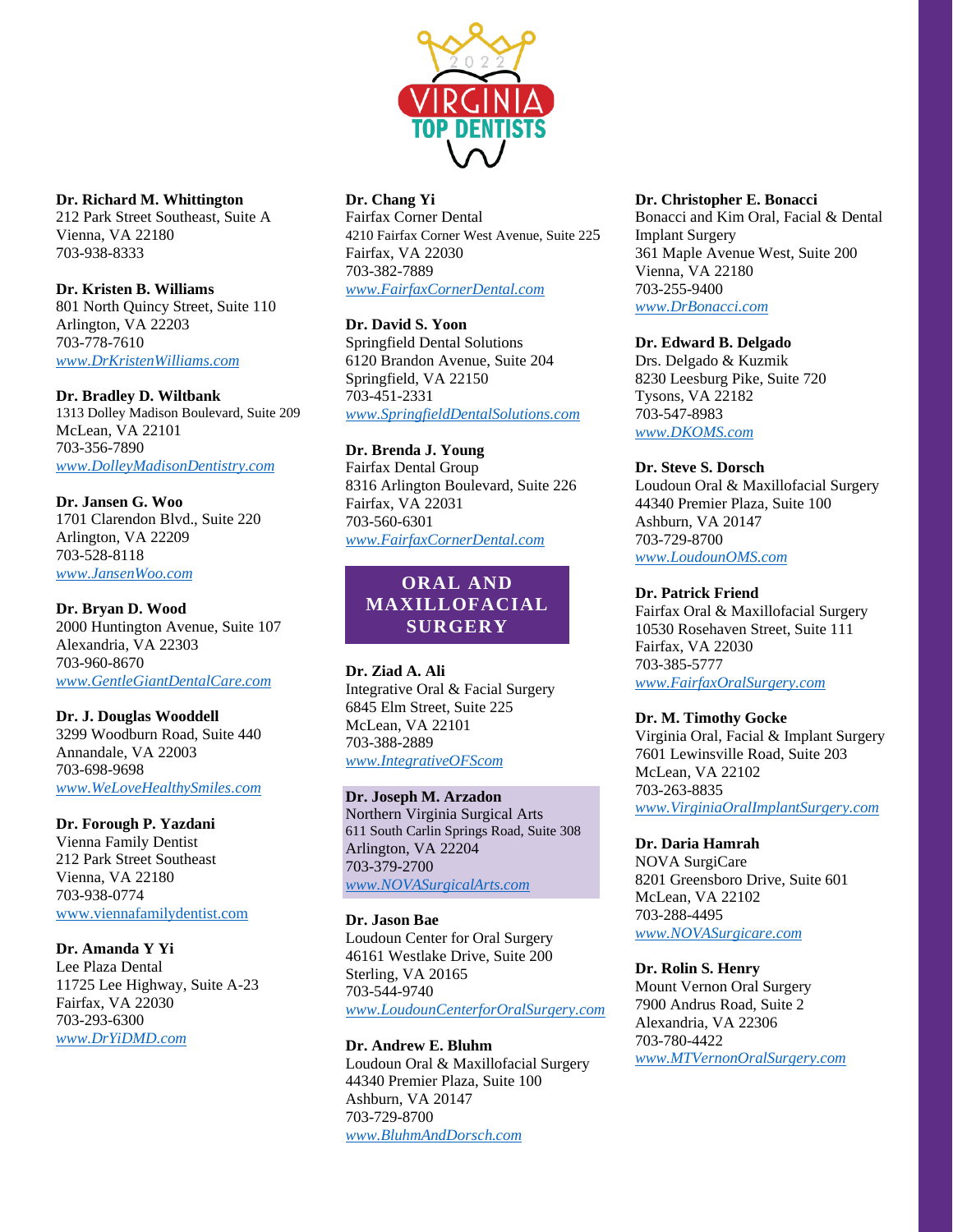

### **Dr. Sang Y. Kim** 6845 Elm Street, Suite 305 McLean, VA 22101 703-867-9499 *[www.DrKimOralSurgery.com](http://www.drkimoralsurgery.com/)*

# **Dr. Michael D. Kuzmik**

Drs. Delgado & Kuzmik 8230 Leesburg Pike, Suite 720 Tysons, VA 22182 703-686-5416 *[www.DKOMS.com](http://www.dkoms.com/)*

## **Dr. David C. Liang**

Northern Virginia Surgical Arts 611 South Carlin Springs Road, Suite 308 Arlington, VA 22204 703-379-2700 *[www.NOVASurgicalArts.com](http://www.novasurgicalarts.com/)*

## **Dr. Fred Liu**

Fairfax Oral & Maxillofacial Surgery 10530 Rosehaven Street, Suite 111 Fairfax, VA 22030 703-385-5777 *[www.FairfaxOralSurgery.com](http://www.fairfaxoralsurgery.com/)*

# **Dr. Barry R. Maharaj**

Lansdowne Oral Surgery & Chantilly Oral Surgery 19441 Golf Vista Plaza, Suite 130 Lansdowne, VA 20176 703-723-7858 *[www.MyOralSurgeons.com](http://www.myoralsurgeons.com/)*

### **Dr. David M. Morgan**

124 South West Street, Suite 103 Alexandria, VA 22304 703-751-7841 *[www.AlexandriaOMS.com](http://www.alexandriaoms.com/)*

### **Dr. Amir Naimi**

Northern Virginia Oral, Maxillofacial & Implant Surgery 11490 Commerce Park Drive, Suite 100 Reston, VA 20191 703-736-1640 *[www.NOVAOMS.com](http://www.novaoms.com/)*

## **Dr. Sophie L. Oswald**

Northern Virginia Center for Oral, Facial and Implant Surgery 4211 Fairfax Corner East Avenue, Suite 235 Fairfax, VA 22030 703-449-8888 *[www.TheNVC.com](http://www.thenvc.com/)*

### **Dr. Jonathan J. Park**

Fairfax Oral & Maxillofacial Surgery 10530 Rosehaven Street, Suite 111 Fairfax, VA 22030 703-385-5777 *[www.FairfaxOralSurgery.com](http://www.fairfaxoralsurgery.com/)*

## **Dr. Travis T. Patterson III**

Whiston, Patterson, Corcoran 6400 Arlington Boulevard, Plaza 1 Falls Church, VA 22042 703-534-6500 *[www.WPCOMS.com](http://www.wpcoms.com/)*

## **Dr. Anh H. Pham**

Lansdowne Oral Surgery & Chantilly Oral Surgery 3910 Centreville Road, Suite 110 Chantilly, VA 20151 703-668-9494 *[www.MyOralSurgeons.com](http://www.myoralsurgeons.com/)*

### **Dr. Kamran N. Raja**

South Riding Oral and Implant Surgery 24805 Pinebrook Road, Suite 318 Chantilly, VA 20152 703-653-0989 *[www.SouthRidingOS.com](http://www.southridingos.com/)*

### **Dr. Cyrus Ramsey**

Fairfax Oral & Maxillofacial Surgery 10530 Rosehaven Street, Suite 111 Fairfax, VA 22030 703-385-5777 *[www.FairfaxOralSurgery.com](http://www.fairfaxoralsurgery.com/)*

# **Dr. Steven F. Robertson, Jr.**

Fairfax Oral & Maxillofacial Surgery 10530 Rosehaven Street Fairfax, VA 22030 703-385-5777 *[www.FairfaxOralSurgery.com](http://www.fairfaxoralsurgery.com/)*

### **Dr. Jeffrey R. Rothman**

Alexandria Oral and Maxillofacial Surgery 4660 Kenmore Avenue, Suite 204 Alexandria, VA 22304 703-370-3012 *[www.AlexandriaOralSurgery.com](http://www.alexandriaoralsurgery.com/)*

## **Dr. Huy C. Trinh**

Northern Virginia Center for Oral, Facial + Implant Surgery 4211 Fairfax Corner East Avenue, Suite 235 Fairfax, VA 22030 703-449-8888 *[www.TheNVC.com](http://www.thenvc.com/)*

### **Dr. Gene A. "Jay" Vandervort, Jr.**

Loudoun Oral & Maxillofacial Surgery 44340 Premier Plaza, Suite 100 Ashburn, VA 20147 703-729-8700 *[www.LoudounOMS.com](http://www.loudounoms.com/)*

### **Dr. Craig E. Vigliante**

Potomac Surgical Arts 19440 Golf Vista Plaza, Suite 130 Lansdowne, VA 20176 703-723-5366 *[www.PotomacSurgicalArts.com](http://www.potomacsurgicalarts.com/)*

### **Dr. Pedram Yaghmai**

Northern Virginia Oral, Maxillofacial & Implant Surgery 5206 Lyngate Court Burke, VA 22015 703-436-6534 *[www.NOVAOMS.com](http://www.novaoms.com/)*

# **ORTHODONTICS**

### **Dr. Curtis L. Abigail**

Abigail Orthodontics 3801 North Fairfax Drive, Suite 60 Arlington, VA 22203 703-522-0522 *[www.AbigailOrthodontics.com](http://www.abigailorthodontics.com/)*

### **Dr. Kolman P. Apt**

Specialists in Orthodontics 106 Elden Street, Suite 19 Herndon, VA 20170 703-420-1842 *[www.SpecialistsinOrtho.com](http://www.specialistsinortho.com/)*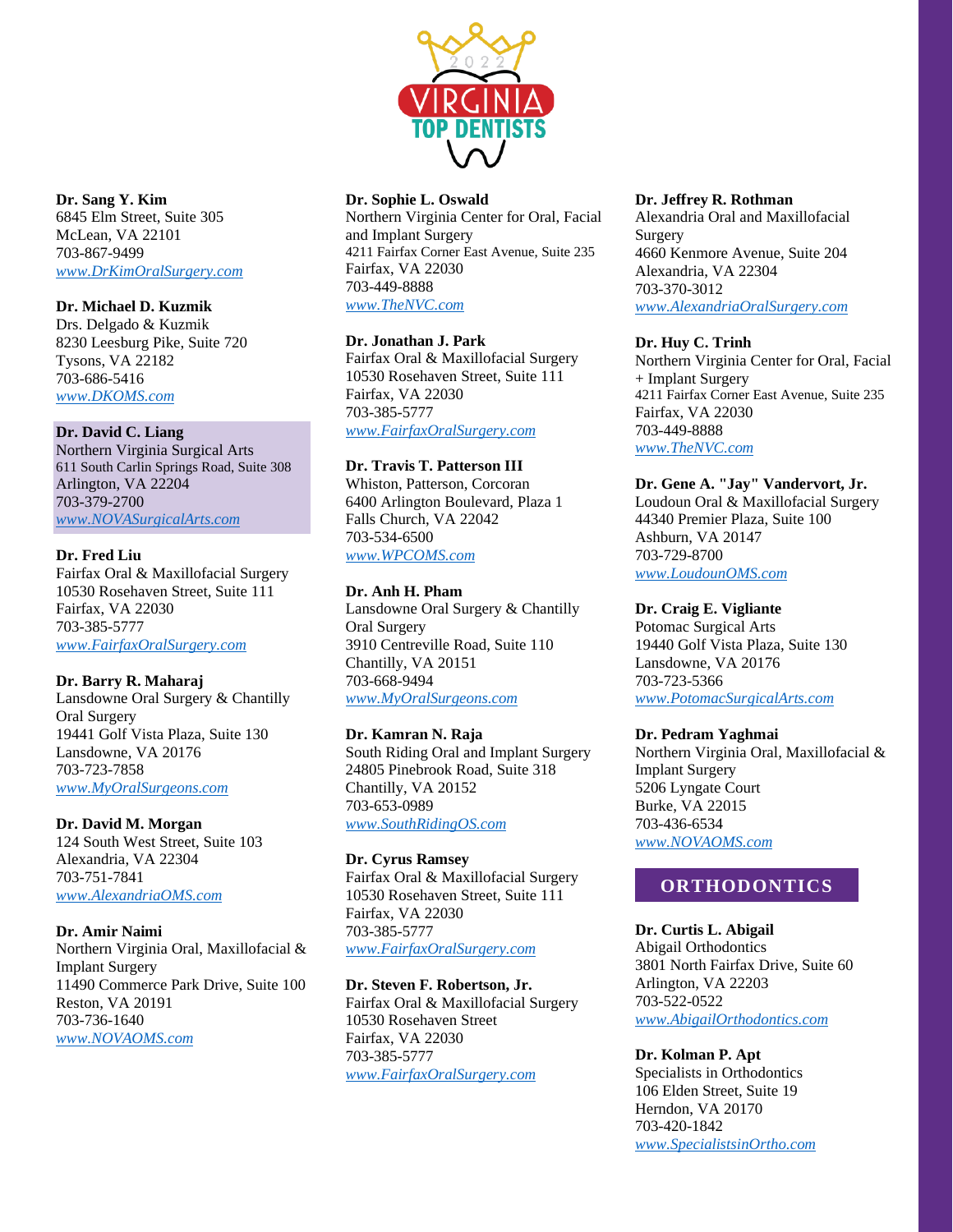

**Dr. Rana Barakat**

Barakat Orthodontics 45745 Nokes Boulevard, Suite 175 Sterling, VA 20166 703-433-9330 *[www.BarakatOrtho.com](http://www.barakatortho.com/)*

**Dr. Elvi M. Barcoma** Northern Virginia Orthodontics 22855 Brambleton Plaza, Suite 200 Ashburn, VA 20148 703-327-1718 *[www.NVOrthodontics.com](http://www.nvorthodontics.com/)*

**Dr. Gregory D. Bath** Dr. Bath Orthodontics 2535 Chain Bridge Road Vienna, VA 22181 703-938-4614 *[www.DrGregBath.com](http://www.drgregbath.com/)*

**Dr. Scott C. Berman** Berman & Lee Orthodontics 311 Park Avenue Falls Church, VA 22046 703-241-9191 *[www.BermanAndLee.com](http://www.bermanandlee.com/)*

**Dr. Zachary Casagrande** Northern Virginia Orthodontics 22855 Brambleton Plaza, Suite 200 Ashburn, VA 20148 703-327-1718 *[www.NVOrthodontics.com](http://www.nvorthodontics.com/)*

**Dr. Ann-Colter Cheron** Cheron Orthodontics

6101 Redwood Square Centre, Suite 305 Centreville, VA 20121 703-818-8860 *[www.CheronOrthodontics.com](http://www.cheronorthodontics.com/)*

**Dr. William E. Crutchfield** Orthodontics By Crutchfield 14012 Sullyfield Circle, Suite E Chantilly, VA 20151 703-263-0575 *[www.OrthodonticsByCrutchfield.com](http://www.orthodonticsbycrutchfield.com/)*

# **Dr. Garret Djeu**

NoVA Orthodontics 10875 Main Street, Suite 106 Fairfax, VA 22030 703-691-8388 *[www.Nova-Orthodontics.com](http://www.nova-orthodontics.com/)*

**Dr. Michael G. Dunegan**

Dunegan Orthodontics 7001 Heritage Village, Plaza 130 Gainesville, VA 20155 703-753-4996 *[www.DrDunegan.com](http://www.drdunegan.com/)*

**Dr. Sherif N. Elhady**

Trü Orthodontics 6505 Sydenstricker Road, Suite B Burke, VA 22015 507-440-0100 *[www.TruOrthodontics.us](http://www.truorthodontics.us/)*

**Dr. D. Michael Ellis** Ellis & Lindgren Orthodontics 4600 John Marr Drive, Suite 401 Annandale, VA 22003 703-750-9393 *[www.EldOrtho.com](http://www.eldortho.com/)*

**Dr. Allen S. Garai** Garai Orthodontic Specialists 427 Maple Avenue West Vienna, VA 22180 703-281-4868 *[www.BracesVIP.com](http://www.bracesvip.com/)*

**Dr. Ashkan Ghaffari** Ghaffari Orthodontics 100 Church Street, NE Vienna, VA 22180 703-281-0466 *[www.ViennaBraces.com](http://www.viennabraces.com/)*

**Dr. Ali Y. Ghatri** Let's Smile Dental 4210 Fairfax Corner West Ave, Suite 245 Fairfax, VA 22030 703-595-2122 *[www.LetsSmile.com](http://www.letssmile.com/)*

# **Dr. Thomas M. Grisius**

Grisius Orthodontics 610 East Main Street Purcellville, VA 20132 540-338-8125 *[www.GrisiusOrtho.com](http://www.grisiusortho.com/)*

## **Dr. Roger A. Hennigh**

Golden Pediatric Dentistry & **Orthodontics** 3320 Noble Pond Way, Suite 109 Woodbridge, VA 22193 703-590-2526 *[www.AlanGoldenDDS.com](http://www.alangoldendds.com/)*

**Dr. Ramin "Ron" Hessamfar**

American Braces & Smile Center 42882 Truro Parish Drive, Suite 210 Ashburn, VA 20148 703-726-6561 *[www.Braces4YourLife.com](http://www.braces4yourlife.com/)*

**Dr. Brad Hudson**

Hudson Orthodontics 6116 Rolling Road, Suite 201 Springfield, VA 22152 703-451-4666 *[www.BHOrthodontics.com](http://www.bhorthodontics.com/)*

**Dr. David R. Hughes**

David Hughes Orthodontics 8314 Traford Lane, Suite A Springfield, VA 22152 703-451-0502 *[www.DrHughesOrtho.com](http://www.drhughesortho.com/)*

**Dr. Herbert M. Hughes** Hughes Orthodontics 7906 Andrus Road, Suite 18 Alexandria, VA 22306 703-360-8660 *[www.HughesOrtho.com](http://www.hughesortho.com/)*

**Dr. Justin M. Hughes** Hughes Orthodontics 7906 Andrus Road, Suite 18 Alexandria, VA 22306 703-360-8660 *[www.HughesOrtho.com](http://www.hughesortho.com/)*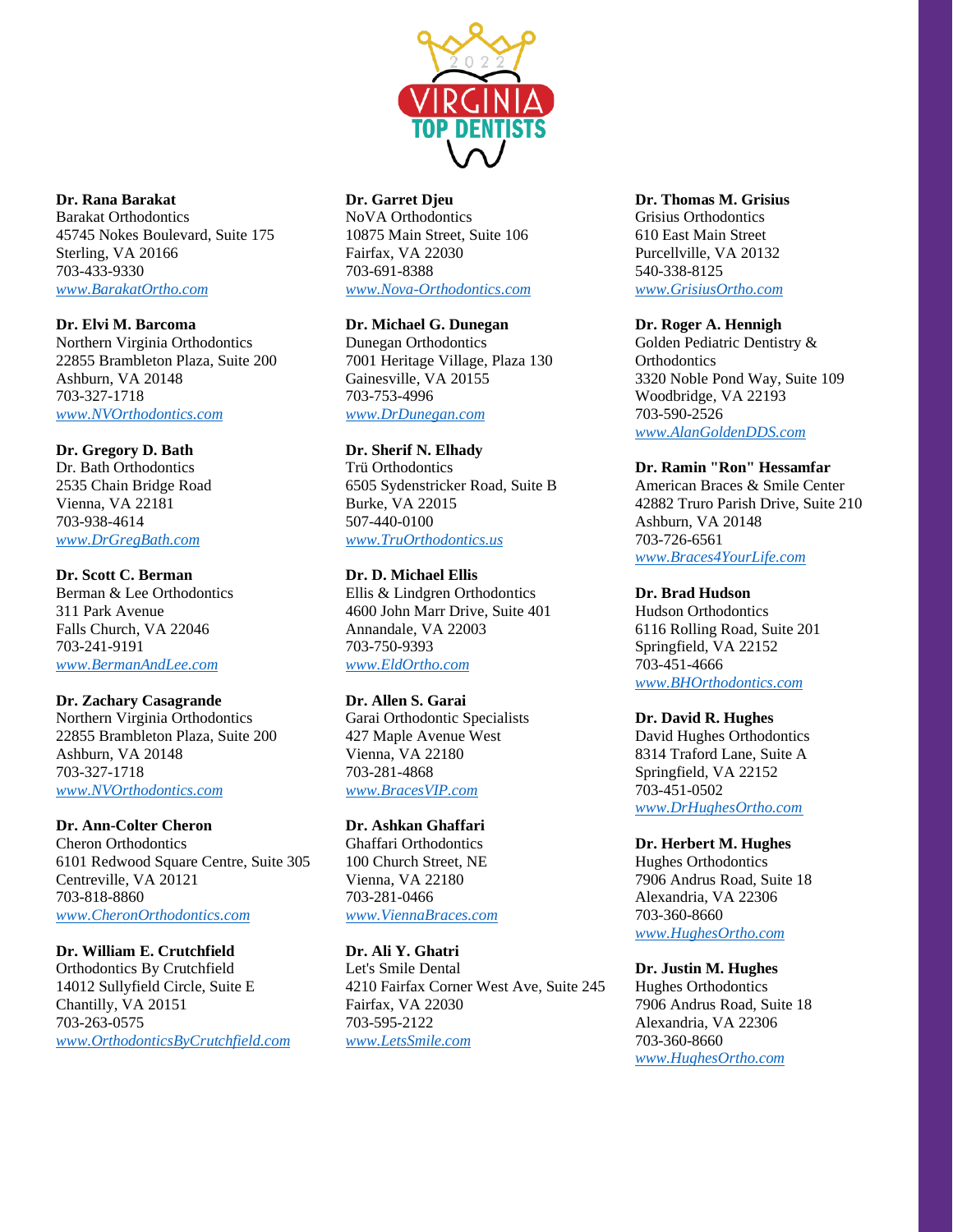

**Dr. Navin Hukmani**

Lansdowne Orthodontics 19415 Deerfield Avenue, Suite 306 Leesburg, VA 20176 703-858-3600 *[www.LansdowneOrtho.com](http://www.lansdowneortho.com/)*

**Dr. Darin B. Iverson** Iverson Orthodontics 5401 Lee Highway Arlington, VA 22207 703-536-7846 *[www.IversonOrtho.com](http://www.iversonortho.com/)*

# **Dr. Elizabeth M. Jones**

Merrifield Orthodontics 2843 Hartland Road, Suite 100 Falls Church, VA 22043 703-573-0200 *[www.MerrifieldOrthodontics.com](http://www.merrifieldorthodontics.com/)*

**Dr. Mary A. Karau**

Karau Orthodontics 1213 Belle Haven Road Alexandria, VA 22307 703-765-5505 *[www.KarauOrthodontics.com](http://www.karauorthodontics.com/)*

# **Dr. Christine M. Kim**

Reston Orthodontics 1984 Isaac Newton Square West, Suite 101 Reston, VA 20190 703-939-8000 *[www.RestonOrtho.com](http://www.restonortho.com/)*

### **Dr. Rodney J. Klima**

Klima Orthodontics 5204 Lyngate Court, Suite B Burke, VA 22015 703-425-5125 *[www.KlimaOrtho.com](http://www.klimaortho.com/)*

### **Dr. Donald F. Larson**

Larson Orthodontics 814 North Saint Asaph Street, 2nd Floor Alexandria, VA 22314 703-838-8998 *[www.smilesByLarson.com](http://www.smilesbylarson.com/)*

# **Dr. William S. Lee**

Alexandria Braces 6400 Beulah Street, Suite 103 Alexandria, VA 22310 703-347-9876 *[www.AlexandriaBraces.com](http://www.alexandriabraces.com/)*

**Dr. Meghan J. Lindgren**

Ellis, Lindgren & Chae Orthodontics 5631 Burke Centre Parkway, Suite B Burke, VA 22015 703-750-9393 *[www.ELDOrtho.com](http://www.eldortho.com/)*

## **Dr. H. Quoc Lu**

First Impression Orthodontics 6479 Old Beulah Street Alexandria, VA 22315 703-822-0010 *[www.FirstImpressionOrthodontics.com](http://www.firstimpressionorthodontics.com/)*

### **Dr. Crissy Markova**

Virginia Center for Orthodontics 1600 Wilson Boulevard. Suite 810 Arlington, VA 22209 703-774-3070 *[www.VCOSmiles.com](http://www.vcosmiles.com/)*

## **Dr. Robert B. Marzban**

Luposello and Marzban Orthodontics 6858 Old Dominion Drive, Suite 100 McLean, VA 22101 703-498-2047 *[www.LMSmiles.com](http://www.lmsmiles.com/)*

### **Dr. Deirdre J. Maull**

6845 Elm Street, Suite 505 McLean, VA 22101 703-556-9400 *[www.MaullOrtho.com](http://www.maullortho.com/)*

### **Dr. Kevin M. McGrath**

Oakton Family Orthodontics 2968 Chain Bridge Road, Suite B Oakton, VA 22124 703-782-9112 *[www.OaktonBraces.com](http://www.oaktonbraces.com/)*

### **Dr. S. Russell Mullen**

Mullen Orthodontics 1509 Dodona Terrace Southeast, Suite 201 Leesburg, VA 20175 703-771-9887 *[www.MullenOrtho.com](http://www.mullenortho.com/)*

#### **Dr. Jina Naghdi**

Greater Reston Herndon Orthodontics 131 Elden Street, Suite 120 Herndon, VA 20170 703-471-8333 *[www.BestVirginiaBraces.com](http://www.bestvirginiabraces.com/)*

### **Dr. Denise T. Nguyen**

8298 Old Courthouse Road, Suite C Vienna, VA 22182 703-847-6544 *[www.OrthodonticsVienna.com](http://www.orthodonticsvienna.com/)*

### **Dr. Dennis P Pryor**

Pryor Orthodontics 7493 Huntsman Boulevard Springfield, VA 22153 703-455-1505 *[www.PryorOrthodontics.com](http://www.pryororthodontics.com/)*

#### **Dr. Danielle E. Robb**

Northern Virginia Orthodontics 22855 Brambleton Plaza, Suite 200 Ashburn, VA 20148 703-327-1718 *[www.NVOrthodontics.com](http://www.nvorthodontics.com/)*

### **Dr. Hani Thariani**

**TBRACES** 2501 North Glebe Road, Suite 300 Arlington, VA 22207 703-527-5654 *[www.TBraces.com](http://www.tbraces.com/)*

#### **Dr. Stephan Tisseront**

Tisseront Orthodontics 11720 Plaza America Drive, Suite 110 Reston, VA 20190 703-773-1200 *[www.TisserontOrthodontics.com](http://www.tisserontorthodontics.com/)*

### **Dr. Courtney J. Ullrich**

NOVA Pediatric Dentistry & **Orthodontics** 21785 Filigree Court, Suite 208 Ashburn, VA 20147 703-729-7005 *[www.NovaSmilesTogether.com](http://www.novasmilestogether.com/)*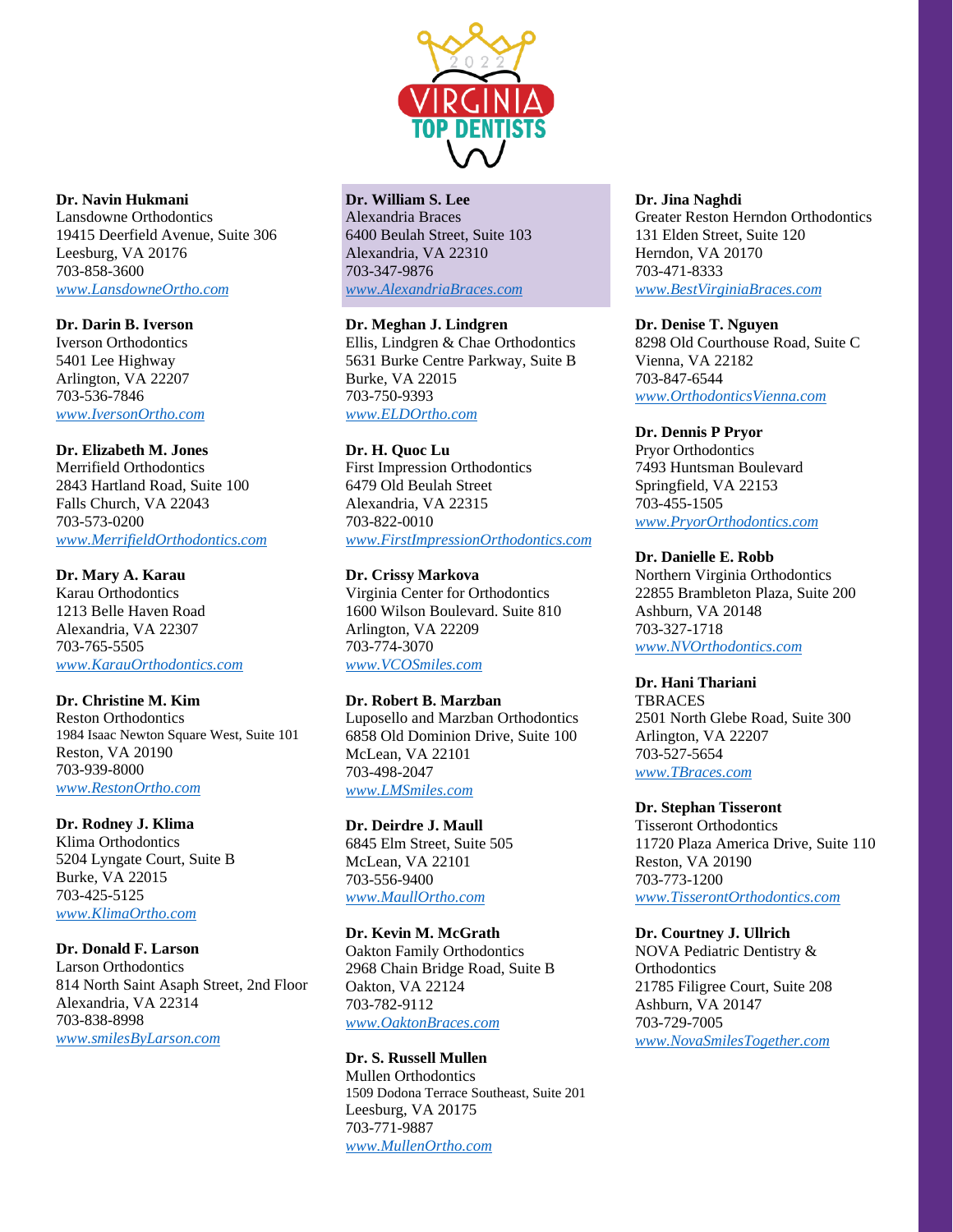

**Dr. Terryl A. White** White Orthodontics 20 Pidgeon Hill Drive, Suite 207 Sterling, VA 20165 703-444-5337 *[www.WhiteOrthodontics.net](http://www.whiteorthodontics.net/)*

# **PEDIATRIC DENTISTRY**

**Dr. Amy H. Adair** 9295 Old Keene Mill Road Burke, VA 22015 703-440-9701 *[www.Adair-Pedo.com](http://www.adair-pedo.com/)*

**Dr. Angela L. Austin** Alexandria Children's Dentistry 6303 Little River Turnpike, Suite 345 Alexandria, VA 22312 703-942-8404 *[www.LoveKidsTeeth.com](http://www.lovekidsteeth.com/)*

### **Dr. Girish Banaji**

Banaji Pediatric Dental Specialists 2843 Hartland Road, Suite 200 Falls Church, VA 22043 703-849-1300 *[www.BanajiDDS.com](http://www.banajidds.com/)*

#### **Dr. LaToya M. Barham**

Precious Smiles of Virginia 7841 Rolling Road, Suite F Springfield, VA 22153 202-806-0480 *[www.Precious-Smiles.com](http://www.precious-smiles.com/)*

**Dr. Sara E. Bunin** 5631 Burke Centre Parkway, Suite F Burke, VA 22015 703-978-0051 *[www.KBPediatricSmiles.com](http://www.kbpediatricsmiles.com/)*

**Dr. Mina Dadkhah** Smileville 6354 Walker Lane, Suite 103 Alexandria, VA 22310 703-417-9722 *[www.MySmileville.com](http://www.mysmileville.com/)*

**Dr. Jeffrey P. Davis** 7601 Lewinsville Road, Suite 208 McLean, VA 22102 703-848-8444

*[www.Tri2SmileKids.com](http://www.tri2smilekids.com/)*

**Dr. Jayne E. Delaney** 50 South Pickett Street, Suite 120 Alexandria, VA 22304 703-370-5437 *[www.Baby2th.com](http://www.baby2th.com/)*

#### **Dr. Joyce S. Fernandes**

Fusion Dental 11503 Sunrise Valley Drive Reston, VA 20191 703-860-3200 *[www.RestonDentalGroup.com](http://www.restondentalgroup.com/)*

**Dr. S. Sarah Ganjavi**

Vienna Pediatric Dentistry 301 Maple Avenue West, Suite 400 Vienna, VA 22180 703-938-6600 *[www.ViennapediatricDentistry.com](http://www.viennapediatricdentistry.com/)*

**Dr. Roselyne N. Gichana**

Falls Church Pediatric Dental Center 6400 Arlington Boulevard, Suite 80 Falls Church, VA 22042 703-533-5511 *[www.FallsChurchKids.com](http://www.fallschurchkids.com/)*

### **Dr. John Han**

Pediatric Dental Care 9901 Fairfax Boulevard Fairfax, VA 22030 703-383-3434 *[www.MyPDCDentists.com](http://www.mypdcdentists.com/)*

**Dr. Heidi A. Herbst** Sterling Virginia Smiles 21475 Ridgetop Circle, Suite 200 Sterling, VA 20166 703-444-3710 *[www.SterlingVirginiaSmiles.com](http://www.sterlingvirginiasmiles.com/)*

**Dr. Gema Island** Island Children's Dentistry and **Orthodontics** 1500 Cornerside Blvd, Suite 310 Tysons Corner, VA 22182 703-790-1320 *[www.IslandChildrensDentistry.com](http://www.islandchildrensdentistry.com/)* **Dr. Rishita A. Jaju**

Smile Wonders 11790 Sunrise Valley Drive, Suite 105 Reston, VA 20191 571-350-3663 *[www.SmileWonders.com](http://www.smilewonders.com/)*

#### **Dr. Neda Kalantar**

Pediatric Dentistry of Reston 1984 Isaac Newton Square West, Suite 200 Reston, VA 20190 703-435-1500 *[www.KidsDentalSafari.com](http://www.kidsdentalsafari.com/)*

#### **Dr. Jonathan Konz**

Little Smiles 22850 Brambleton Plaza Ashburn, VA 20148 703-687-1581 *[www.LittleSmilesAshburn.com](http://www.littlesmilesashburn.com/)*

#### **Dr. Gary R. Kramer**

5631 Burke Centre Parkway, Suite F Burke, VA 22015 703-978-0051 *[www.KBPediatricSmiles.com](http://www.kbpediatricsmiles.com/)*

#### **Dr. Allison Lonneman**

Island Children's Dentistry and **Orthodontics** 1500 Cornerside Blvd, Suite 310 Tysons Corner, VA 22182 703-790-1320 *[IslandChildrensDentistry.com](http://islandchildrensdentistry.com/)*

#### **Dr. Peter Markov**

VK Pediatric Dentistry 5001 Lee Highway Arlington, VA 22207 703-962-7814 *[www.SmilewithVK.com](http://www.smilewithvk.com/)*

#### **Dr. Niloofar Mofakhami**

Children's Dentistry of Oakton 2960 Chain Bridge Road, Suite 300 Oakton, VA 22124 703-255-3424 *[www.OaktonSmiles.com](http://www.oaktonsmiles.com/)*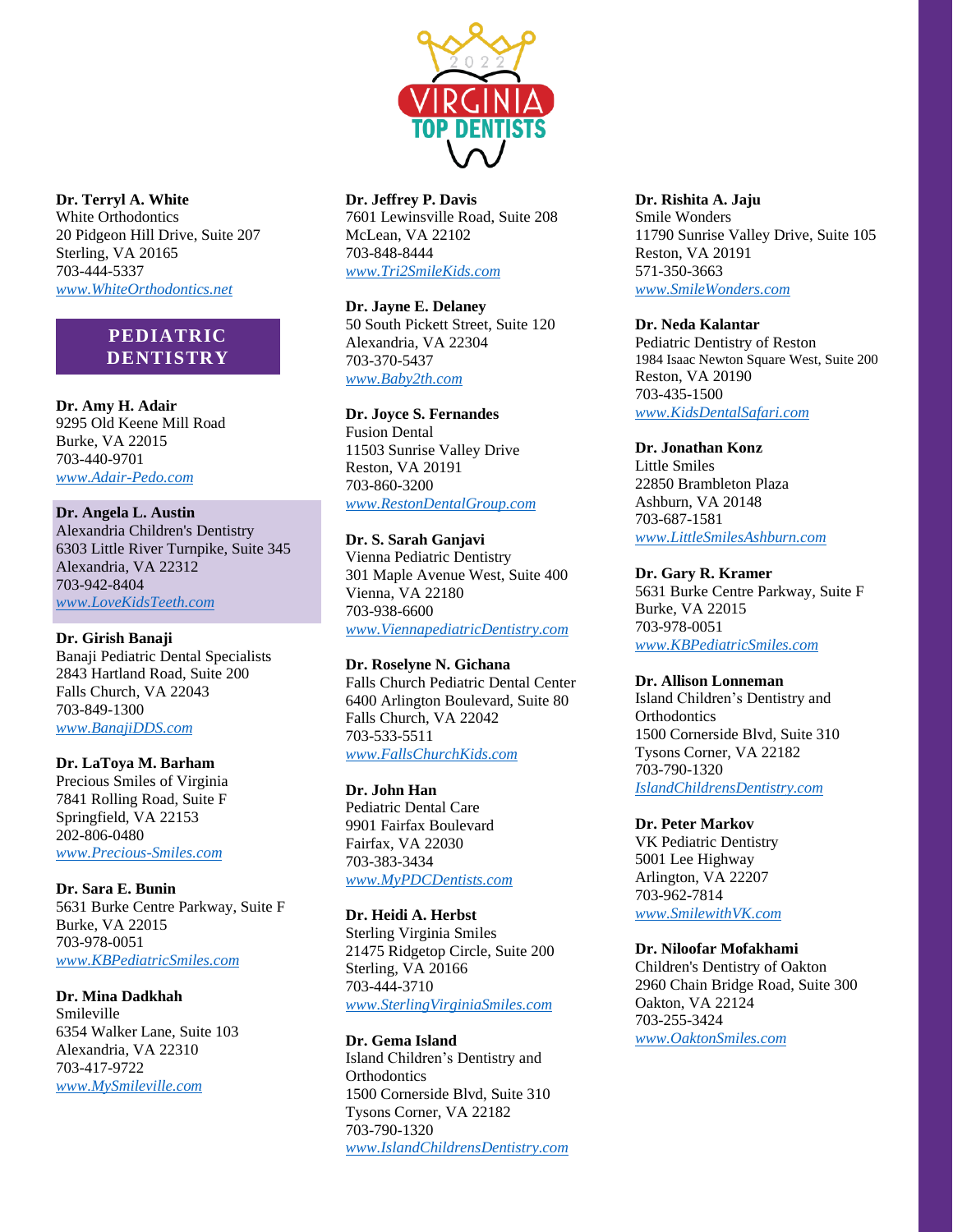

**Dr. Carlos H. Monsalve** 13320 Franklin Farm Road, Suite F Herndon, VA 20171 703-481-1115 *[www.TeethAreFun.com](http://www.teetharefun.com/)*

**Dr. Gina C. Pham** BriteStars Pediatric Dentistry 12602 Lake Ridge Drive Woodbridge, VA 22192 703-490-5050 *[www.Britestars.net](http://www.britestars.net/)*

### **Dr. Christine M. Reardon**

3565 Lee Highway, Suite A Arlington, VA 22207 703-579-0367 *[www.DrReardon.com](http://www.drreardon.com/)*

# **Dr. Andrew J. Shannon**

Tooth Town of Vienna 301 Maple Avenue West, Suite 200 Vienna, VA 22180 703-319-8370 *[www.ToothTownofVienna.com](http://www.toothtownofvienna.com/)*

### **Dr. Emmanuel Skordalakis**

Potomac Falls Pediatric Dentistry 46950 Jennings Farm Drive, Suite 160 Sterling, VA 20164 703-421-3000 *[www.PFPediatricDentistry.com](http://www.pfpediatricdentistry.com/)*

**Dr. Rory N. Smith** 50 South Pickett Street, Suite 120 Alexandria, VA 22304 703-370-5437 *[www.Baby2th.com](http://www.baby2th.com/)*

# **Dr. Adam H. Ta**

Kingstowne Pediatric Dentistry 7025 Manchester Boulevard, Suite D Alexandria, VA 22310 703-922-4000 *[www.KingstownePediatricDentistry.com](http://www.kingstownepediatricdentistry.com/)*

### **Dr. Ruksana Talaksi**

Centreville Children's Dentistry 14245 Centreville Square, Suite M Centreville, VA 20121 703-266-9090 *[www.CentrevilleChildrensDentistry.com](http://www.centrevillechildrensdentistry.com/)*

### **Dr. Cris A. Ternisky**

McLean Pediatric Dentistry 6711 Whittier Avenue, Suite 102 McLean, VA 22101 703-356-1875 *[www.McleanPediatricDentist.com](http://www.mcleanpediatricdentist.com/)*

### **Dr. My Tran**

Kingstowne Pediatric Dentistry 7025 D Manchester Boulevard Alexandria, VA 22310 703-922-4000 *[www.KingstownePediatricDentistry.com](http://www.kingstownepediatricdentistry.com/)*

## **Dr. David M. Treff**

Pediatric Dentistry of Burke 5284 Lyngate Court Burke, VA 22015 703-712-8077 *[www.PediatricDentistryofBurke.com](http://www.pediatricdentistryofburke.com/)*

## **Dr. Jack Weil**

402 Maple Avenue West, Suite B Vienna, VA 22182 703-255-2573 *[www.WeilPediatricDentistry.com](http://www.weilpediatricdentistry.com/)*

### **Dr. Nahee Williams**

Precious Smiles of Virginia 7841 Rolling Road, Suite F Springfield, VA 22153 703-455-1339 *[www.Precious-Smiles.com](http://www.precious-smiles.com/)*

### **Dr. Valerie V. Woo**

NOVA Pediatric Dentistry & **Orthodontics** 21785 Filigree Court, Suite 208 Ashburn, VA 20147 703-729-7005 *[www.NovaSmilesTogether.com](http://www.novasmilestogether.com/)*

# **PERIODONTICS**

**Dr. Francisco T. Carlos** Northern Virginia Periodontics 103 West Broad Street, Suite 601 Falls Church, VA 22046 703-534-1766 *[www.NorthernVAPerio.com](http://www.northernvaperio.com/)*

### **Dr. Lillian C. Carpio**

The Periodontal Implant Institute 1355 Beverly Road, Suite 210 McLean, VA 22101 703-288-3570 *[www.LillianCarpioDDS.com](http://www.lilliancarpiodds.com/)*

### **Dr. Cliff Chen**

New Smiles Dental 1900 Opitz Boulevard, Suite C Woodbridge, VA 22191 703-494-0820 *[www.VirginiaNewSmiles.com](http://www.virginianewsmiles.com/)*

### **Dr. Lourdes A. Christopher**

Falls Church Periodontics & Dental Implant Surgery 313 Park Avenue, Suite 103 Falls Church, VA 22046 703-237-3700 *[www.PeriodontistOffice.com](http://www.periodontistoffice.com/)*

### **Dr. Michael Colasanto**

Drs. Colasanto and Monfared 3801 Fairfax Drive, Suite 51 Arlington, VA 22203 703-525-7471 *[www.PerioEndo.com](http://www.perioendo.com/)*

### **Dr. Jennifer H. Diaz**

9514 Lee Highway, Suite C Fairfax, VA 22031 703-273-7144 *[www.RBHDentistry.com](http://www.rbhdentistry.com/)*

### **Dr. Vivek A. Doppalapudi**

Periodontics & Dental Implant Surgery 102 Elden Street, Suite 19 Herndon, VA 20170 703-464-0900 *[www.MyGumHealth.com](http://www.mygumhealth.com/)*

### **Dr. Mehrdad Favagehi**

Falls Church Periodontics & Dental Implant Surgery 313 Park Avenue, Suite 103 Falls Church, VA 22046 703-237-3700 *[www.PeriodontistOffice.com](http://www.periodontistoffice.com/)*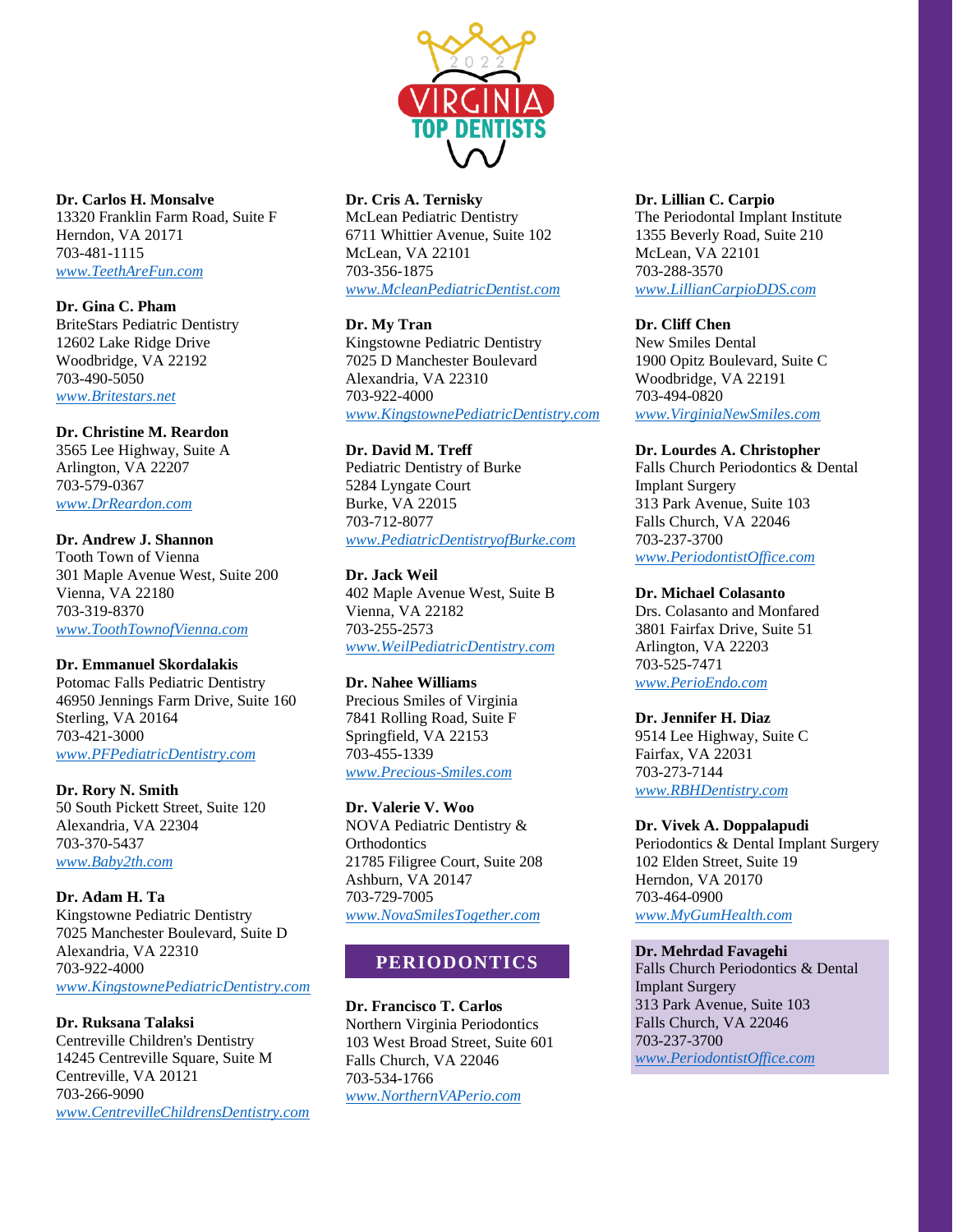

**Dr. Brian A. Feeney** Nova Institute 1430 Spring Hill Road, Suite 101 McLean, VA 22102 703-821-4040 *[www.NovaPerioImplant.com](http://www.novaperioimplant.com/)*

**Dr. Charles R. Fields** 1886 Metro Center Drive, Suite 610 Reston, VA 20190 703-689-4442 *[www.Dr-Fields.com](http://www.dr-fields.com/)*

# **Dr. A. Garrett Gouldin**

103 West Broad Street, Suite 601 Falls Church, VA 22046 703-534-1766 *[www.NorthernVAPerio.com](http://www.northernvaperio.com/)*

#### **Dr. Justin Hardison** NOVA Perio Specialists

21165 Whitfield Place, Suite 107 Sterling, VA 20165 703-774-9141 *[www.PerioPerio.com](http://www.perioperio.com/)*

### **Dr. Fadi Hasan**

NOVA Perio Specialists 21165 Whitfield Place, Suite 107 Sterling, VA 20165 703-774-9141 *[www.PerioPerio.com](http://www.perioperio.com/)*

### **Dr. Claudio E. Iwamoto**

Lansdowne Periodntics & Implant Dentistry 19490 Sandridge Way, Suite 270 Lansdowne, VA 20176 703-858-3838 *[www.LansdownePerio.com](http://www.lansdowneperio.com/)*

### **Dr. Christine Karapetian**

Washington Periodontics 9004 Crownwood Court, Suite A Burke, VA 22015 703-569-4040 *[www.WashingtonPerio.com](http://www.washingtonperio.com/)*

# **Dr. Jean-Claude Kharmouche**

NOVA Perio Specialists 2 Cardinal Park Drive SE, Suite 102-B Leesburg, VA 20175 571-291-2596 *[www.PerioPerio.com](http://www.perioperio.com/)*

# **Dr. Dima Lakkis**

Alexandria Periodontics 4660 Kenmore Avenue, Suite 312 Alexandria, VA 22304 703-823-2228 *[www.AlexandriaPeriodontics.com](http://www.alexandriaperiodontics.com/)*

## **Dr. Douglas H. Mahn**

10610 Crestwood Drive, Suite B Manassas, VA 20109 703-392-8844 *[www.DouglasHMahnDDS.com](http://www.douglashmahndds.com/)*

### **Dr. Eugene Oh**

Vienna Periodontics & Implant Surgery 301 Maple Avenue West, Suite 440 Vienna, VA 22180 703-539-9166 *[www.ViennaPerio.com](http://www.viennaperio.com/)*

### **Dr. Alfonso Patron**

Implant Logyca 1600 Wilson Boulevard, Suite 960 Arlington, VA 22209 703-465-5080 *[www.ImplantLogyca.com](http://www.implantlogyca.com/)*

### **Dr. Norachai E. Phisuthikul**

Prestige Dental Specialists 7617 Little River Turnpike, Suite 910 Annandale, VA 22003 703-462-9092 *[www.PrestigeDentalSpecialists.com](http://www.prestigedentalspecialists.com/)*

### **Dr. Trang N. Salzberg**

Periodontics and Implant Center of Northern Virginia 243 Church Street NW, Suite 200-A Vienna, VA 22180 703-938-6022 *[www.Pic-Nova.com](http://www.pic-nova.com/)*

# **Dr. Karl A. Smith**

2500 North Van Dorn Street, Suite 128 Alexandria, VA 22302 703-894-4867 *[www.DrKarlSmith.com](http://www.drkarlsmith.com/)*

# **Keren Sperling**

Nova Perio 303 Maple Avenue West, Suite H Vienna, VA 22180 571-234-1314 *[www.NovaPerio.com](http://www.novaperio.com/)*

# **Dr. J. Alexander Withers**

3998 Fair Ridge Drive, Suite 130 Fairfax, VA 22033 703-273-3300 *[www.WithersPerio.com](http://www.withersperio.com/)*

# **PROSTHODONTICS**

### **Dr. Harshit A. Aggarwal**

Center for Dentofacial Aesthetics 7617 Little River Turnpike, Suite 900 Annandale, VA 22003 703-256-2556 *[www.CDAVirginia.com](http://www.cdavirginia.com/)*

### **Dr. Brendan J. Bernhart**

3020 Hamaker Court, Suite 510 Fairfax, VA 22031 703-645-8001 *[www.DrBernhart.net](http://www.drbernhart.net/)*

### **Dr. Hugo A. Bonilla**

Bonilla Dental Arts 3299 Woodburn Road, Suite 120 Annandale, VA 22003 703-952-9206 *[www.BonillaDentalArts.com](http://www.bonilladentalarts.com/)*

# **Dr. Charlson Choi**

Premier Smiles 8316 Arlington Boulevard, Suite 218 Fairfax, VA 22031 703-884-2414 *[www.PremierSmilesDDS.com](http://www.premiersmilesdds.com/)*

#### **Dr. Fotini N. Chrisopoulos**

Dr, Fotini Smile Expert 1500 Cornerside Blvd, Suite 500 Tysons, VA 22182 703-569-6644 *[www.AvantiDentistry.com](http://www.avantidentistry.com/)*

### **Dr. D. Gregory Har**

10670 Crestwood Drive, Suite A Manassas, VA 20109 703-392-8528 *[www.DrHar.com](http://www.drhar.com/)*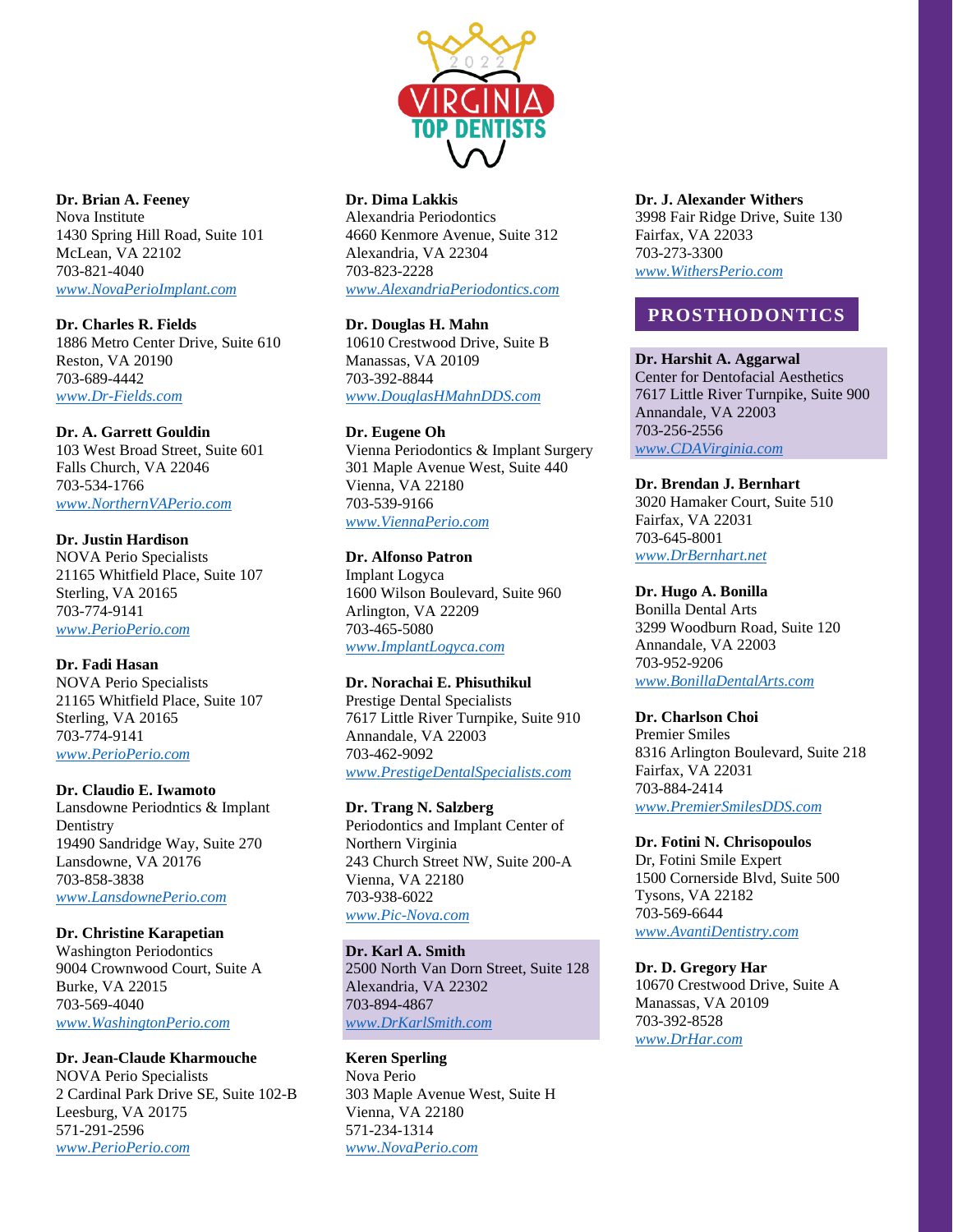

# **Dr. Brian A. Mahler**

NOVA Prosthodontics 10550 Warwick Avenue Fairfax, VA 22030 703-273-7846 *[www.NovaProsthodontics.com](http://www.novaprosthodontics.com/)*

### **Dr. Luis J. Martinez**

Virginia Dental Solutions 1890 Preston White Drive, Suite 200 Reston, VA 20191 703-437-8811 *[www.VADentalSolutions.com](http://www.vadentalsolutions.com/)*

### **Dr. Walter E. Odisho**

Alexandria Dental Art 1001 North Fairfax Street, Suite 100 Alexandria, VA 22314 703-566-8799 *[www.AlexDentalart.com](http://www.alexdentalart.com/)*

### **Dr. Daniel Pinto**

Smiles International 6845 Elm Street, Suite 475 McLean, VA 22101 703-356-3556 *[www.SmilesInternational.com](http://www.smilesinternational.com/)*

# **Dr. Mariano A. Polack**

Dental Design 7431 New Linton Hall Road Gainesville, VA 20155 703-753-8753 *[www.DentalDesignGainesville.com](http://www.dentaldesigngainesville.com/)*

### **Dr. Daniel Y. Sullivan, Jr.**

Lenz Sullivan Dentistry 138 Church Street NE Vienna, VA 22180 703-938-6669 *[www.LenzSullivan.com](http://www.lenzsullivan.com/)*

# **Dr. Garima K. Talwar**

Esthetique Dentistry 44345 Premier Plaza, Suite 220 Ashburn, VA 20147 703-552-4325 *[www.EsthetiqueDentistryAshburn.com](http://www.esthetiquedentistryashburn.com/)*

# **Dr. Negar Tehrani**

Aura Dentistry 6870 Elm Street, Suite 300 McLean, VA 22101 703-429-0858 *[www.AuraDentistry.com](http://www.auradentistry.com/)*

# **Dr. William O. Wilson, Jr.**

NOVA Prosthodontics 10550 Warwick Avenue Fairfax, VA 22030 703-273-7846 *[www.NovaProsth.com](http://www.novaprosth.com/)*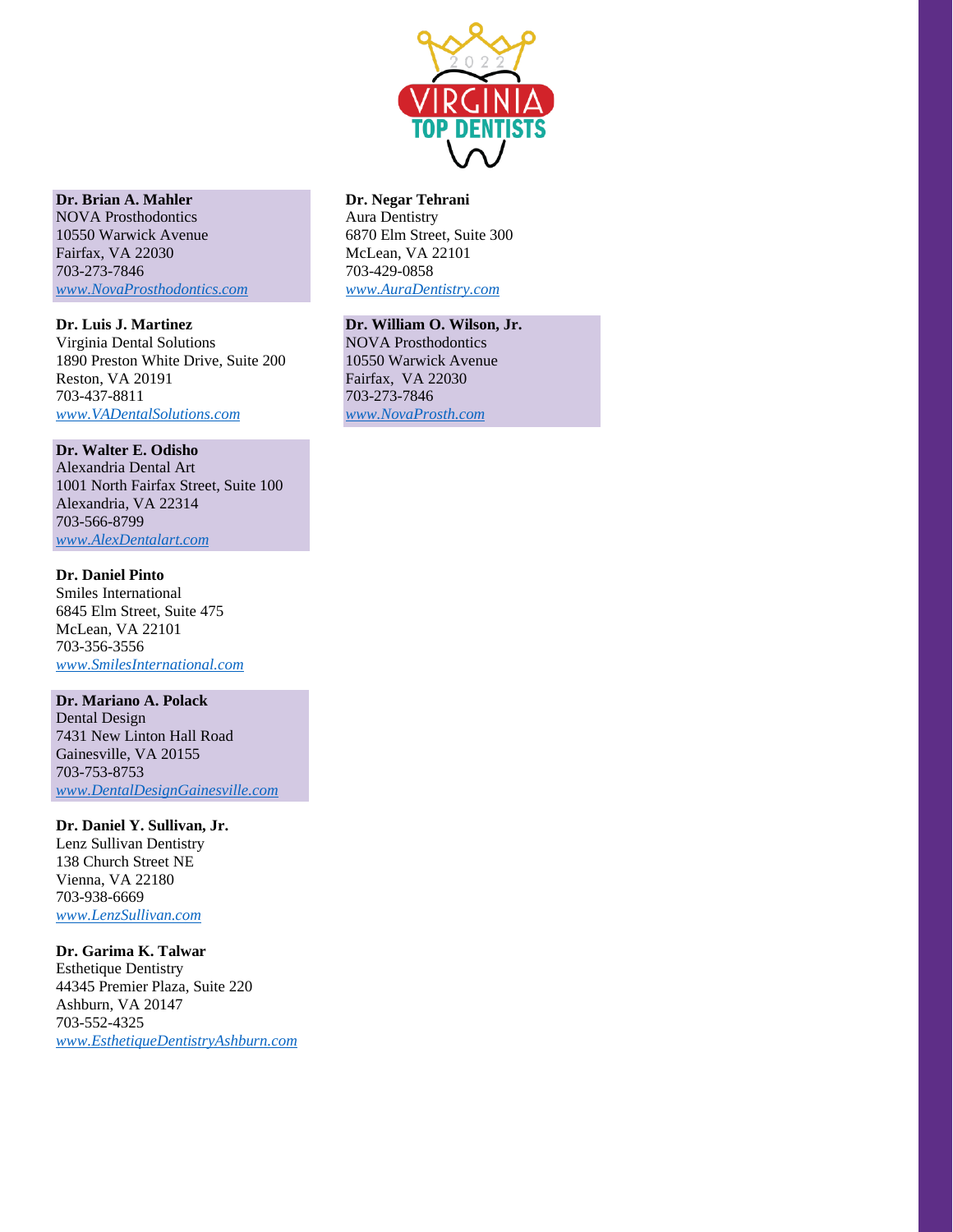

# **Shenandoah Valley**

# **ENDODONTICS**

**Dr. Diego B. Andrade** Shenandoah Endodontics 1800 Plaza Drive Winchester, VA 22601 540-779-0101 *[www.ShenandoahEndodontics.com](http://www.shenandoahendodontics.com/)*

**Dr. John S. Ehreth** 10 Rock Pointe Lane Warrenton, VA 20186 540-351-0009 *[www.NovaEndoDocs.com](http://www.novaendodocs.com/)*

**Dr. David M. Kenee** Valley Endodontics 1880 Country Club Road Harrisonburg, VA 22802 540-433-3636 *[www.ValleyEndo.net](http://www.valleyendo.net/)*

**Dr. Robert A. McKearney** Valley Endodontics 1880 Country Club Road Harrisonburg, VA 22802 540-433-3636 *[www.ValleyEndo.net](http://www.valleyendo.net/)*

# **GENERAL DENTISTRY**

**Dr. Katie A. Adams** 502 North Coalter Street Staunton, VA 24421 540-887-3304 *[www.KatieAdamsDDS.com](http://www.katieadamsdds.com/)*

**Dr. Christopher Angelopulos** Angelopulos Cosmetic & General Dental 1705 South High Street Harrisonburg, VA 22801 540-438-1234

*[www.AngeDental.com](http://www.angedental.com/)*

**Dr. R. Kip Davis** Magnolia Dental 400 South Magnolia Avenue Waynesboro, VA 22980 540-943-2723 *[www.MagnoliaDentalVA.com](http://www.magnoliadentalva.com/)*

**Dr. Amber DeWeerd** Smiles of Virginia 633 Cedar Creek Grade Winchester, VA 22601 540-450-2100 *[www.SmilesofVirginia.com](http://www.smilesofvirginia.com/)*

**Dr. John W. Harre** 10 Rock Pointe Lane, Suite 2 Warrenton, VA 20186 540-349-1220 *[www.JHarreDDS.com](http://www.jharredds.com/)*

**Dr. Gina M. Kaiser** Berryville Dental Associates 322 North Buckmarsh Street, Suite B Berryville, VA 22611 540-955-0270 *[www.BerryvilleDentalAssociates.com](http://www.berryvilledentalassociates.com/)*

**Dr. Daniel J. Lill** Shenandoah Valley Orthodontics 1705 Amherst Street, Suite 103 Winchester, VA 22601 540-667-9662 *[www.ShenandoahOrtho.com](http://www.shenandoahortho.com/)*

**Dr. Joseph M. McIntyre** Smiles for Life Dental Care 115 Oakwood Drive Bridgewater, VA 22812 540-208-5911 *[www.SmilesForLifeOnline.com](http://www.smilesforlifeonline.com/)*

**Dr. Niels Oestervemb** Smiles of Virginia Family Dental Center 633 Cedar Creek Grade Winchester, VA 22601 540-450-2100 *[www.SmilesOfVirginia.com](http://www.smilesofvirginia.com/)*



**Dr. William C. Potter** South River Family & Cosmetic **Dentistry** 1305 13th Street, Suite D-2 Waynesboro, VA 22980 540-943-1222 *[www.SouthRiverSmiles.com](http://www.southriversmiles.com/)*

**Dr. Rebecca H. Shin** Bowman Family Dentistry 2542 Jefferson Highway, Suite 104 Waynesboro, VA 22980 540-943-8545 *[www.BowmanFamilyDentistry.com](http://www.bowmanfamilydentistry.com/)*

**Dr. Alan J. White** 601 Greenville Avenue Staunton, VA 24401 540-886-1979 *[www.DrAlanWhite.com](http://www.dralanwhite.com/)*

**Dr. Douglas D. Wright** Harrisonburg Family Dentist 1451 Brookhaven Drive Harrisonburg, VA 22801 540-908-3774 *[www.HarrisonburgSmiles.com](http://www.harrisonburgsmiles.com/)*

**Dr. Stephen M. Zebarth** 110 West Cork Street Winchester, VA 22601 540-722-4182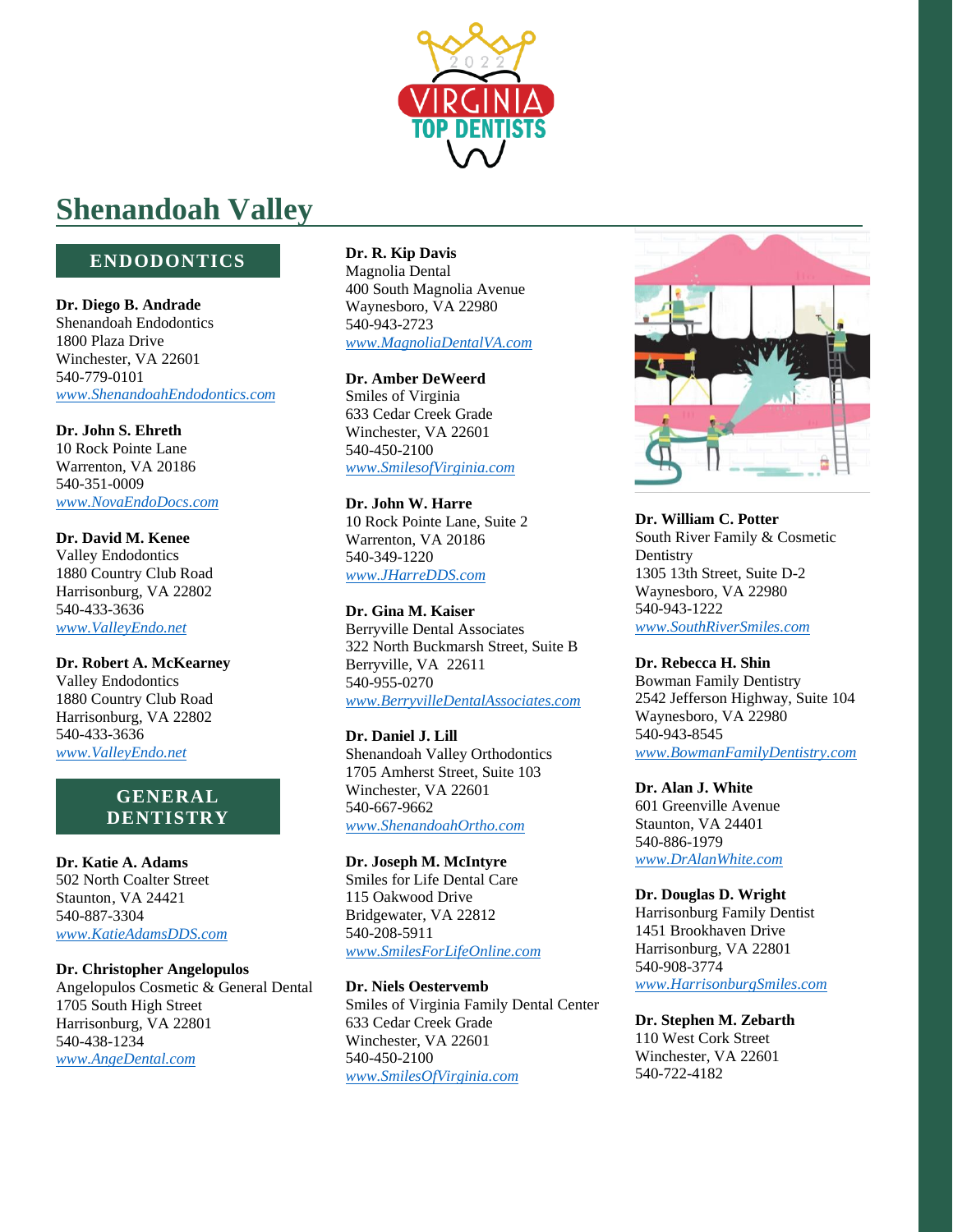

# **ORAL AND MAXILLOFACIAL SURGERY**

**Dr. William C. Bigelow**

110 C MacTanly Place Staunton, VA 24401 540-213-8750 *[www.BigelowStauntonOralSurgery.com](http://www.bigelowstauntonoralsurgery.com/)*

**Dr. R. Jonas Collins** 920 Shenandoah Village Drive, Suite 122 Waynesboro, VA 22980 434-975-4200 *[www.CollinsOralSurgeon.com](http://www.collinsoralsurgeon.com/)*

**Dr. Vincent F. Coviello** Winchester Oral Surgery Center 172 Linden Drive, Suite 111 Winchester, VA 22601 540-504-7300 *[www.WinchesterOralSurgeryCenter.com](http://www.winchesteroralsurgerycenter.com/)*

# **ORTHODONTICS**

**Dr. Chanda M. Ashley** Ashley Orthodontics 211 Edgewood Road Staunton, VA 24401 540-885-6815 *[www.AshleyOrtho.com](http://www.ashleyortho.com/)*

**Dr. Damon W. DeArment** Shenandoah Valley Orthodontics 1010 Amherst Street Winchester, VA 22601 540-667-9662

*[www.ShenandoahOrtho.com](http://www.shenandoahortho.com/)*

### **Dr. Joseph S. Errera**

Griffin & Errera Orthodontics 179 Broadview Avenue Warrenton, VA 20186 540-347-1888 *[www.GriffinOrthodontics.com](http://www.griffinorthodontics.com/)*

**Dr. Alfred C. Griffin, Jr.** Griffin & Errera Orthodontics 179 Broadview Avenue Warrenton, VA 20186 540-347-1888 *[www.GriffinOrthodontics.com](http://www.griffinorthodontics.com/)*

### **Dr. Brent E. Lenz**

Bluestone Orthodontics 1500 Brookhaven Drive Harrisonburg, VA 22801 540-433-1060 *[www.BluestoneOrthodontics.com](http://www.bluestoneorthodontics.com/)*

# **Dr. Robert A. Miller**

Miller Orthodontics 361 Walker Drive Warrenton, VA 20186 540-349-1331 *[www.Miller-Ortho.com](http://www.miller-ortho.com/)*

# **Kray & Giardinia Orthodontics**

2505 Evelyn Byrd Avenue, Suite A Harrisonburg, VA 22801 540-433-8814 *[www.KrayOrthodontics.com](http://www.krayorthodontics.com/)*

## **Dr. Quay W. Parrott III**

Parrott Orthodontics 17 Gosnell Crossing Staunton, VA 24401 540-949-6600 *[www.ParrottOrtho.com](http://www.parrottortho.com/)*

# **PEDIATRIC DENTISTRY**

### **Dr. Brian T. Brumbaugh**

15 Gosnell Crossing Staunton, VA 24401 540-213-2244 *[www.CavityFreeKid.com](http://www.cavityfreekid.com/)*

# **PERIODONTICS**

# **Dr. Benjamin S. Hanson**

Advanced Implant and Periodontal Specialists 1805 West Plaza Drive Winchester, VA 22601 540-535-0401 *[www.HansonPerio.com](http://www.hansonperio.com/)*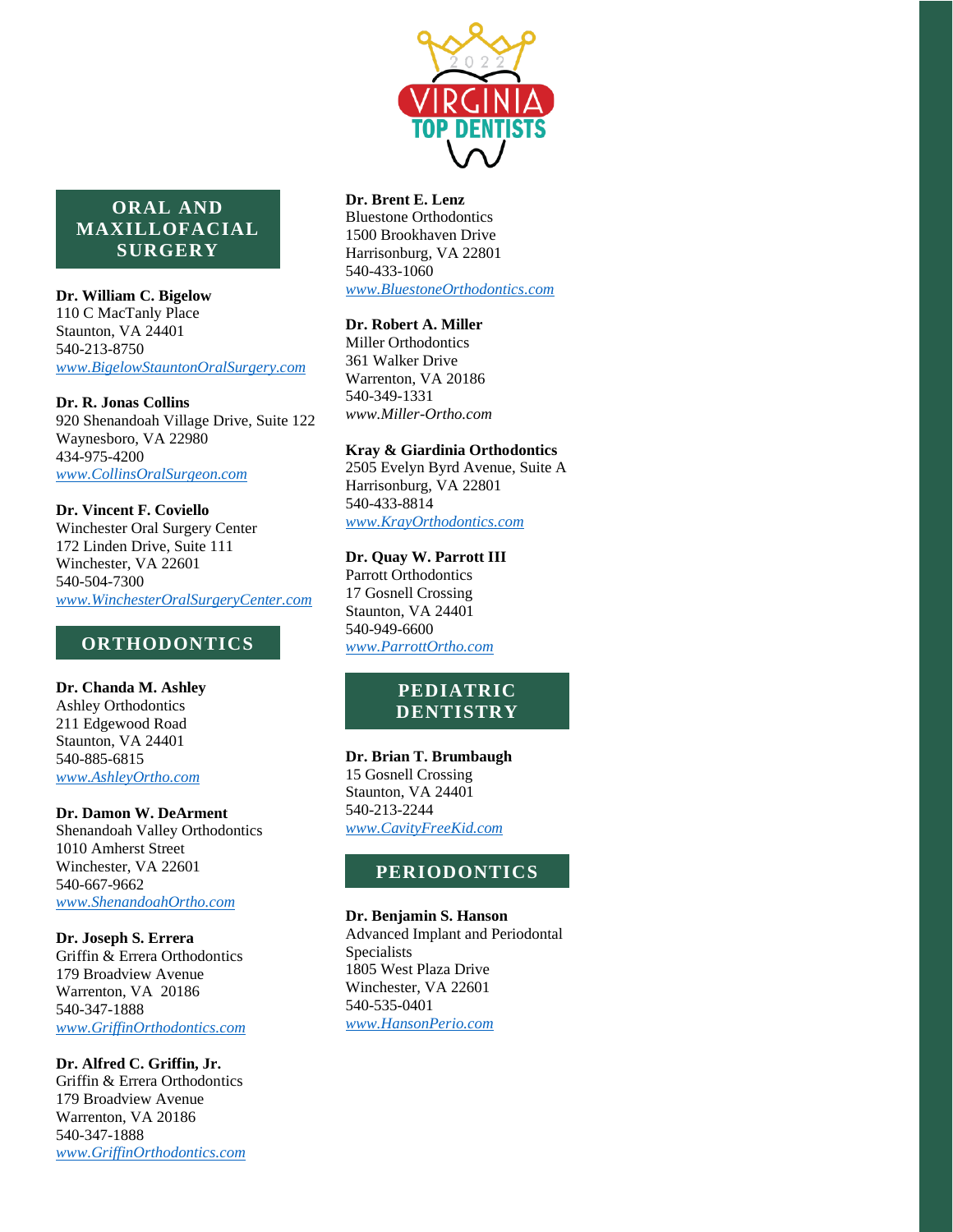

# **Southwest Virginia**

# **ENDODONTICS**

**Dr. Michael G. Hunt** 4910 Valley View Boulevard Northwest, Suite 201 Roanoke, VA 24017 540-563-5858 *[www.Dr-Michael-G-Hunt-DDS.business.site](http://www.dr-michael-g-hunt-dds.business.site/)*

**Dr. Samuel V. Mesaros** 115 Cottonwood Lane Danville, VA 24540 434-791-4700

# **GENERAL DENTISTRY**

**Dr. Brian S. Alexander** Henritze Dental Group 1656 North Main Street Rocky Mount, VA 24151 540-483-3368 *[www.HenritzeDental.com](http://www.henritzedental.com/)*

**Dr. Jay M. Bass** NRV Family Dentistry 200 Washington Street Southeast Blacksburg, VA 24060 540-552-2551 *[www.NRVFamilyDentistry.com](http://www.nrvfamilydentistry.com/)*

**Dr. Mark A. Crabtree** Martinsville Smiles 407 Starling Avenue Martinsville, VA 24112 276-632-9266 *[www.MartinsvilleSmiles.com](http://www.martinsvillesmiles.com/)*

**Dr. Jeffrey Day** Hilltop Dental Studio 10466 Georgetown Drive Spotsylvania, VA 22553 540-898-8181 *[www.HilltopDentalStudio.com](http://www.hilltopdentalstudio.com/)* **Dr. William A. Deyerle** 5020 Grandin Road Extension SW Roanoke, VA 24018 540-989-4093

**Dr. J. Peyton Moore, Jr.** 101 Cleveland Avenue, Suite E-5 Martinsville, VA 24112 276-632-3963 *[www.MooreSmilesVA.com](http://www.mooresmilesva.com/)*

# **ORAL AND MAXILLOFACIAL SURGERY**

**Dr. Richard L. Sherwood** 174 Executive Drive, Suite B Danville, VA 24541 434-792-4046 *[www.RichardSherwood-OralSurgery.com](http://www.richardsherwood-oralsurgery.com/)*

# **ORTHODONTICS**

**Dr. Edward P. Snyder** Snyder Orthodontics 101 Cleveland Avenue, Suite 6 Martinsville, VA 24112 276-632-4144 *[www.DoctorsSnyder.com](http://www.doctorssnyder.com/)*

**Dr. Bryan R. Spurrier** Spurrier Orthodontics 808 Piney Forest Road Danville, VA 24540 434-792-0141 *[www.SpurrierOrthodontics.com](http://www.spurrierorthodontics.com/)*

# **PEDIATRIC DENTISTRY**

**Dr. A. Scott Anderson III** Anderson Pediatric Dentistry 3650 Colonial Avenue Southwest Roanoke, VA 24018 540-989-3639 *[www.PediatricDentistryRoanoke.com](http://www.pediatricdentistryroanoke.com/)*



**Dr. A. Scott Anderson III** Anderson Pediatric Dentistry 3650 Colonial Avenue Southwest Roanoke, VA 24018 540-989-3639 *[www.PediatricDentistryRoanoke.com](http://www.pediatricdentistryroanoke.com/)*

# **PERIODONTICS**

**Dr. Gavin M. Aaron** Aaron Periodontics & Dental Implants 4405 Starkey Road Roanoke, VA 24018 540-562-3166 *[www.PerioHub.com](http://www.periohub.com/)*

**Dr. Robert S. Carlish** 140 Piney Forest Road, Suite 3 Danville, VA 24540 434-793-1400 *[www.DanvillePeriodontist.com](http://www.danvilleperiodontist.com/)*

# **PROSTHODONTICS**

**Dr. David W. Farley** 5002 Brambleton Avenue Roanoke, VA 24018 540-774-6667 *[www.DavidFarleyDDS.com](http://www.davidfarleydds.com/)*